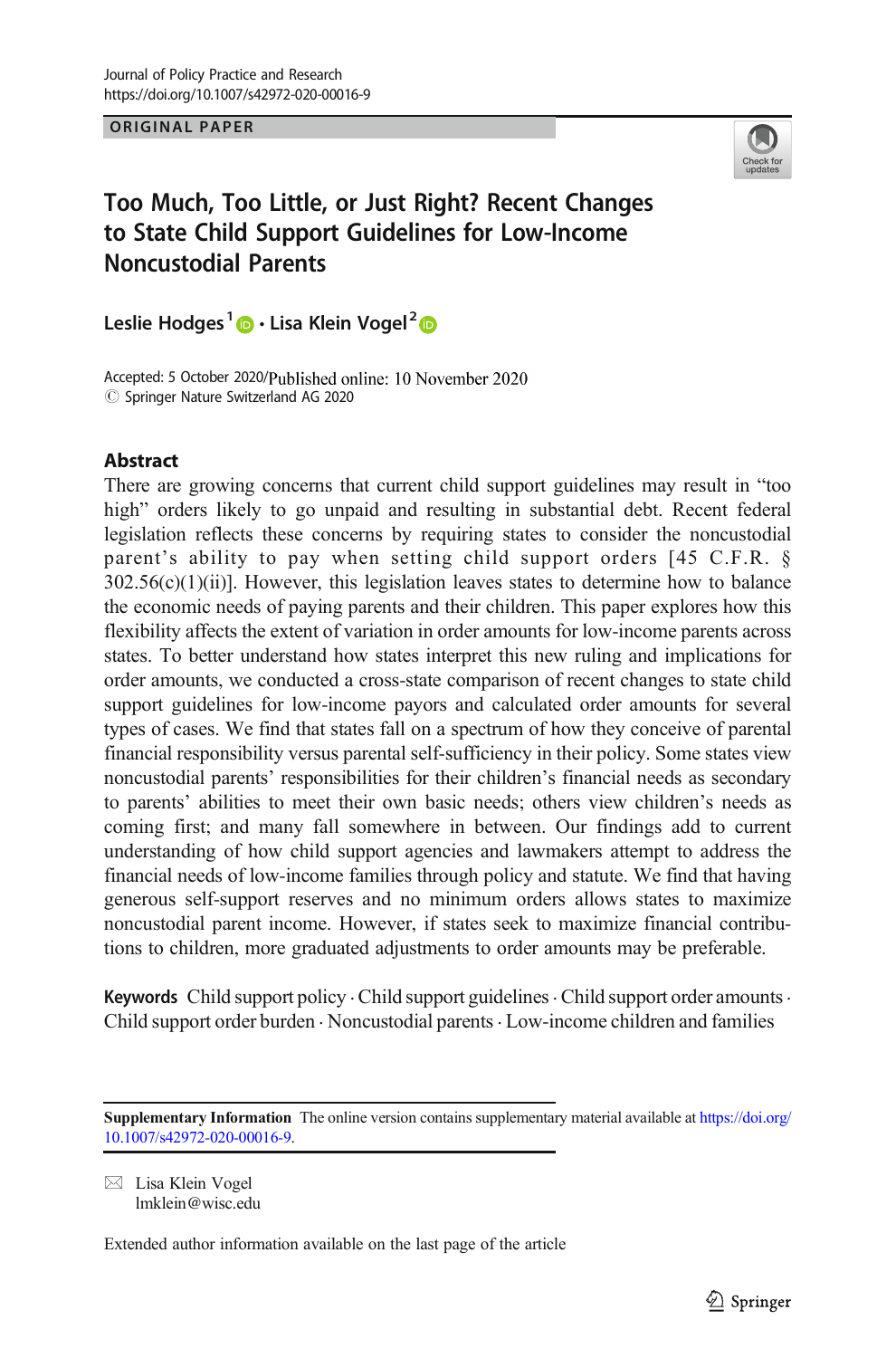# Introduction

This study examines recent changes to state child support guidelines and child support order amounts for low-income noncustodial parents. It is increasingly common for children in the USA to live in single-parent households (U.S. Census Bureau [2019](#page-31-0)), and it is well recognized that living in a single-parent household is a risk factor for child poverty (National Academies of Sciences [2019\)](#page-30-0). One in four children lived apart from one of their parents in 2016 (U.S. Census Bureau [2017\)](#page-30-0), and 30% of children in custodial parent families lived in poverty, compared with 11% of other children in 2017 (Grall [2020\)](#page-29-0). Child support paid by the parent living apart from the child (the non-custodial parent) to the parent living with the child (the custodial parent) is often a significant source of income in single-parent households and can act as a buffer against the risk of poverty (Grall [2020;](#page-29-0) Ha et al. [2018](#page-29-0); Meyer and Hu [1999](#page-30-0)). Whereas informal cash support typically wanes in the years following relationship dissolution (Berger et al. [2012](#page-28-0); Nepomnyaschy and Garfinkel [2010\)](#page-30-0), the formal child support system can help keep a steady stream of income flowing into the child's home. Consistency of support helps custodial parents meet the regular costs associated with raising a child, such as rent, food, and clothing (Ha et al. [2010](#page-29-0)).

The federal child support program, established in 1975, was founded, in part, to recover costs for children receiving public assistance from parents living outside the home (Committee on Ways and Means, U.S. House of Representatives [2018\)](#page-29-0), and it has an explicit goal of ensuring that parents living apart from their children contribute to their financial well-being. The child support system collected and distributed over \$28 billion in child support in 2018 (OCSE [2019](#page-30-0)). However, non-payment of child support is a significant problem. More than half of custodial parents with orders received less than the full amount of support due to them, and 30% did not receive any support at all in 2017 (Grall [2020\)](#page-29-0).

Although willingness to pay and characteristics of the child support enforcement system are important factors in nonpayment of support (Bartfeld and Meyer [2003\)](#page-28-0), ability to pay support is increasingly recognized as critically important among researchers, with some researchers identifying ability to pay as the largest factor in non-payment (Mincy and Sorensen [1998](#page-30-0); Vogel [2020a](#page-31-0), [2020b](#page-31-0)). Salient for this analysis, previous research has identified ability to pay as especially important among noncustodial parents with limited economic resources, even in strong enforcement environments (Bartfeld and Meyer [2003;](#page-28-0) Goldberg [2015;](#page-29-0) Huang et al. [2005;](#page-30-0) Nepomnyaschy and Garfinkel [2010](#page-30-0)). In recognition that many parents behind in their child support payments have limited financial resources, nearly all states include special considerations for low-income noncustodial parents in their child support guidelines (Venohr [2013\)](#page-31-0), which are used to specify the amount of child support owed at various income levels.

Yet, how exactly states should respond to noncustodial parents with limited abilities to pay remains a complex issue, especially given that accounting for the financial needs of the paying parent may be at direct odds with the goal of ensuring that parents living apart from their children contribute to their financial well-being. The traditional perspective that accompanied the development of the child support enforcement system through the 1990s centered on parental financial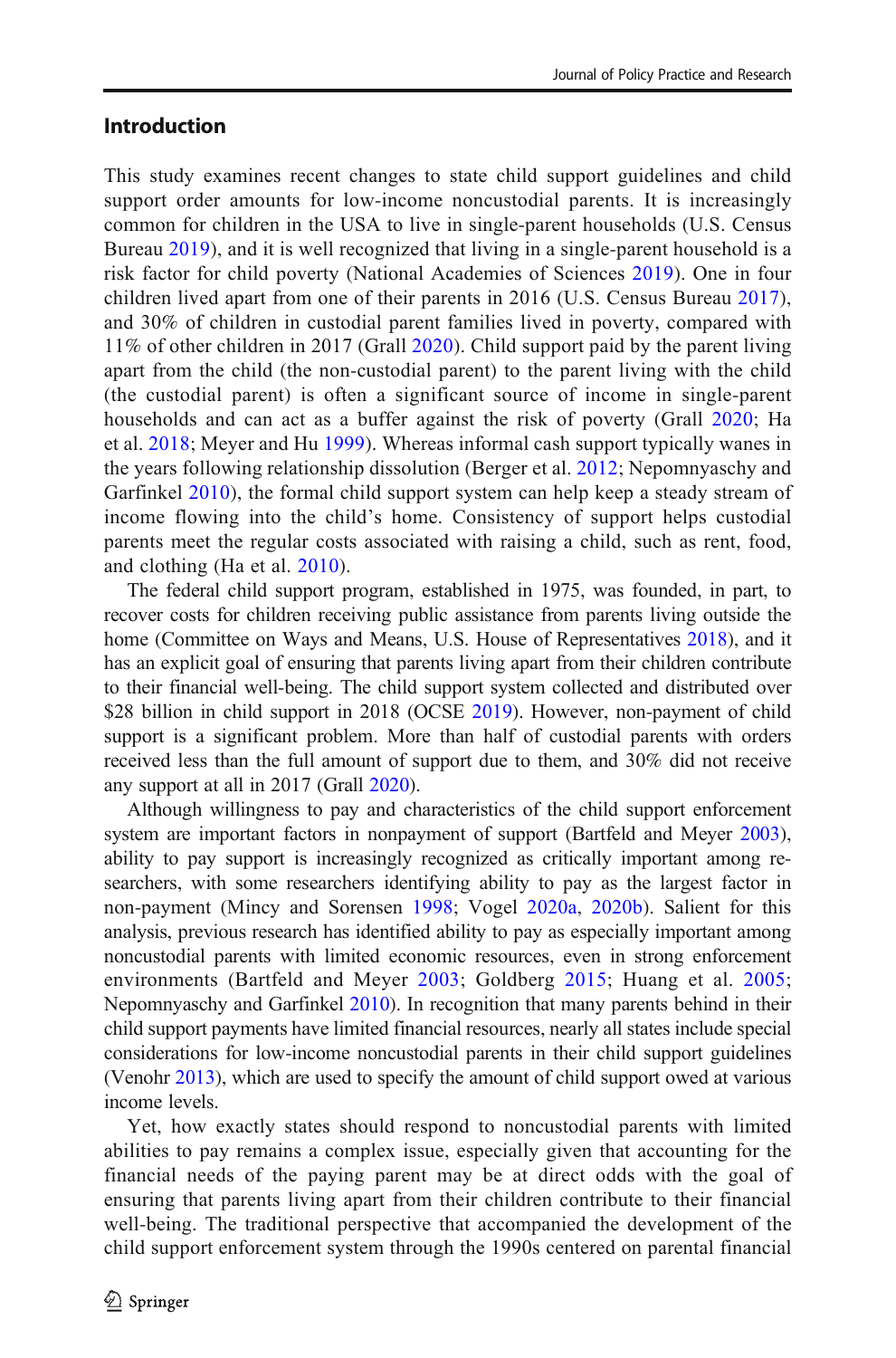responsibility and stressed the needs of the child as the most important component in determining the child support order amount. More recent conversations on child support orders have leaned toward parental self-sufficiency and suggest that, in some circumstances, the needs of the noncustodial parent should precede the needs of the child. These conversations were largely sparked by declines in earnings and increases in incarceration among less-educated younger men, many of whom are noncustodial parents (Cancian et al. [2011](#page-29-0)). They have been further motivated by billions of dollars in child support arrearages, most of which are owed by low-income parents (\$118 billion in 2018 (Office of Child Support Enforcement [2019\)](#page-30-0)); a number of high-profile accounts (e.g., Edin and Nelson [2013](#page-29-0)) that have emphasized the potential negative consequences of high orders and related enforcement for individual families; and several prominent child support demonstrations that have attempted alternative approaches to collecting child support with limited or no improvement in payment or compliance outcomes (Cancian et al. [2019c;](#page-29-0) Miller and Knox [2001](#page-30-0)).

Partially in response to arguments in favor of setting child support orders in a manner better aligned with noncustodial parents' abilities to pay and increasing their odds of retaining enough money to achieve self-sufficiency, the federal government provided states with additional direction regarding treatment of low-income noncustodial parents in December 2016. The Office of Child Support Enforcement's issuance of the Flexibility, Efficiency, and Modernization in Child Support Programs Final Rule directed states to set support orders based on a noncustodial parent's ability to pay and considering his or her basic subsistence needs, while leaving it to the discretion of each state to decide whether to also take into consideration the earnings, income, and basic subsistence needs of the custodial parent (42 C.F.R.  $\S$  302.56(c)(1)(i)). The developers expected that the rule would yield orders that low-income obligors were more likely to be able to pay and result in an increase in the consistency of child support payments made to custodial parent families.

In this paper, we examine policy expectations about low-income noncustodial parents' financial contributions to their children across the 50 states. We draw on states' child support guideline reviews conducted between January 2017 and March 2020 to identify policy changes salient to low-income obligors, and we use online child support calculators to calculate order amounts for several types of low-income cases. We find that states fall on a spectrum of how they conceive of parental financial responsibility versus parental self-sufficiency in their child support policy and particularly when setting child support orders for low-income noncustodial parents. Consistent with more contemporary perspectives, some states view the noncustodial parent's responsibility for their child's financial needs as secondary to the noncustodial parent's ability to meet their own basic needs. Consistent with more traditional perspectives, other states view the child's needs as coming first. For states in the former category, the most common strategy to address the limited financial resources of the non-custodial parent is to use a selfsupport reserve (SSR), which allows the parent to retain income up to a certain amount before an obligation is set. For states in the latter category, the most common strategy is to make no adjustment to their standard child support guidelines and leave any potential adjustment to the discretion of the courts. However, many states fall somewhere in between.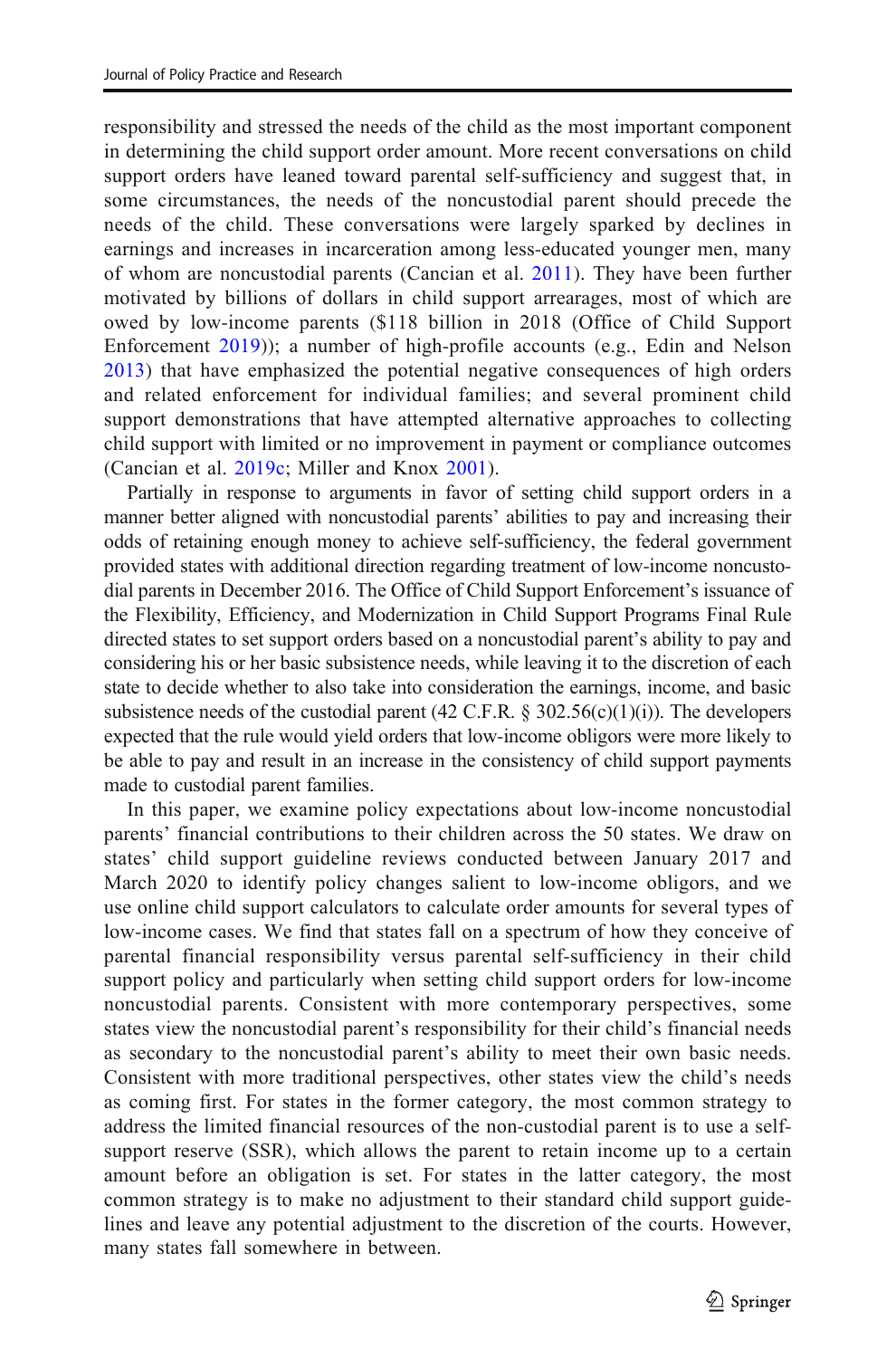# Policy Issue: Non-payment of Child Support

Non-payment of child support is a significant problem. The total amount of child support arrearages was more than \$118 billion in 2018 (Office of Child Support Enforcement [2019](#page-30-0)). There are many reasons why noncustodial parents pay (or do not pay) the formal child support that they owe. Bartfeld and Meyer [\(2003\)](#page-28-0) present three conceptual categories affecting child support compliance: ability to pay, incentives to comply (or willingness to pay), and characteristics of the enforcement system.

For obligors with limited economic resources—who are the focus of the current study—ability to pay plays a significant role in paying what is owed. The amount a parent earns is associated with the amount of formal support the parent pays (Bartfeld and Meyer [2003](#page-28-0); Chen and Meyer [2017](#page-29-0); Goldberg [2015;](#page-29-0) Huang et al. [2005;](#page-30-0) Mincy and Sorensen [1998;](#page-30-0) Nepomnyaschy and Garfinkel [2010](#page-30-0)). So, too, is how much a parent owes relative to their earnings, often referred to as the economic burden of the child support order (Cancian and Meyer [2004](#page-29-0); Hodges et al. [2020;](#page-29-0) Huang et al. [2005;](#page-30-0) Meyer et al. [2008](#page-30-0)). Having child support obligations for multiple families also affects many noncustodial parents' abilities to pay support, as it leads to higher amounts owed and more burdensome orders (Cancian and Meyer [2004](#page-29-0); Manning and Smock [2000;](#page-30-0) Sinkewicz and Garfinkel [2009\)](#page-30-0).

Willingness to pay child support is also salient for obligors with limited economic resources, particularly those with informal earnings. Most (72%) noncustodial parents pay child support through automatic wage withholding, a process beyond their control (Tollestrup [2019](#page-30-0)). However, for "discretionary obligors," or noncustodial parents who pay outside of automated systems, willingness to pay can affect compliance (Bartfeld and Meyer [2003\)](#page-28-0). Factors associated with willingness to pay include quality of coparenting and parent-child relationships and noncustodial parent access to and contact with children (Goldberg [2015](#page-29-0); Nepomnyaschy and Garfinkel [2010\)](#page-30-0). While positive relationships with custodial parents and children can increase a noncustodial parent's willingness to pay, negative experiences with the child support system can decrease willingness to pay (Edin and Nelson [2013;](#page-29-0) Vogel [2020a](#page-31-0); Vogel [2020b;](#page-31-0) Waller and Plotnick [2001](#page-31-0)). These negative experiences can also push the paying parent to work outside of the formal system to avoid having support collected through automatic wage withholding (Cancian et al. [2013](#page-29-0); Heinrich et al. [2011](#page-29-0); Miller and Mincy [2012\)](#page-30-0).

Finally, child support agencies use various tools to enforce payment of child support. These include data systems such as the Federal Parent Locator Service (FPLS) and the National Directory of New Hires (NDNH) that help agencies locate noncustodial parents and access information about their employment, income withholding (from wages, unemployment insurance benefits, and tax refunds), and administrative consequences for nonpayment (such as driver's license suspension). Generally, research indicates that a stronger enforcement system leads to increased payments—a potentially important motivator, in particular, for discretionary obligors who make a choice about whether to pay (Bartfeld and Meyer [2003](#page-28-0); Freeman and Waldfogel [2001;](#page-29-0) Garfinkel et al. [1998](#page-29-0)). Recent evidence also suggests that the enforcement of formal child support obligations plays an important role in the equity of noncustodial parents' contributions to children in multiple families (Berger et al. [2019\)](#page-28-0) and to the stability of contributions over time as a child ages (Nepomnyaschy and Garfinkel [2010](#page-30-0); Sariscsany et al. [2019\)](#page-30-0).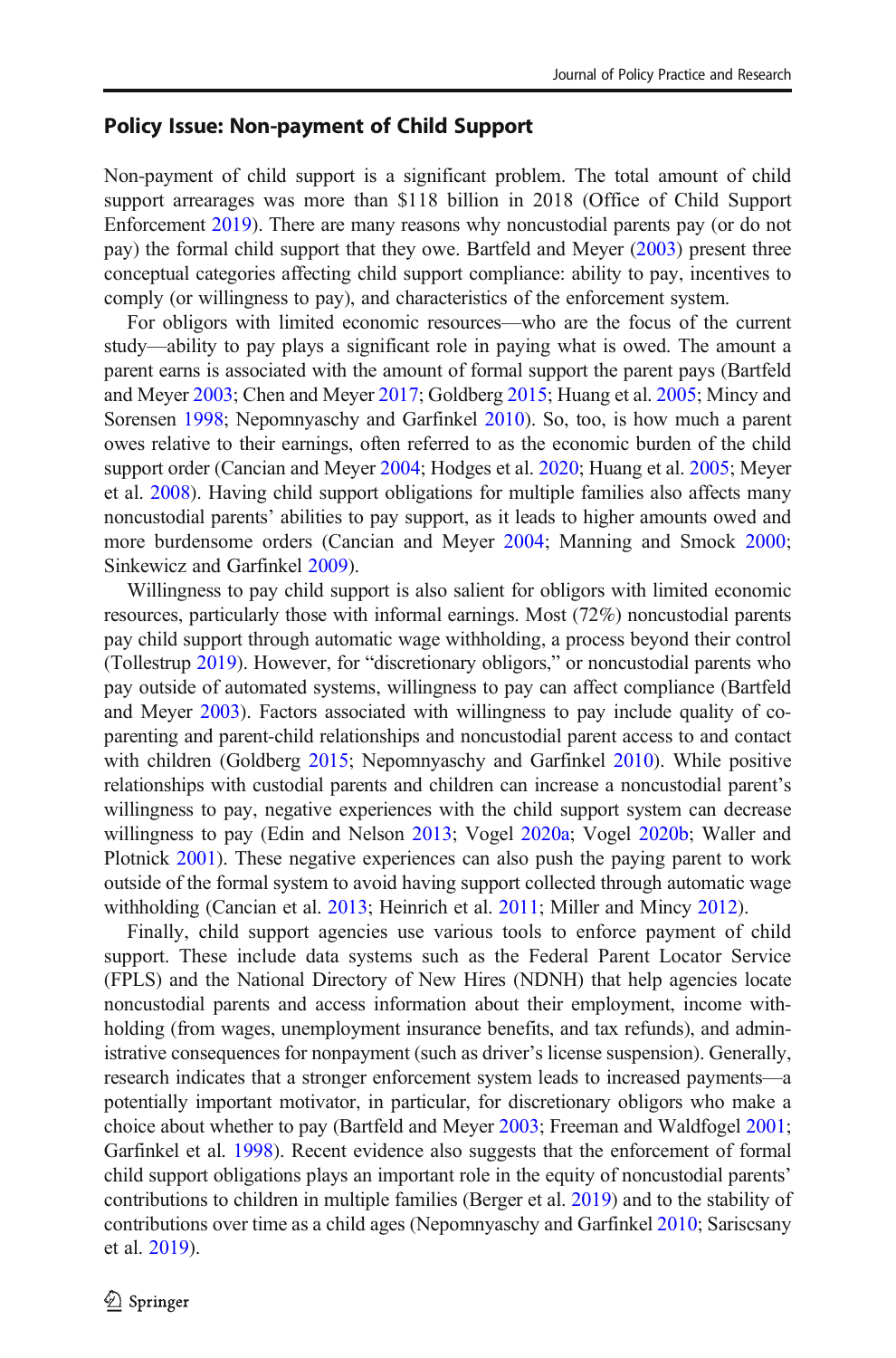# Child Support Program Background

### Child Support Guidelines

Child support guidelines provide a consistent basis for calculating child support obligations based on parents' financial resources and the needs of children. The federal government and states each play an important role in shaping child support guidelines. Federal legislation requires that states develop and use guidelines to calculate child support obligations for noncustodial parents; develop and implement criteria under which a child support obligation can deviate from the guidelines; and review their guidelines every 4 years to consider whether or not they need to be updated to take into account the costs of raising children (Child Support Enforcement Amendments of [1984;](#page-29-0) Family Support Act of [1988](#page-29-0); Venohr  $2013$ ).<sup>1</sup> States are then responsible for the development, implementation, and periodic assessment of guidelines. As a result, states have substantial flexibility to determine how guidelines are operationalized and applied and there is a considerable amount of cross-state variation in child support guidelines, criteria for guidelines deviations, and guidelines review processes.

For example, states have the flexibility to select a model to serve as the basis of calculating the state guidelines. The income shares model, used by 40 states and the District of Columbia, $^2$  takes into account the noncustodial and custodial parents' incomes and the number of children they have had together. The incomes of the noncustodial parent and the custodial parent are combined to calculate the total expected contribution to the child. Each parent's share of the expected contribution is based on his or her share of total income, and the noncustodial parent's share is the child support order amount (Venohr [2016](#page-31-0)). The percentage of obligor income model, used by seven states, does not explicitly consider the custodial parent's income, and is instead set as a percentage of the noncustodial parent's income, adjusted for the number of children the noncustodial parent has. Some states apply an invariant percentage amount across income levels on the basis that parents spend roughly the same proportion of their income on child rearing across the income distribution (Cancian and Costanzo [2019\)](#page-28-0); other states vary the percentage at different income levels. The Melson formula, used by three states, uses an income-shares formula to account for the basic needs of the child, then a percent of obligor income model to calculate additional support for the child beyond the child's basic needs and after accounting for the noncustodial parent's basic needs (Venohr [2013,](#page-31-0) [2016\)](#page-31-0).

Even when states use the same mathematical model, order amounts for parents with the same levels of income can vary for several reasons. First, states can draw on different research studies to inform their calculations of the costs of raising a child (Venohr [2013](#page-31-0)). Second, states can differ in the income basis on which orders are calculated, with some using gross income and others using net income. Third, states can vary in their treatment of noncustodial parents with very low and very high incomes.

<sup>&</sup>lt;sup>1</sup> Requiring the use of guidelines and establishing criteria for deviating from them limits judicial discretion in the establishment of order amounts, in the interest of promoting fairness and consistency across cases (Brito [2012;](#page-28-0) Pirog et al. [1998](#page-30-0)) and in the interest of making the process of setting order amounts simpler and making the amounts themselves more predictable (Brito  $2012$ ).<br><sup>2</sup> The District of Columbia uses a hybrid model combining the percentage-of-income model with a mathe-

matical reduction based on the custodial parent's income (McCann [2019](#page-30-0)).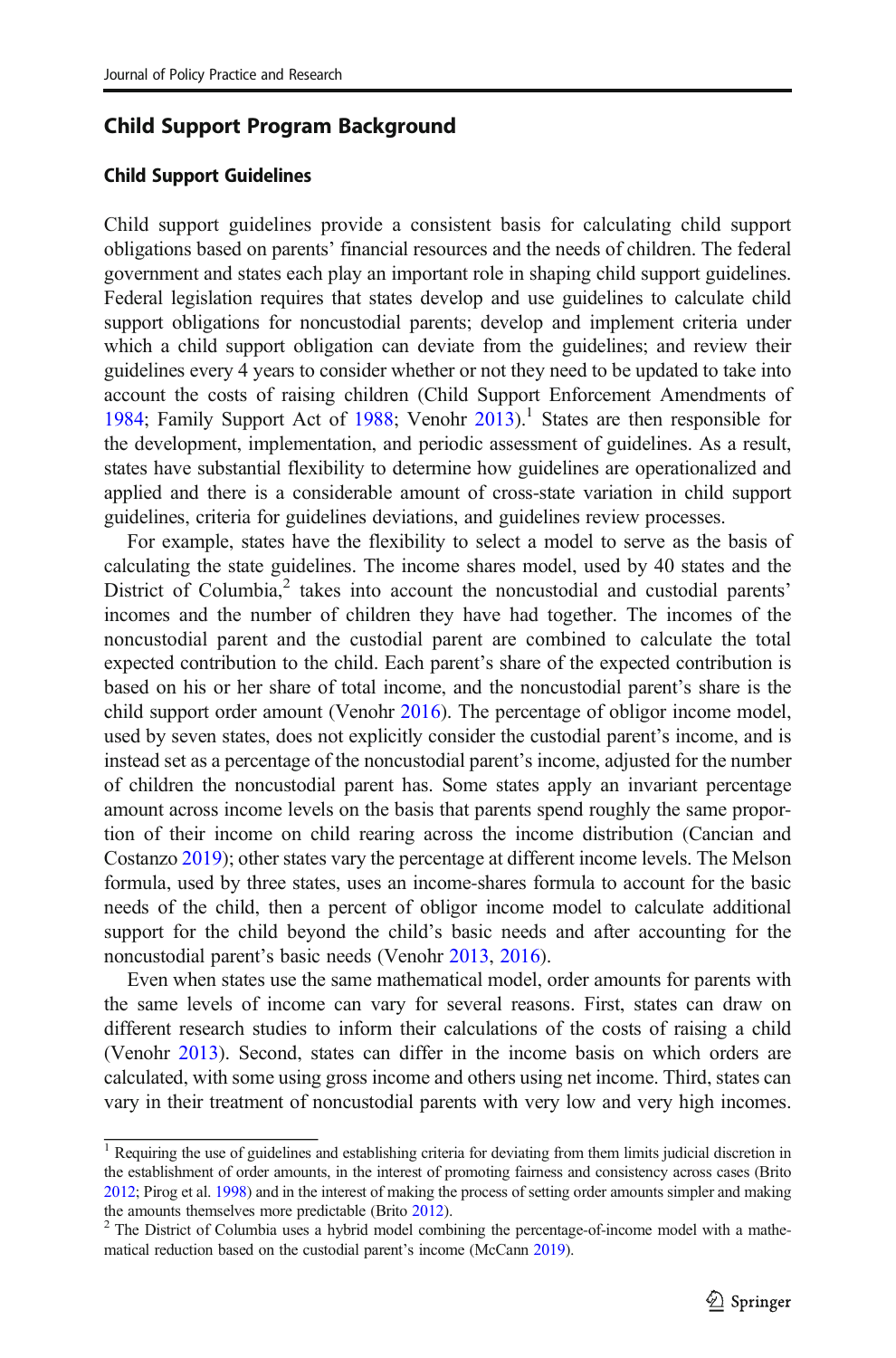Fourth, they can take different approaches to adjustments made in calculating income and allowable deductions (Venohr [2013,](#page-31-0) [2016](#page-31-0)). For example, some states take local economic conditions such as housing expenses and relative income for the state into account when setting guidelines, while other states do not. Some states use actual expenditure amounts, such as childcare expenses, for calculating deductions, while others do not. Additionally, some states adjust order amounts for parents with shared parenting arrangements, and the time thresholds and adjustment amounts vary across states. Finally, states typically allow judges to deviate from the amounts established in guidelines within a set of parameters, considering a child's needs and parents' abilities to provide the needed support (Brito [2012\)](#page-28-0).

#### Recent Federal Legislation

In 2016, the federal Office of Child Support Enforcement issued the Flexibility, Efficiency and Modernization in Child Support Enforcement Programs Final Rule. The final rule contains a number of provisions OCSE described as intended to help improve program operations, increase payments and remove barriers to payments, and improve customer service (Office of Child Support Enforcement [2017a](#page-30-0)).<sup>3</sup> Central to this research, the final rule includes a number of provisions related specifically to lowincome obligors, in recognition that "setting an accurate child support order based on the noncustodial parent's ability to pay improves the chances that the parent will comply with the support order and continue to pay over time" (Flexibility, efficiency, and modernization of child support enforcement programs, [2016](#page-29-0) p. 93516).

In relation to low-income obligors, the final rule directs states to ensure that the revised child support guidelines calculate orders based on "the noncustodial parent's earnings, income, and other evidence of ability to pay" (42 C.F.R.  $\S 302.56(c)(1)$ ), that "takes into consideration all earnings and income of the noncustodial parent (and at the State's discretion, the custodial parent)" (42 C.F.R.  $\S$  302.56(c)(1)(i)); and facilitate transparency and consistency of the guidelines by basing them on "specific descriptive and numeric criteria [resulting] in the computation of the child support obligation" (42 C.F.R. § 302.56(c)(4)). It also requires states to specifically address the basic subsistence needs of low-income noncustodial parents, by requiring that the revised guidelines include "a low-income adjustment, such as a self-support reserve" for those with limited ability to pay  $(42 \text{ C.F.R. } § 302.56(c)(1)(ii))$ , which is the main focus of the current study, and by requiring that states limit imputation practices that inappropriately inflate a noncustodial parent's ability to pay  $(42 \text{ C.F.R. } § 302.56(c)(1)(iii))$ .

The final rule also requires that each state review and revise their child support guidelines to meet the requirements of the rule within a year of completing its next quadrennial review (though states whose review was scheduled for within a year of the final rule's issuance were allowed to postpone this requirement until after their next scheduled quadrennial review), and every 4 years thereafter. Broadly, states are required to consider, in the course of these reviews: data on the cost of raising children;

<sup>&</sup>lt;sup>3</sup> The final rule also addresses the 2011 Supreme Court decision Turner v. Rodgers by implementing dueprocess requirements for contempt actions related to determination of an obligor's ability to pay. It also bars states from treating incarceration as a form of voluntary unemployment, precluding incarcerated obligors from obtaining an order modification on the grounds of a substantial change in circumstances (OCSE [2017b](#page-30-0)).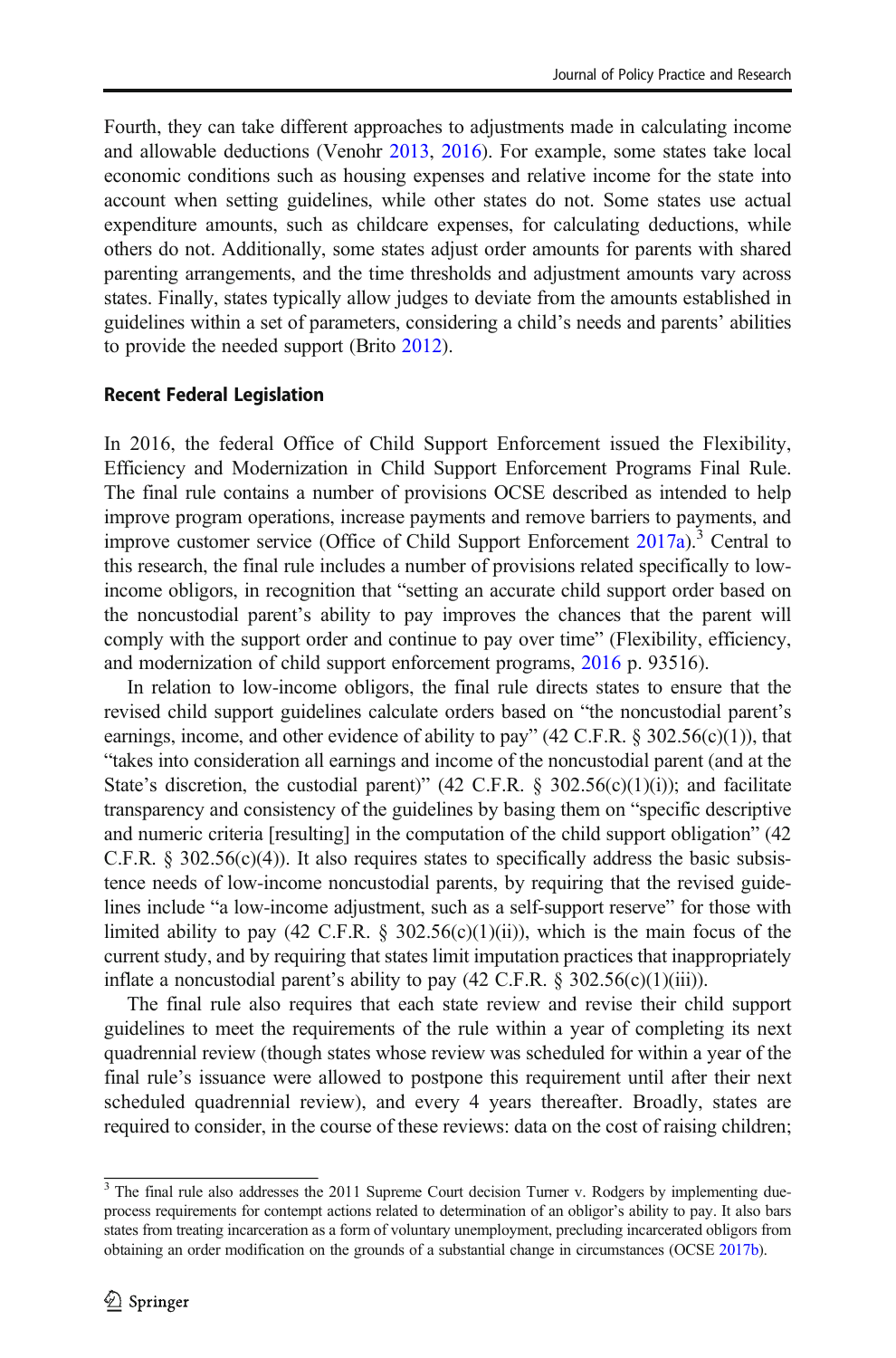labor market data by occupation and skill level within the state; and factors that affect compliance rates with child support orders and employment rates among noncustodial parents.4

#### Guidelines Adjustments for Low-Income Payors

Nearly all (45) states provide a guidelines adjustment when a noncustodial parent's income is low. Some states use an alternate schedule for low-income obligors, in which a lower percentage of income is required of the noncustodial parent (Brito [2012;](#page-28-0) Cancian et al. [2011\)](#page-29-0). Other states employ an SSR, which compares a noncustodial parent's income to an amount presumed necessary to meet his or her own basic needs and calculates child support order amounts based on the amount of income remaining (Brito [2012;](#page-28-0) Venohr [2013](#page-31-0), [2016](#page-31-0)). SSRs are often, though not always, explicitly denoted in child support guidelines among the states that use them (Venohr [2013](#page-31-0), [2016\)](#page-31-0).

Additionally, some states have minimum order requirements for noncustodial parents with very low incomes. Minimum order requirements are predicated on the principle that all parents have an obligation to provide for their children financially, regardless of income (Brito [2012\)](#page-28-0). Some states set no minimum and allow for judicial discretion in the determination of the order amount for low-income obligors; others set a presumptive minimum for low-income obligors that can be rebutted with judicial discretion (Brito [2012;](#page-28-0) McCann [2019\)](#page-30-0). Other states, however, impose a mandatory minimum that cannot be adjusted, regardless of the noncustodial parent's income (Brito [2012](#page-28-0); Venohr [2013,](#page-31-0) [2016\)](#page-31-0). Most commonly, states use a \$50 order minimum, though some states employ a higher minimum and others use a lower minimum (Venohr [2013,](#page-31-0) [2016\)](#page-31-0).

Child support guidelines can help define and predict order amounts for low-income obligors. However, some child support practices may result in orders that do not align with the parent' actual economic circumstances. For example, all state guidelines allow for income imputation, or the use of assumptions about how much a noncustodial parent can earn in lieu of using actual earnings to set child support order amounts (McCann [2019](#page-30-0)). Recent research has found substantially lower payment amounts and rates of compliance (total amount paid as a proportion of the amount due) for noncustodial parents with imputed income orders compared with those without (Cancian et al. [2019a](#page-29-0); Demyan and Passarella [2018\)](#page-29-0). Further, default judgments, or orders issued when an obligor does not appear in court, may be calculated absent information from the obligor about his or her income. Previous research has indicated that default orders can result in order amounts higher than low-income obligors are able to pay (Cancian et al. [2019a](#page-29-0); Sorensen and Oliver [2002;](#page-30-0) Sorensen [2004](#page-30-0)).

<sup>&</sup>lt;sup>4</sup> The rule also required that states examine the "impact of guidelines policies and amounts on custodial and noncustodial parents who have family incomes below 200% of the Federal poverty level" (42 C.F.R. § 302.56(h)(1)); conduct analyses of case data on "the application of and deviations from the child support guidelines, as well as the rates of default and imputed child support orders and orders determined using the low-income adjustment required" (42 C.F.R. § 302.56(h)(2)); compare payments by case characteristics affecting low-income obligors in particular, including whether or not the case was entered into by default, set using imputation, or determined using a low-income adjustment; and provide a "meaningful opportunity for public input, including input from low-income custodial and noncustodial parents and their representatives," as well as the child support agency (42 C.F.R. § 302.56(h)(3)).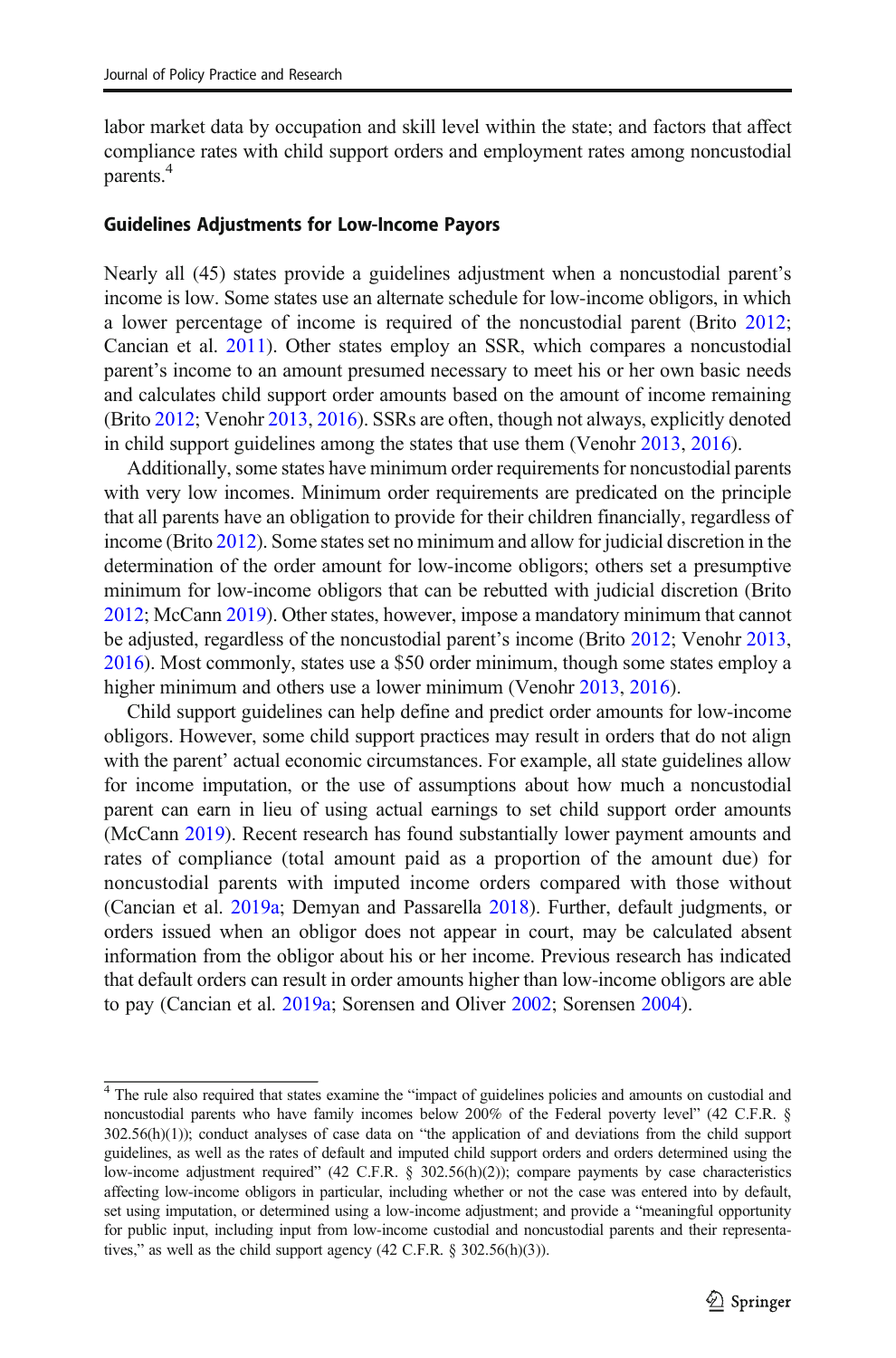# Materials and Methods

# Content Analysis of Recent Changes to Low-Income Guidelines

To contribute to current understanding of how child support agencies and lawmakers are attempting to address the financial needs of low-income noncustodial parents through policy and statute following the 2016 ruling, we begin by presenting findings from a content analysis of 21 state child support guidelines reviews focused on policy changes (considered or implemented) salient to low-income obligors. For this paper, we focus specifically on two policy changes related to provisions in the final rule and the numerical computation of child support orders: the basic subsistence needs of the paying parent and minimum order requirements.<sup>5</sup>

We performed an online search to identify states that released documentation on their guidelines review processes following enactment of the final rule (i.e., between January 2017 and March 2020).<sup>6</sup> The documentation of states' review processes varied in format and detail and included sources such as reviews undertaken by external consultants; recommendations from the state's guidelines review committee; revised statute, policy, or judicial orders (sometimes with changes highlighted and rationales for changes provided); and meeting notes summarizing key issues considered by the guidelines review committee. We coded the available documentation using a conventional content analysis approach (Hsieh and Shannon [2005](#page-29-0)).

## Basic Subsistence Needs of Low-Income Obligors

Following the 2016 ruling, the most central changes to the low-income guidelines considered by states were mechanisms for taking into consideration the basic subsistence needs of noncustodial parents such as low-income adjustments or SSRs. These changes were directly related to the final rule, which directed states to take the basic subsistence needs of noncustodial parents with low incomes into account when setting orders through a low-income adjustment of each state's choosing. Fourteen states considered or implemented changes to their approaches towards adjusting the obligations of low-income noncustodial parents; three had approaches in place that their reviews indicated already met the federal requirement. Of the 14 states, 12 considered some sort of change related to an SSR. Six states considered or implemented new or modified SSRs, by increasing them or tying them to updated federal poverty guidelines. One considered eliminating the reserve in favor of a low-income adjustment and one considered newly adding a low-income adjustment. Three considered or implemented

<sup>5</sup> The states included are Alabama, Arizona, Colorado, Delaware, Florida, Indiana, Iowa, Kansas, Massachusetts, Missouri, Montana, Nebraska, Nevada, New Jersey, New Mexico, North Carolina, North Dakota, Ohio, Oregon, Rhode Island, and Utah. Links to the guidelines documentation for these states are provided in Appendix A. We also examined the extent to which states considered or implemented changes related to the final rule outside of the scope of this paper, including imputation practices, public health insurance, and incarcerated obligors.

<sup>6</sup> The final rule included a provision that states could postpone considerations related to the final rule until their subsequent quadrennial review if their next scheduled quadrennial review fell within 1 year of the final rule's effective date. For the states whose reviews fell in 2017, we included the states that considered at least some changes pursuant to the final rule (even if the state postponed some decisions until its subsequent quadrennial review), and excluded states that did not.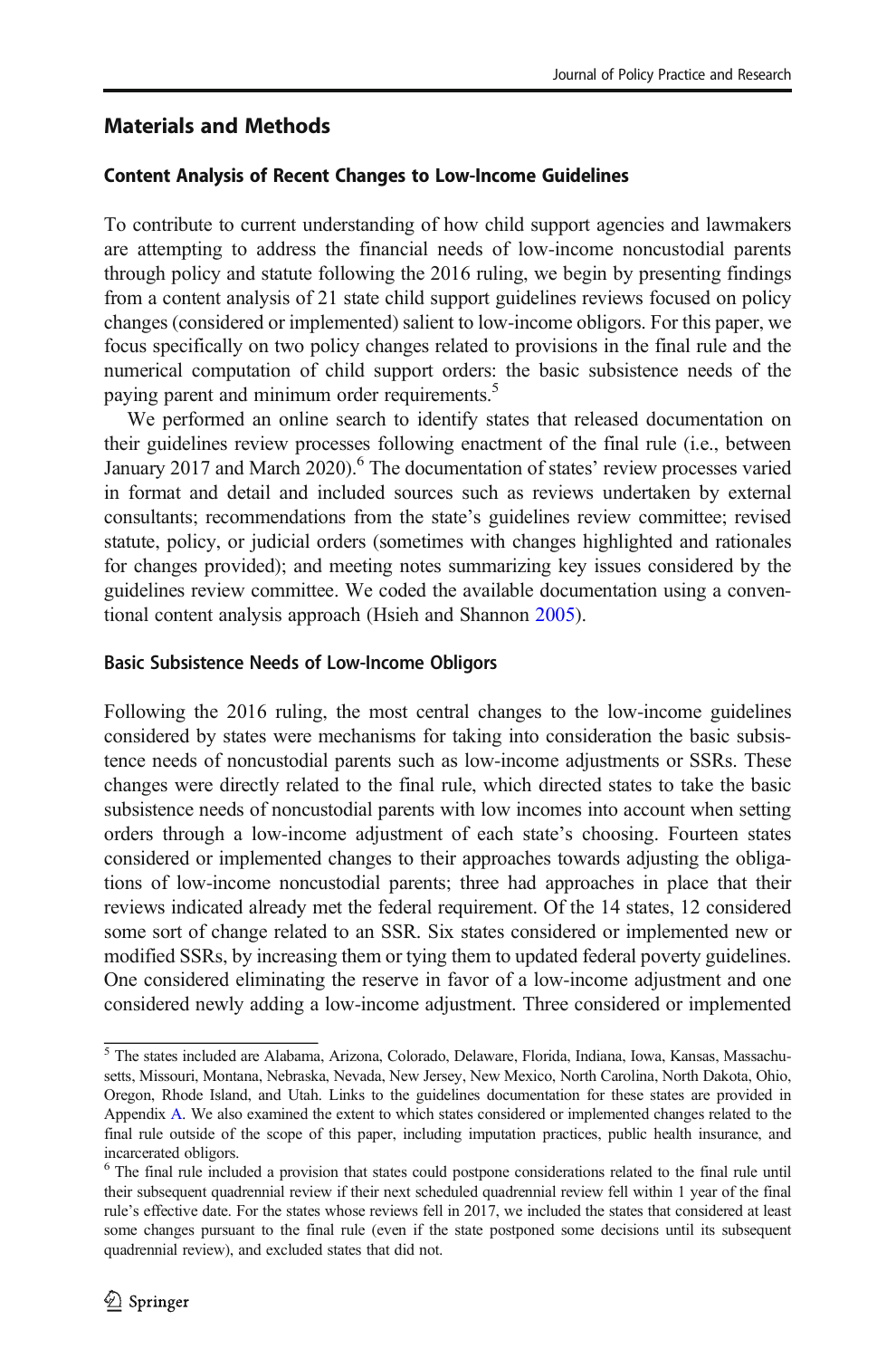changes to make the SSR more explicit and transparent; in these states, a reserve amount was implied by not showing the order amount for incomes below a particular threshold in the guidelines tables. Five states considered or implemented changes to address obligors with incomes just above the SSR. These states sought to reduce or eliminate a "cliff effect," where noncustodial parents just above the SSR saw a dramatic increase in their order amounts, by phasing in incrementally higher orders as the noncustodial parent's income increased above the SSR amount.

### Minimum Order Requirements

Another change to the low-income guidelines considered by states was making changes to minimum order requirements. States were not required to make changes to minimum order requirements following the final ruling, but minimum order amounts affect orders for low-income noncustodial parents since they primarily apply to obligors with the lowest incomes. Of the seven states that considered or enacted changes to minimum order requirements, four considered or enacted changes reducing or eliminating minimums for low-earning obligors, two considered or enacted changes increasing minimums, and one considered or enacted changes changing the basis of the minimum from a fixed rate to a percentage.

### Cross-State Comparison of Order Amounts for Low-Income Payors

Next, we compare expectations about child support contributions from low-income noncustodial parents across states based on our calculations of child support orders for several types of low-income cases. With this approach, often used in international comparative policy research, several scenarios with hypothetical family types are presented, varying on the income level of each parent and the number of children. This allows for straightforward comparisons across states while also allowing us to consider whether states differ based on the characteristics selected. It also allows us to identify patterns in how states prioritize the ability of noncustodial parents to meet their own basic needs versus the goal of maximizing expected contributions for children living outside of the home.

### Study Population, Data, and Scenarios

Our study population was all 50 US states and the District of Columbia. We drew our income data for the noncustodial parent (father) and the custodial parent (mother) on our hypothetical cases from two public sources. We used estimates of median weekly earnings by state and sex from the Bureau of Labor Statistics (Bureau of Labor Statistics [2019\)](#page-28-0) and information about state minimum wage rates from the US Department of Labor (Department of Labor [2019\)](#page-29-0).

We calculated the monthly order amount that would result from each state's child support guidelines for four different scenarios where we changed the income of the noncustodial parent while holding the income of the custodial parent constant (shown in Table [1](#page-9-0)). For most states, we were able to calculate order amounts using publicly available child support calculators from child support agency websites. For ten states that did not have their own online calculators, we used a generic online child support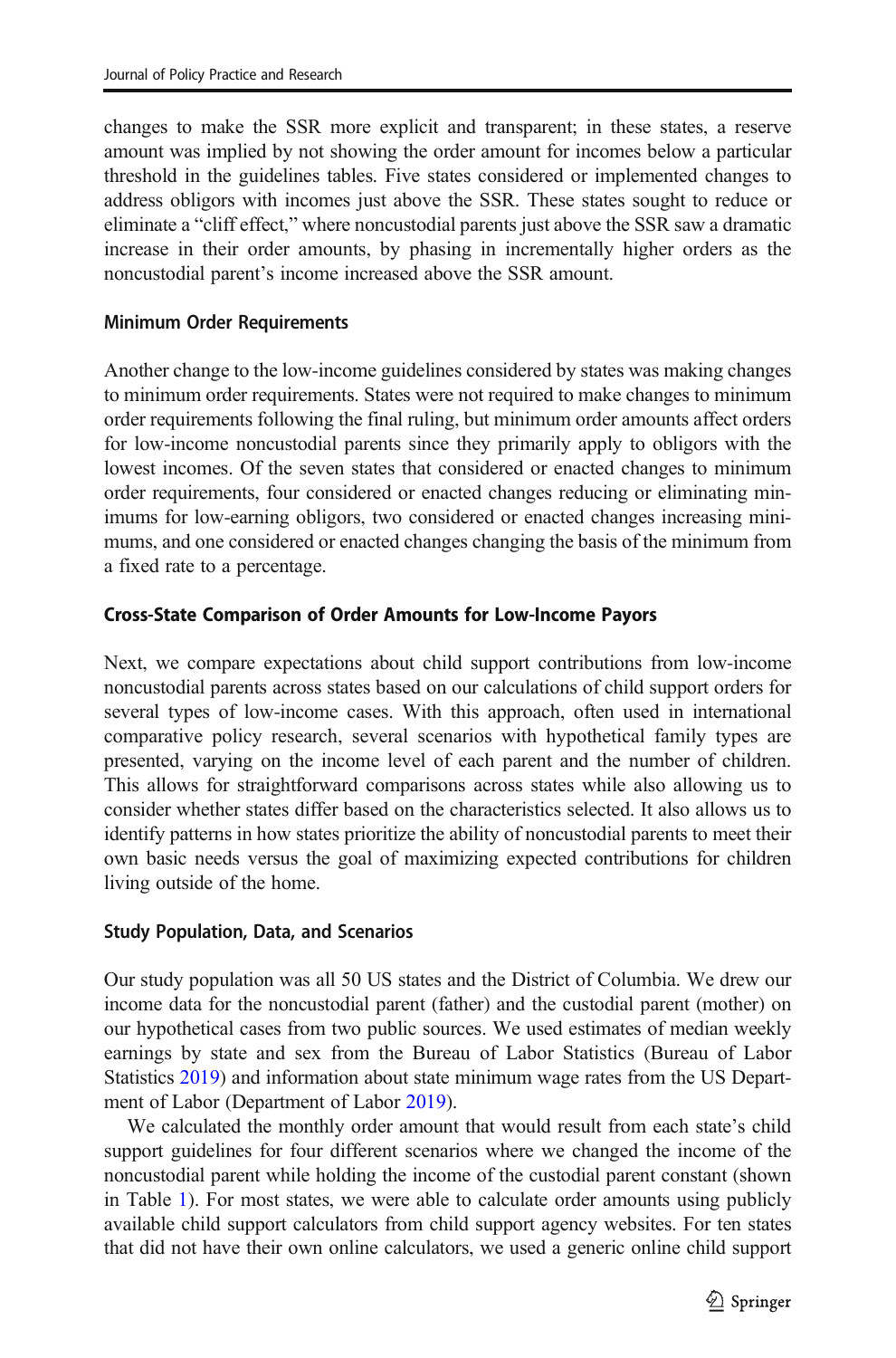| <b>Scenarios</b>             | Father's gross income<br>(monthly)                                                         | Mother's gross<br>income (monthly)                                                              | Number<br>οf<br>children |
|------------------------------|--------------------------------------------------------------------------------------------|-------------------------------------------------------------------------------------------------|--------------------------|
| 1. Median earnings           | The state median weekly earnings<br>for full-time male workers<br>$\times$ 4.33 weeks      | Half the state median weekly<br>earnings for full-time<br>female workers $\times$ 4.33<br>weeks | 1 Child<br>2 Children    |
| 2. Half median earnings      | Half the state median weekly<br>earnings for full-time male<br>workers $\times$ 4.33 weeks | Half the state median weekly<br>earnings for full-time<br>female workers $\times$ 4.33<br>weeks | 1 Child<br>2 Children    |
| 3. Full-time minimum<br>wage | Full time (40 h per week) at<br>state minimum wage $\times$ 4.33<br>weeks                  | Half the state median weekly<br>earnings for full-time<br>female workers $\times$ 4.33<br>weeks | 1 Child<br>2 Children    |
| 4. Part-time minimum<br>wage | Part time (20 h per week) at<br>state minimum<br>wage $\times$ 4.33 weeks                  | Half the state median weekly<br>earnings for full-time<br>female workers $\times$ 4.33<br>weeks | 1 Child<br>2 Children    |

#### <span id="page-9-0"></span>Table 1 Scenarios used in order calculations

Note: In all model families, the mother has primary placement, with the child staying with the father every other weekend (staying overnight for 2 out of every 14 nights), and neither parent has had children with others

calculator from the website [SupportPay.com](http://supportpay.com) ([https://supportpay.com/\)](https://supportpay.com/).<sup>7</sup> For each scenario, we calculated order amounts for parents with one and two children. To simplify the analysis, for all scenarios, we designated the mother as the custodial parent and as having primary placement, with the child (ren) staying with the noncustodial father every other weekend (2 overnights/14 nights or 52 nights per year). We assumed that neither parent had children with other partners. We assumed that the mother worked for 4.33 weeks, and each week, she earned the median weekly earnings of female workers in that state in 2018.

In the first scenario, we assumed that the father on the case worked for 4.33 weeks, and each week, he earned the median weekly earnings of male workers in that state in 2018. This is the only scenario in which the father is not low income. This allows us to have a sense of how much the typical amount of support that is expected from fathers in a given state. The median earning scenario also allows us to evaluate how much lowincome deviations result in changes to amounts owed within and across states. In the median earning scenario, the father's income for the median state was \$4178 per month, or about \$24 per hour.

In the second scenario, we assumed that the father on the case worked for 4.33 weeks and each week he earned half of the median weekly earnings of male workers in that state in 2018. This income level approximates the Organisation for Economic Cooperation and Development (OECD) definition of low pay, which refers to individuals

 $\frac{7}{7}$  All orders were calculated independently by two different researchers. We used [SupportPay.com](http://supportpay.com) to calculate orders for Connecticut, Kansas, Louisiana, Maine, Missouri, Nevada, and West Virginia. Mississippi did not provide an online calculator. Because Mississippi uses a percentage-of-income approach to determine child support orders, we applied the percentages of income for one- and two-child cases to the father's income for each scenario to calculate order amounts for Mississippi.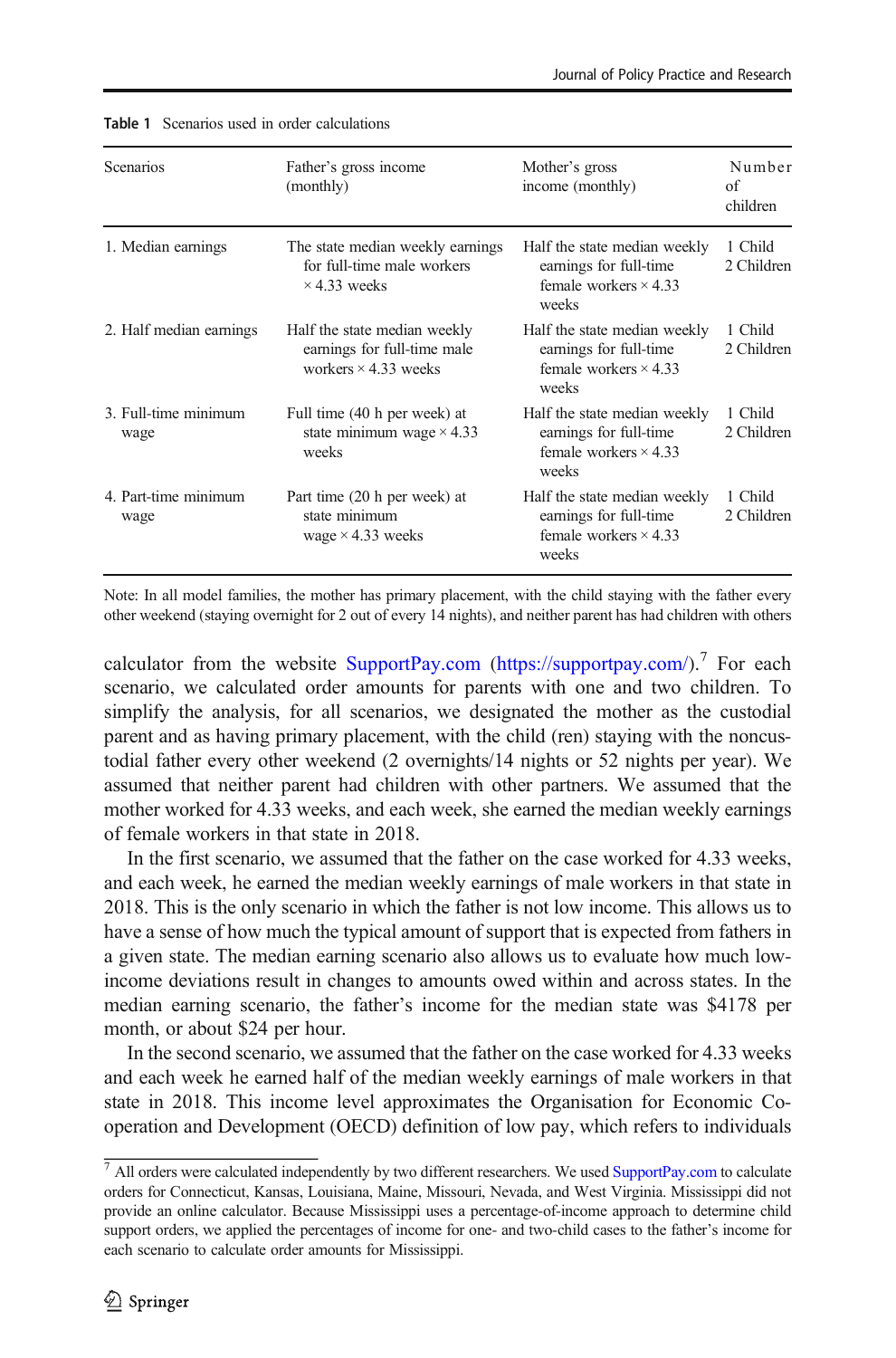earning less than two-thirds of median earnings (Organisation for Economic Cooperation and Development  $2019$ .<sup>8</sup> This income level also allows us to examine order amounts for fathers that are low-income but unlikely to qualify for a low-income adjustment, since adjustments are typically targeted toward those with incomes closer to 100% of the federal poverty level. In the half median earning scenario, the father's income for the median state was \$2089 per month, or about \$12 per hour.

In the third scenario, we assumed that the father on the case worked for 4.33 weeks, and each week, he worked full-time (40 h) at the state's minimum hourly wage rate in 2018. Historically, full-time minimum wage has been the income amount that states use to set orders when the noncustodial parent's income is unknown (Fleming [2017\)](#page-29-0). For this scenario, we expect some variation across states in whether the father qualifies for a low-income adjustment. While most low-income adjustments are targeted to fathers at or below the federal poverty level, some states make adjustments for fathers with incomes up to 150% of the federal poverty level. In the full-time minimum wage scenario, the father's gross income for the median state was \$1429 per month, or about \$8 per hour and about 137% of the federal poverty level for a single person household in 2019.

In the fourth and final scenario, we assumed that the father on the case worked for 4.33 weeks, and each week, he worked part-time (20 h per week) at the state's 2018 minimum wage rate. We use this income level to approximate the earnings of economically disadvantaged fathers in the IV-D caseload who are least likely to make any child support payments in a given year. In the part-time minimum wage scenario, the father's gross income for the median state was \$714, or about 69% of the federal poverty level for a single person household in 2019, and about \$8568 annually. This income level is consistent with Sorensen and Zibman [\(2001](#page-30-0))'s estimation of the average annual income for low-income fathers who do not pay any child support (approximately \$8980 in 2018 dollars).

### Analytic Approach

To examine the extent to which state's approaches to setting orders result in different expectations depending on the level of income of a low-income payer, we calculate the minimum, median, and maximum order amounts for the 50 states and compare across scenarios. Because median earnings vary by state, and order amounts typically correspond with income (i.e., are higher at higher income amounts and lower at lower income amounts), we report the minimum, median, and maximum burden levels (the amount owed as a percentage of the noncustodial parent's income) in addition to order amounts.

States may choose from several policy options for low-income obligors and even combine these different options. In order to examine how these policy choices impact expectations about contributions from low-income payers (holding constant factors other than the noncustodial parent's income), we group states into three categories: whether they have an SSR, whether they have a different type of low-income deviation, or whether they have no low-income deviation (see Appendix 3 Table [4\)](#page-27-0). We also consider whether states have a minimum order requirement in conjunction with a low-

<sup>&</sup>lt;sup>8</sup> Although the focus of this paper is a cross-state comparison, using half the median weekly earnings as one example of low income makes the order amounts in our study comparable to order amounts for parents considered low income in other countries.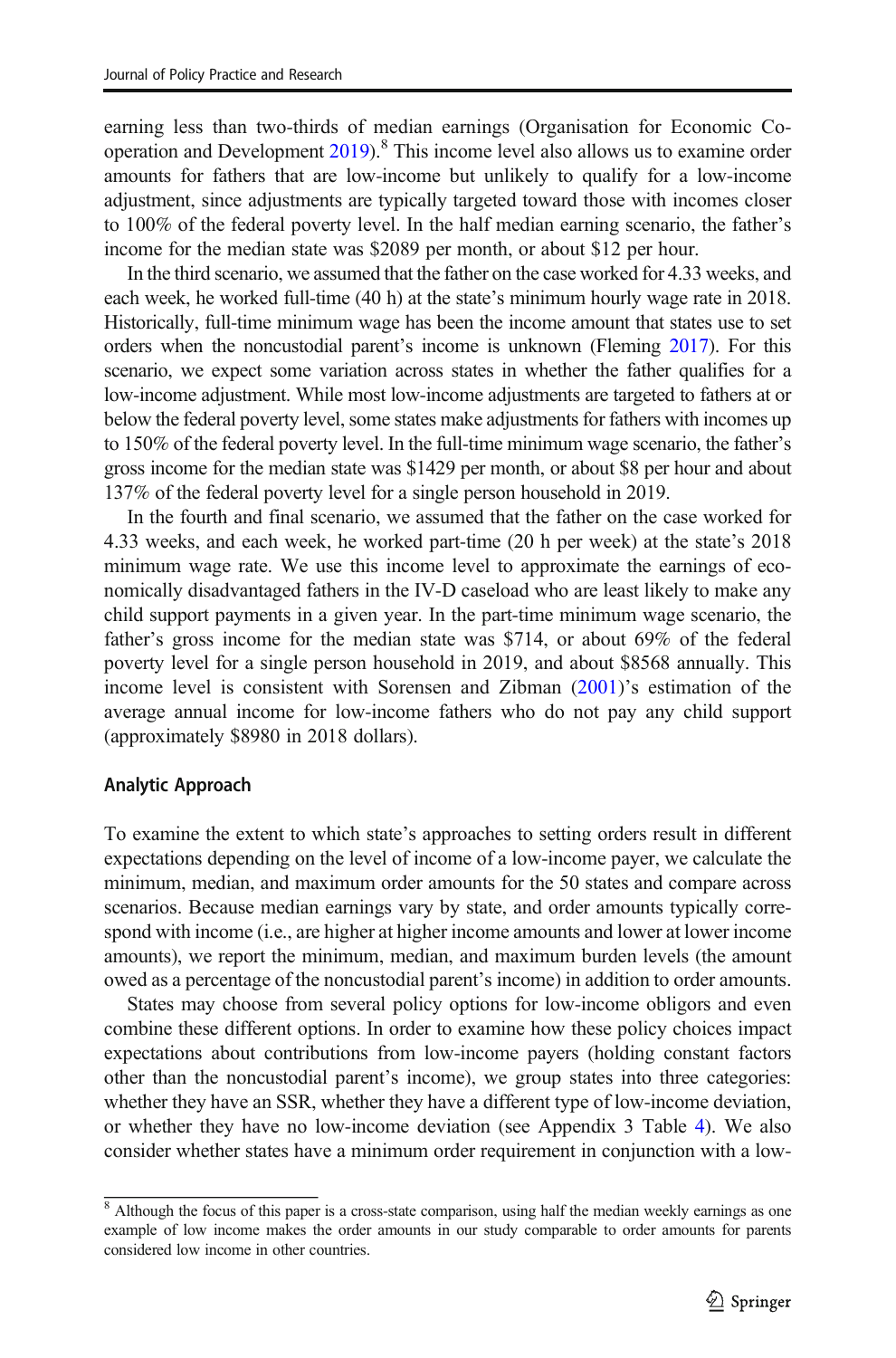<span id="page-11-0"></span>income deviation (also shown in Appendix 3 Table [4](#page-27-0)). We report min, max, and median order amounts by policy category and scenario.

# **Results**

In scenario 1, the median earning scenario, order amounts range from \$390 to \$1057 across states, with a median amount of \$669 (see Fig. 1). Burden levels range from 11 to 21%, with a median level of 16 (see Fig. [2](#page-12-0)). States on the higher end of the order distribution include Massachusetts, Washington D.C., New Hampshire, and Delaware, while states on the lower end of the order distribution include Kentucky, New Mexico, Arkansas, Mississippi (see Fig. [3a](#page-13-0)).

In scenario 2, the half median weekly earning scenarios, order amounts range from \$244 to \$550 across states, with a median amount of \$369 (see Fig. 1). Burden levels range from 14 to 22%, with a median level of 17%. States on the higher end of the distribution include Massachusetts, Washington, D.C., New Hampshire, and New Jersey, while states on the lower end of the order distribution include Indiana, Ohio, Kentucky, and Mississippi (see Fig. [3b](#page-13-0)). Importantly, fathers with this level of income (i.e., whose incomes are considered "low pay" under OECD definitions but are well above the federal poverty line) do not qualify for low-income adjustments in most states. One exception is Delaware, which uses the Melson Formula.

In scenario 3, the full-time minimum wage scenario, order amounts range from \$0 to \$416 across states, with a median amount of \$245 (see Fig. 1). Burden levels range from 0 to 22%, with a median level of 17% (see Fig. [2](#page-12-0)). States on the higher end of the order distribution include Massachusetts, Washington, D.C., Arizona, and South Dakota, while states on the lower end of the order distribution include Ohio, North Carolina, New Hampshire, and Wyoming (see Fig. [3c\)](#page-13-0). Historically, full-time minimum wage has been the income amount that states use to set default or imputed orders (Fleming [2017\)](#page-29-0).



Fig. 1 Monthly order amounts by scenario. Notes: Authors' own calculations based on order amounts when there is one child on the case. In all scenarios, the custodial mother's income is 4.33 times the state median weekly earnings for female workers in 2018. In scenario 1, the noncustodial father's income is 4.33 times the state median weekly earnings for male workers in 2018. In scenario 2, the noncustodial father's income is 4.33 times half of the state median weekly earnings for male workers in 2018. In scenario 3, the noncustodial father's income is 4.33 times 40 h per week at the state minimum wage in 2018. In scenario 4, the noncustodial father's income is 4.33 times 20 h per week at the state minimum wage in 2018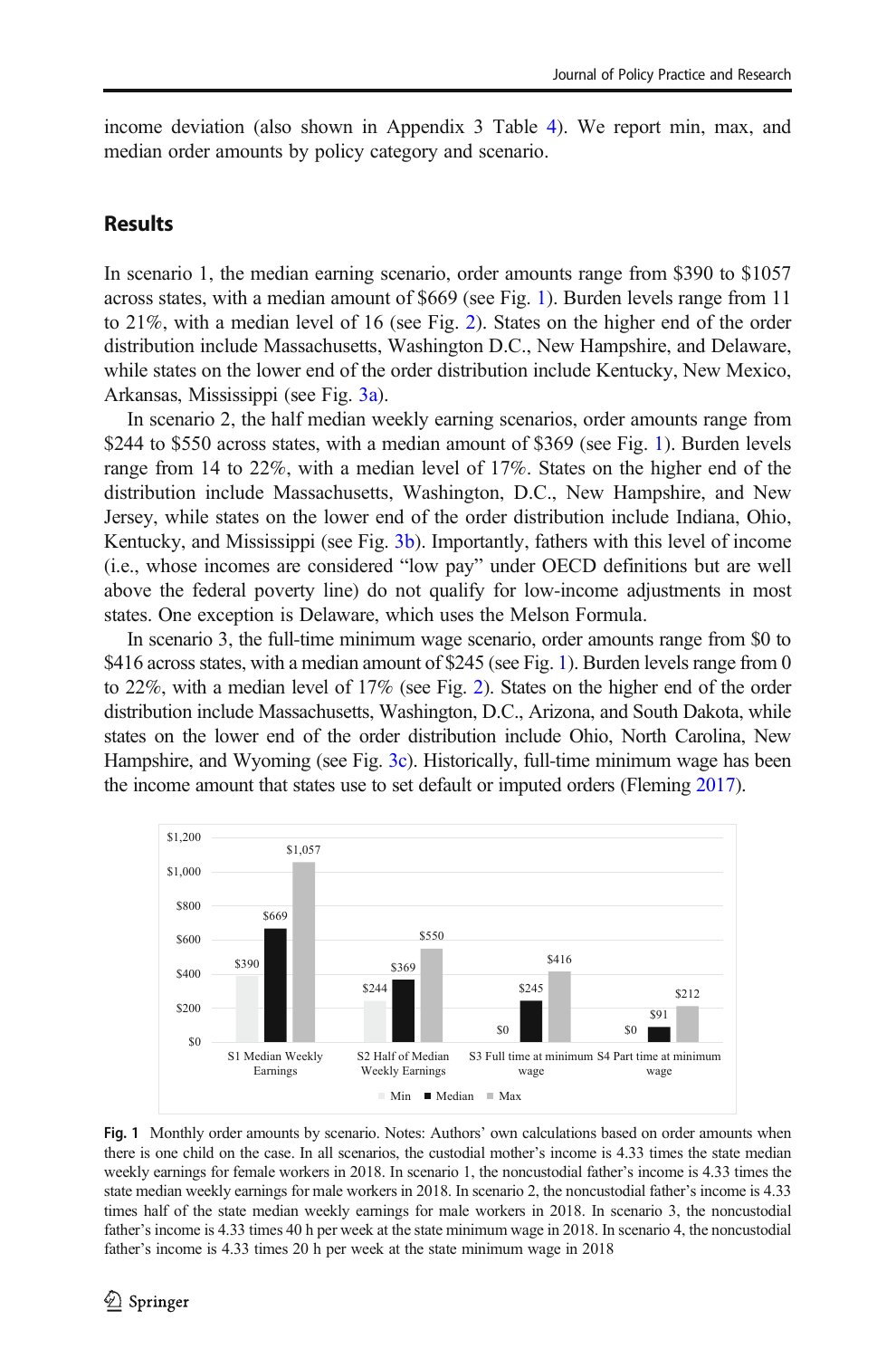<span id="page-12-0"></span>

Fig. 2 Burden levels by scenario. Notes: Authors' own calculations based on burden levels when there is one child on the case. In all scenarios, the custodial mother's income is 4.33 times the state median weekly earnings for female workers in 2018. In scenario 1, the noncustodial father's income is 4.33 times the state median weekly earnings for male workers in 2018. In scenario 2, the noncustodial father's income is 4.33 times half of the state median weekly earnings for male workers in 2018. In scenario 3, the noncustodial father's income is 4.33 times 40 h per week at the state minimum wage in 2018. In scenario 4, the noncustodial father's income is 4.33 times 20 h per week at the state minimum wage in 2018

Finally, in scenario 4, order amounts range from \$0 to \$212 across states, with a median amount of \$91 (see Fig. [1](#page-11-0)). Burden levels range from 0 to 32%, with a median level of 13% (see Fig. 2). States on the higher end of the order distribution include Massachusetts, Kentucky, Rhode Island, and Minnesota, while states on the lower end of the order distribution include Arizona, North Dakota, Vermont, and Wyoming (see Fig. [3d\)](#page-13-0).

Several patterns appear when we consider order amounts across scenarios (Fig. [1\)](#page-11-0). First, as expected, order amounts are about twice as high for the median earning scenario relative to the half median earning scenario. However, this is not the case for fathers at the lower end of the income distribution. The minimum order amount is \$0 for both the full-time minimum wage scenario and the part-time minimum wage scenario, whereas the median order amount for the full-time minimum wage scenario is almost 3 times greater than the part-time minimum wage scenario.

Our comparison across scenarios also reveals that in some states, the lowest earning fathers owe a disproportionate amount of their incomes relative to higher earning fathers (see Fig. 2). For example, the distribution of burden levels (i.e., order amounts as a percentage of the father's income) indicates lower burden levels for fathers with incomes equivalent to the median weekly earnings relative to fathers with incomes equivalent to half the median weekly earnings. A closer look shows that burden levels for the median weekly earning scenario were lower than burden levels for the half median weekly earning scenario in 35 states (author's calculations based on burden levels reported in Table [2\)](#page-21-0). One possibility for the lower burden levels of the higher earning fathers is that the income shares formula used by most states is based on the noncustodial parents' share of combined income. When the custodial parent is relatively low income, this may result in higher-earning fathers owing a lower percentage of their income, even if the fathers owe a larger share of combined income.

Similarly, the range in burden levels is greater across states for father's earning parttime minimum wage compared with father's earning full-time minimum wage, with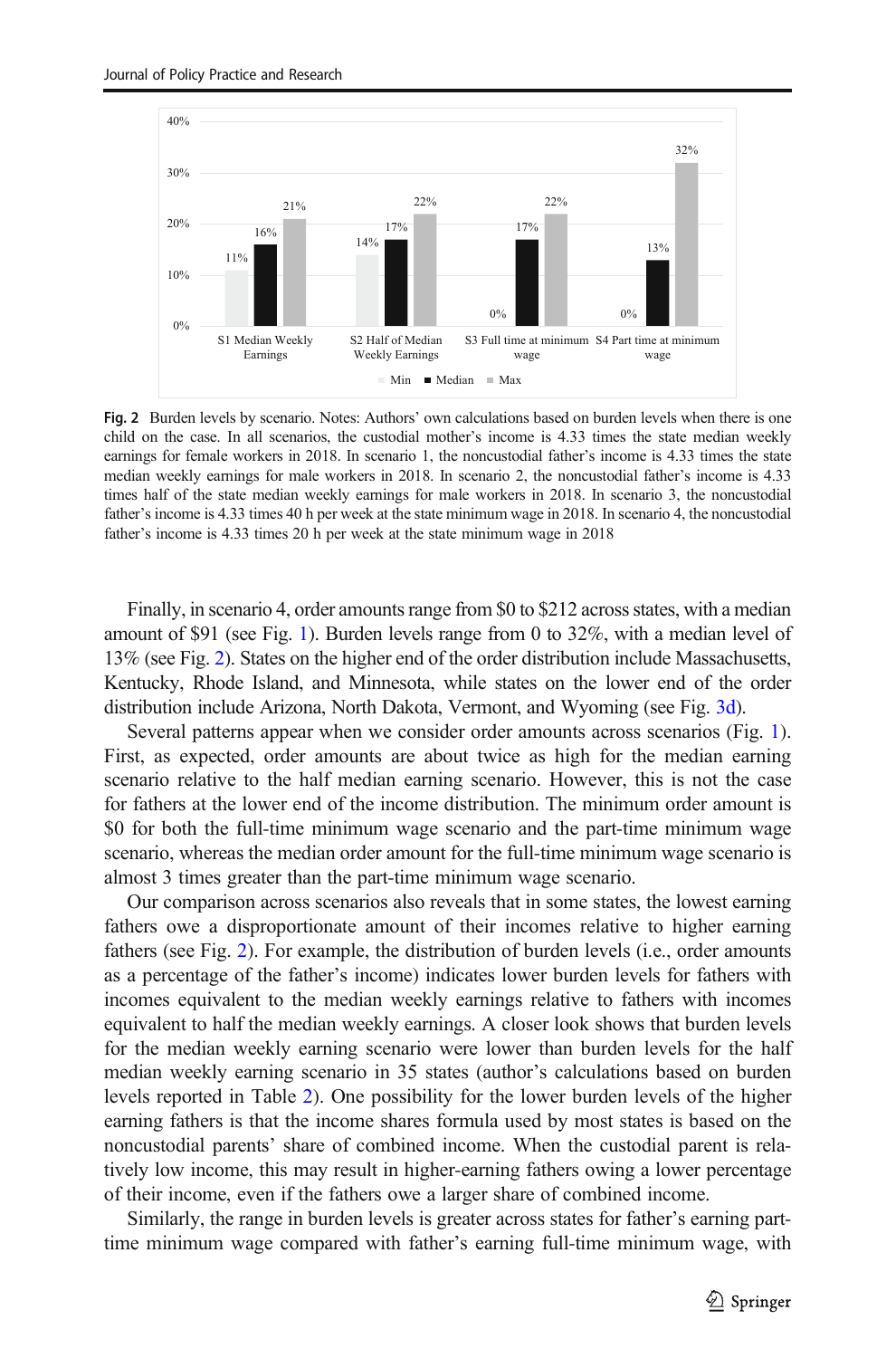<span id="page-13-0"></span>







Fig. 3 Monthly order amounts from highest to lowest. a Scenario 1: median weekly earnings. b Scenario 2: half median weekly earnings. c Scenario 3: full-time minimum wage. d Scenario 4: part-time minimum wage. Notes: Authors' own calculations of order amounts when there is one child on the case

maximum amount of 32% for the lowest earning fathers compared with 22% for father's earning full-time minimum wage. Again, a closer look shows that burden levels for the full-time minimum wage scenario were lower than burden levels for the part-time minimum wage scenario for 13 states. Several different factors could be at play here for lower burden levels for higher-earning fathers. First, it is possible that minimum order amounts result in similar order amounts for fathers earning part-time minimum wage and fathers earning full-time minimum wage. A similar order would result in fathers earning part-time minimum wage having higher burden levels than fathers earning full-time minimum wage. It is also possible that income imputation or assignment of income at full-time minimum wage to father's earning part-time minimum wage explains some of this discrepancy. For example, the burden level is twice as high for the part-time minimum wage scenario than the full-time minimum wage scenario in Kentucky. The online calculator for Kentucky automatically replaces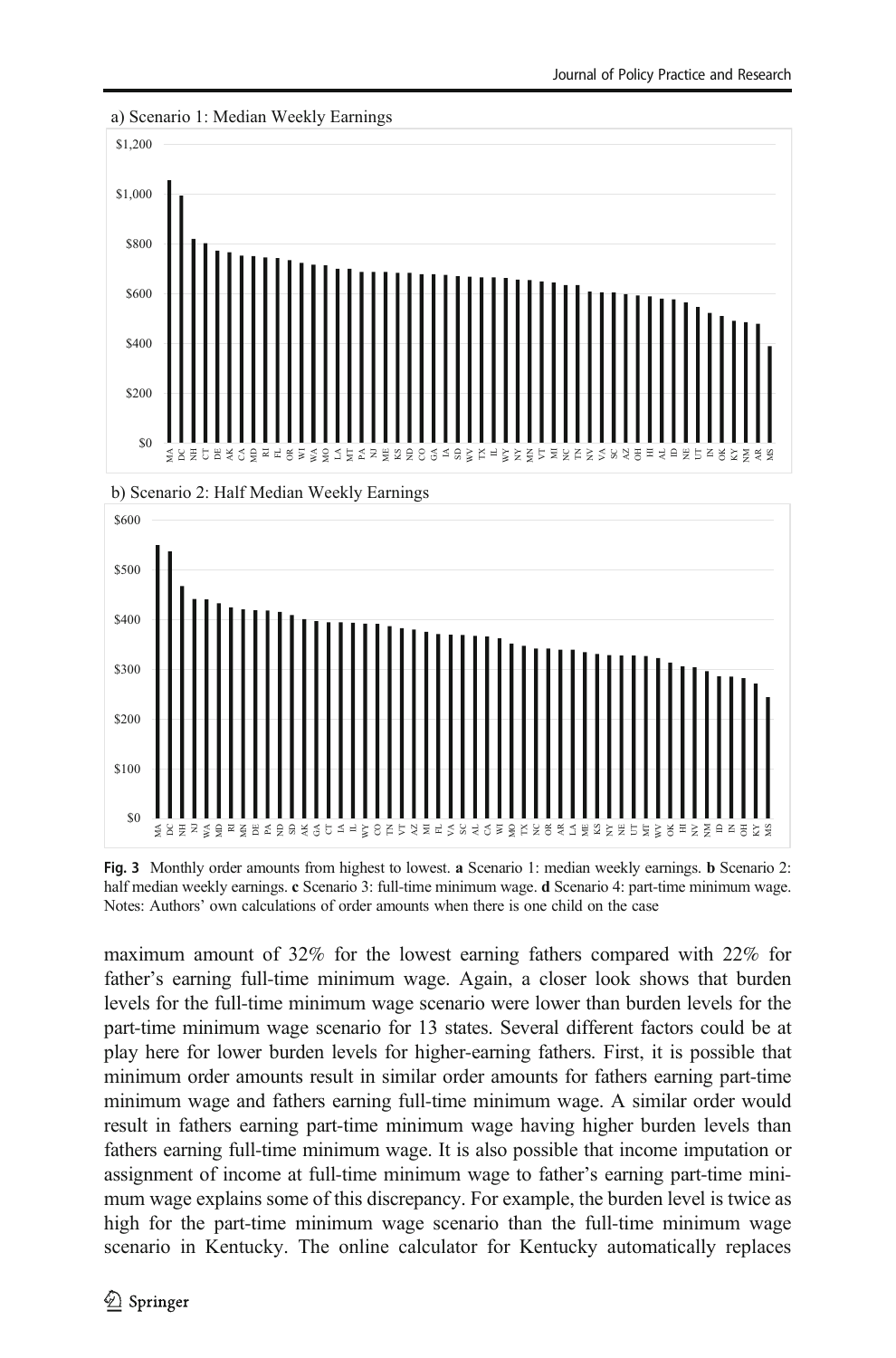



d) Scenario 4: Part-time Minimum Wage



Fig. 3 (continued)

income below full-time minimum wage with income equivalent to full-time time wage before calculating the support order (Kentucky Child Support Program [2020\)](#page-30-0).

Next, we group states into three categories based on type of low-income deviation and other considerations for low-income payors: whether they have an SSR, whether they have a different type of low-income deviation, or whether they have no explicit low-income deviation. We show the median amount owed for each group (see Fig. [4\)](#page-15-0). One noteworthy observation is that when the father is not low income (scenario 1) and the father has low pay according to OECD standards (scenario 2), the median order amount is lower in states with no explicit deviation relative to overall and to states with other types of deviations. In general, however, there is not much variation across scenarios 1 and 2 by type of low-income deviation.

There is considerably more variation in the median order amount by type of lowincome deviation when the father's income is full-time minimum wage and when the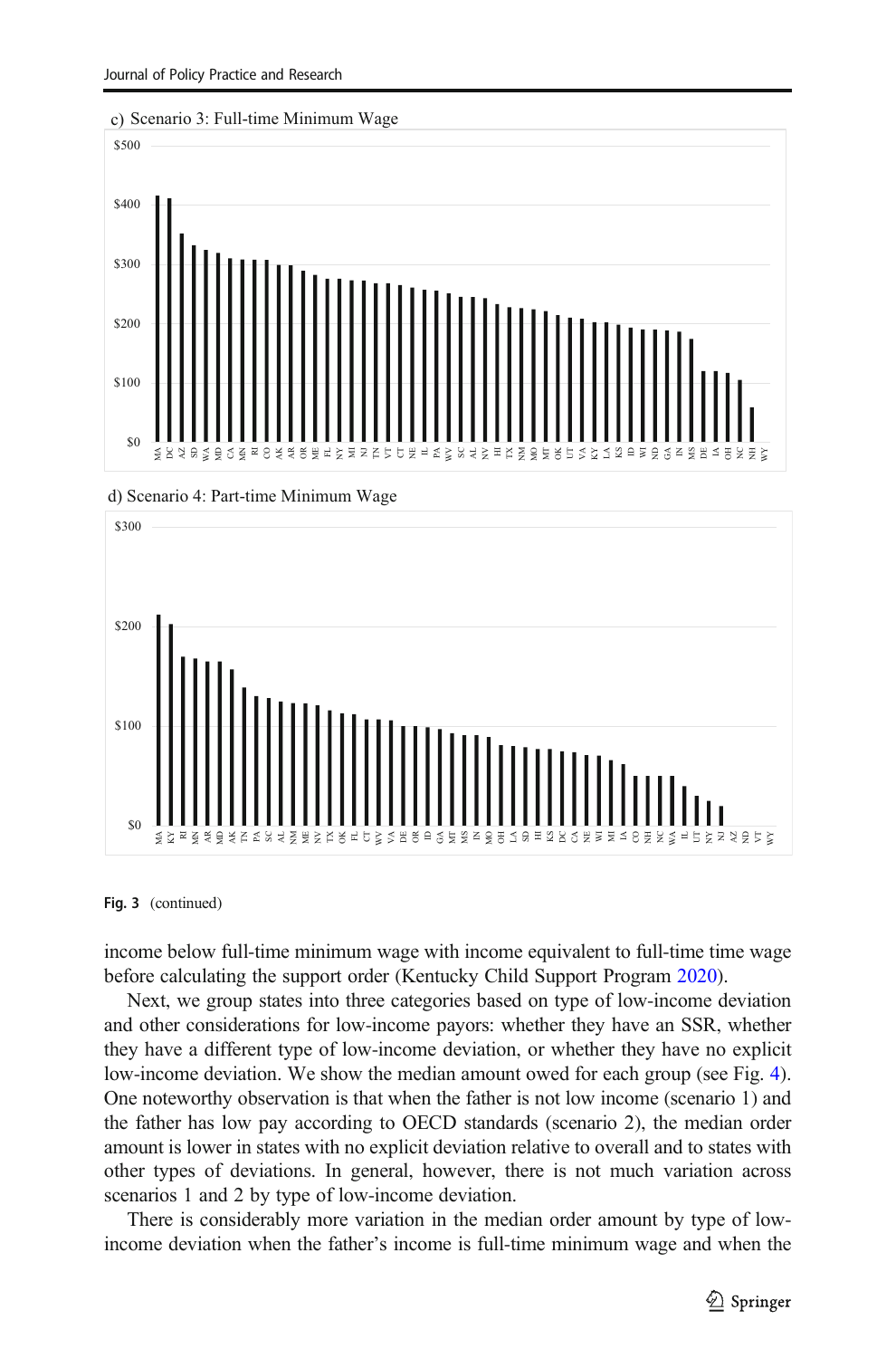<span id="page-15-0"></span>

Fig. 4 Median order amounts by low-income adjustment for low-income scenarios. Notes: Authors' own calculations based on order amounts where there is one child on the case. Categorization into type of lowincome deviation based on authors' review of state guidelines. States' online child support calculators varied as to whether or not they incorporated a low-income deviation. Order amounts for some states may not reflect the low-income deviation

father's income is part-time minimum wage (scenarios 3 and 4). When the father's income is full-time minimum wage, the median order amount is higher for states with SSRs compared with states using other types of low-income deviations. This reverses when the father's income is part-time minimum wage, with a higher median order amounts for states using other types of low-income deviations compared with states with SSRs. This could be the case for several reasons. First, there is considerable variation across states in the income threshold at which the SSR is applied. In half of the states, full-time minimum wage is above 120% of the federal poverty level in 75% of the states, part-time minimum in all states but the District of Columbia is below 100% of the federal poverty level and below 70% of the federal poverty level in half of the states.<sup>9</sup> Many states SSR thresholds are set at 100% of the federal poverty level, so fathers earning full-time minimum wage would typically fall above states' SSR thresholds while fathers earning part-time minimum wage would typically below states' SSR thresholds. Another possibility is that some states have SSRs that are not explicitly captured by the state's online calculator. For example, Arkansas adopted an SSR in the spring of 2020 (Supreme Court of Arkansas [2020](#page-30-0)), and this policy change is not taken into account in our order calculations that occurred in January 2020.

Finally, we consider how low-income deviations interact with minimum order requirements for the two scenarios with the lowest-income fathers (scenarios 3 and 4) in Fig. [5a](#page-16-0) and [b](#page-16-0). For states that have an SSR and states that have a low-income deviation, when the father's income is full-time minimum wage (Fig. [5a\)](#page-16-0), minimum and maximum order amounts are higher in states with that also have a minimum order requirement. At the bottom end of the distribution, monthly order amounts are lower for states with an SSR

<sup>&</sup>lt;sup>9</sup> Authors' own calculations using the 2018 federal poverty level for a single person household which was \$12,140 per year or \$1012 per month (ASPE [2018](#page-28-0)).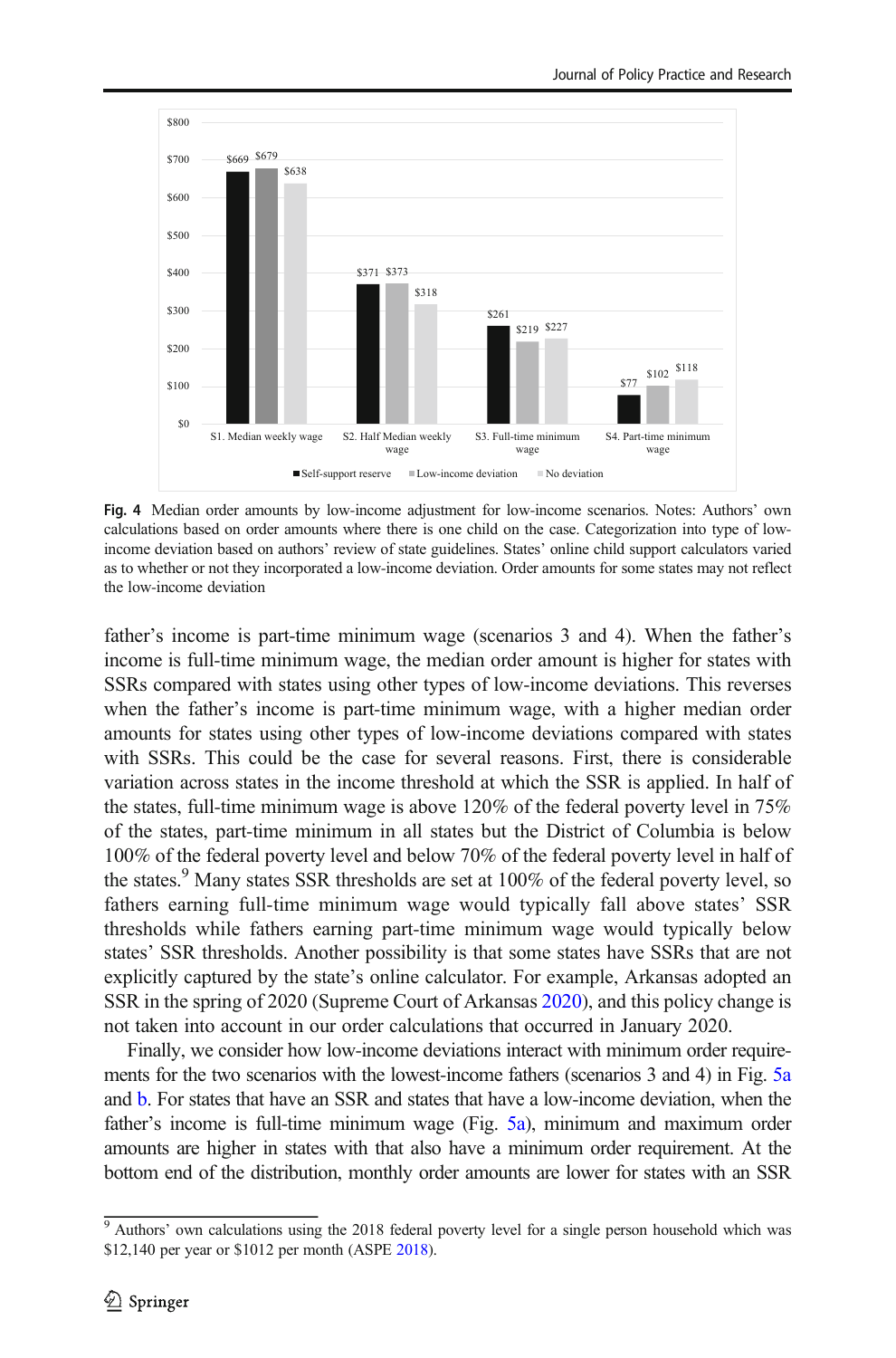<span id="page-16-0"></span>relative to states with other types of low-income deviations (both with and without minimum order requirements). However, median and maximum monthly order amounts are lowest for states with a low-income deviation and no minimum order requirement.

Patterns are generally similar when the father's income is part-time minimum wage (Fig. 5b). For states that have an SSR or a low-income deviation, maximum order amounts are higher in states with minimum order requirements. At the bottom end of the distribution, monthly order amounts are lower for states with an SSR relative to states with other types of low-income deviations, although the differences are smaller compared with when the father's income is full-time minimum wage (scenario 3). Fathers' incomes in scenario 4 are more likely to fall below the SSR threshold than



a) Scenario 3: Full-time Minimum Wage

b) Scenario 4: Part-time Minimum Wage



Fig. 5 Monthly order amounts by low-income adjustment and minimum order amount. a Scenario 3: full-time minimum wage. b Scenario 4: part-time minimum wage. Notes: Authors' own calculations based on order amounts where there is one child on the case. Categorization into type of low-income deviation based on authors' review of state guidelines. States' online child support calculators varied as to whether or not they incorporated a low-income deviation. Order amounts for some states may not reflect the low-income deviation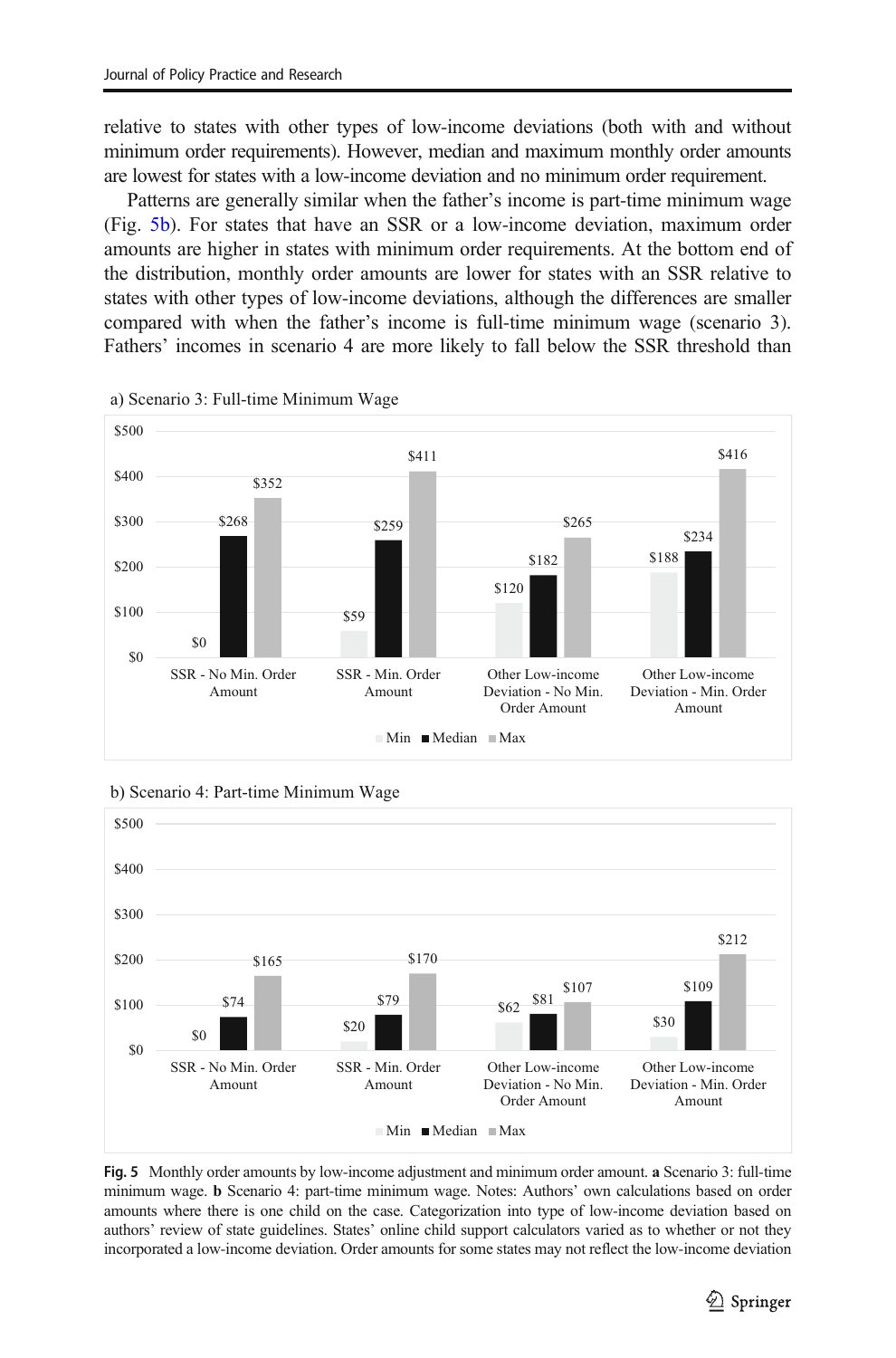fathers' incomes in scenario 3, and minimum amounts are lowest for states with an SSR and no minimum order requirement.

# **Discussion**

Recognizing that many states' child support guidelines may lead to unreasonable expectations about contributions from fathers with limited economic resources, the federal government provided states with additional direction regarding right-sizing orders for low-income noncustodial parents through the issuance of the Flexibility, Efficiency, and Modernization in Child Support Programs Final Rule in December of [2016](#page-29-0) (Office of Child Support Enforcement 2016). As states were expected to revise their child support guidelines following the issuance of this rule, we undertook this study to provide detailed information on policy expectations about low-income noncustodial parents' financial contributions to their children across the 50 states.

We began by collecting information from 21 state child support guidelines reviews that were conducted between January 2017 and January 2020. From these reviews, we were able to identify policy changes states that states were considering related to the 2016 ruling, and we focused particularly on items salient to low-income obligors including the basic subsistence needs of the paying parent (such as low-income adjustments or SSRs) and minimum order amounts. We then used online child support calculators to calculate order amounts for several types of low-income cases for the 50 states and the District of Columbia. From these order amounts, we identified substantial variation in what is considered an appropriate child support obligation for a low-income noncustodial parent, both across the 50 states and across levels of low income (full-time minimum wage, parttime minimum wage, etc.). Taken as a whole, the findings from our study add to current understanding of how child support agencies and lawmakers attempt to address the financial needs of low-income children and families through policy and statute. They also illuminate how the different policy tools used by states (such as low-income deviations and minimum orders) influence the allocation of resources across lowincome households when children live apart from one of their parents.

# Basic Subsistence Needs of Low-Income Obligors

The 2016 final rule directed states to take the basic subsistence needs of noncustodial parents with low incomes into account when setting orders. Most often in their guidelines reviews, states considered implementing or updating an SSR in order to address this aspect of the ruling. In our cross-state comparison, SSRs generally resulted in lower order amounts and burden levels for fathers with incomes below the federal poverty line compared with states without SSRs.

Having an SSR can be seen as consistent with the 2016 ruling, and also as prioritizing the paying parent having income to meet their own needs. Take, for example, New Hampshire, where the SSR is set at net income of 115% of the federal poverty level (or \$1197 per month in 2019). With an SSR, the expected contribution of a noncustodial father earning full-time minimum wage would be \$59 per month when there are two children on the case (see Appendix 2 Table [2](#page-21-0)). Without the SSR, the expected contribution would be \$361 per month (calculations not shown). An order of this size would reduce the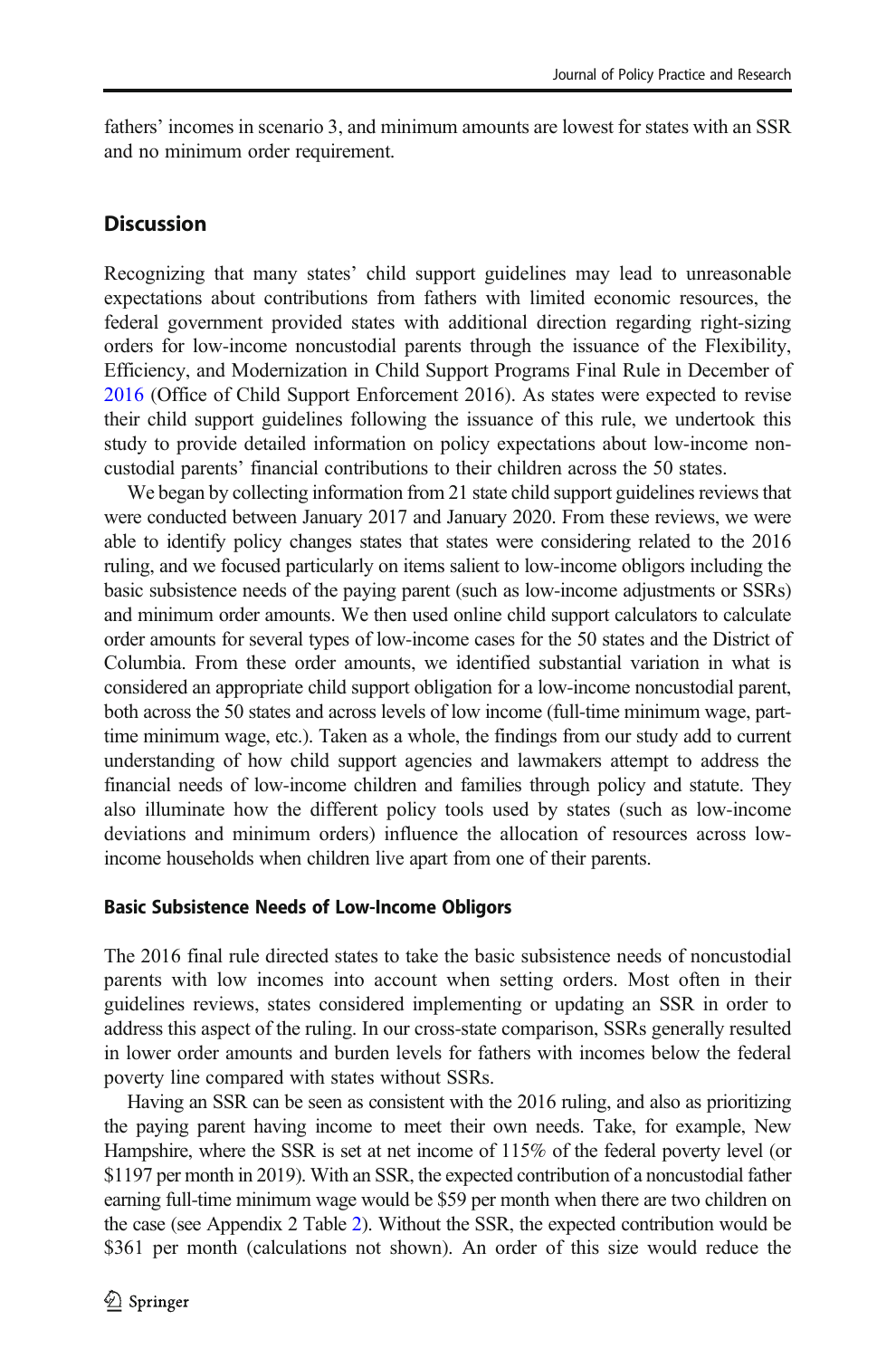noncustodial parent's monthly gross income to about 86% of the federal poverty level for a household size of one.

At the same time, SSRs result in order amounts that are well below the amount of income needed to support a child—both in terms of recent estimates of percentage of income spent on children (Robb [2019](#page-30-0)) and by more general accounts, such as the federal poverty guidelines (Assistant Secretary for Planning and Evaluation [2018\)](#page-28-0). Robb [\(2019\)](#page-30-0) used USDA data to estimate the percentage of income spent on children for households with up to five children in 2015. He estimated 17% of income for a single-child household, which is more than the percentage of income expected of fathers earning full-time minimum wage in 24 states (see Appendix 2 Table [2\)](#page-21-0).

The 2019 poverty guidelines indicate that \$360 per month of income is needed to support an additional household member (Assistant Secretary for Planning and Evaluation [2018](#page-28-0)). In our analysis, for fathers supporting one child and earning fulltime minimum wage, only Massachusetts and Washington, D.C., exceeded this amount. Arizona, a state with a lower SSR threshold, and South Dakota, a state with no explicit low-income deviation, come close (see Fig. [4c](#page-15-0)). On the other hand, New Hampshire and Wyoming, states with higher SSR thresholds, produced orders well below this amount (see Fig.  $4c$ ).<sup>10</sup>

Having some other type of low-income deviation, such as a sliding scale that reduces the percentage owed for lower-income fathers, or having no explicit low-income deviation, can be seen as prioritizing the financial needs of the child (and the custodial parent). Wisconsin, for example, uses a separate percentage of income guidelines table for low-income payers, which results in a more gradual decline in order amounts and burden levels across the different scenarios. The income of the father in scenario 4 is half the income of the father in scenario 3, but the percentage of income owed by the father in scenario 4 is only three percentage point less than the percentage of income owed by the father in scenario 3 (see Table [2\)](#page-21-0).

#### Minimum Order Requirements

Minimum order amounts represent another example of fixed amounts that may result in too-high orders for some noncustodial parents (Cancian et al. [2011\)](#page-29-0) and therefore potentially exacerbate their already difficult financial circumstances (Brito [2012\)](#page-28-0). Although states were not explicitly required to consider minimum orders in the final rule, in our examination of states' quadrennial reviews, we found that several states considered changes to minimum orders, with some states considering increases to minimum order amounts and others considering decreases.

Our cross-state analysis showed that minimum orders could be regressive (i.e., they could result in lower-earning fathers owing a higher proportion of their incomes for support than slightly higher-earning fathers). Of the states we examined, 37 had minimum order amounts (see Appendix 2 Table [3\)](#page-24-0), and in 12 of these seven states,

<sup>&</sup>lt;sup>10</sup> In a recent report, Cancian et al. [\(2019b\)](#page-29-0) examine the potential impacts of adopting an SSR in Wisconsin and draw a similar conclusion that SSRs increase the financial resources of the noncustodial parent but reduce the financial resources available to custodial parents and children. Examining order amounts for noncustodial parents with incomes below 200% of the federal poverty level and assuming full payment of child support orders, they find that an SSR threshold set at 100% of the federal poverty level would increase noncustodial parent income by \$220 and decrease custodial parent and child income by \$190.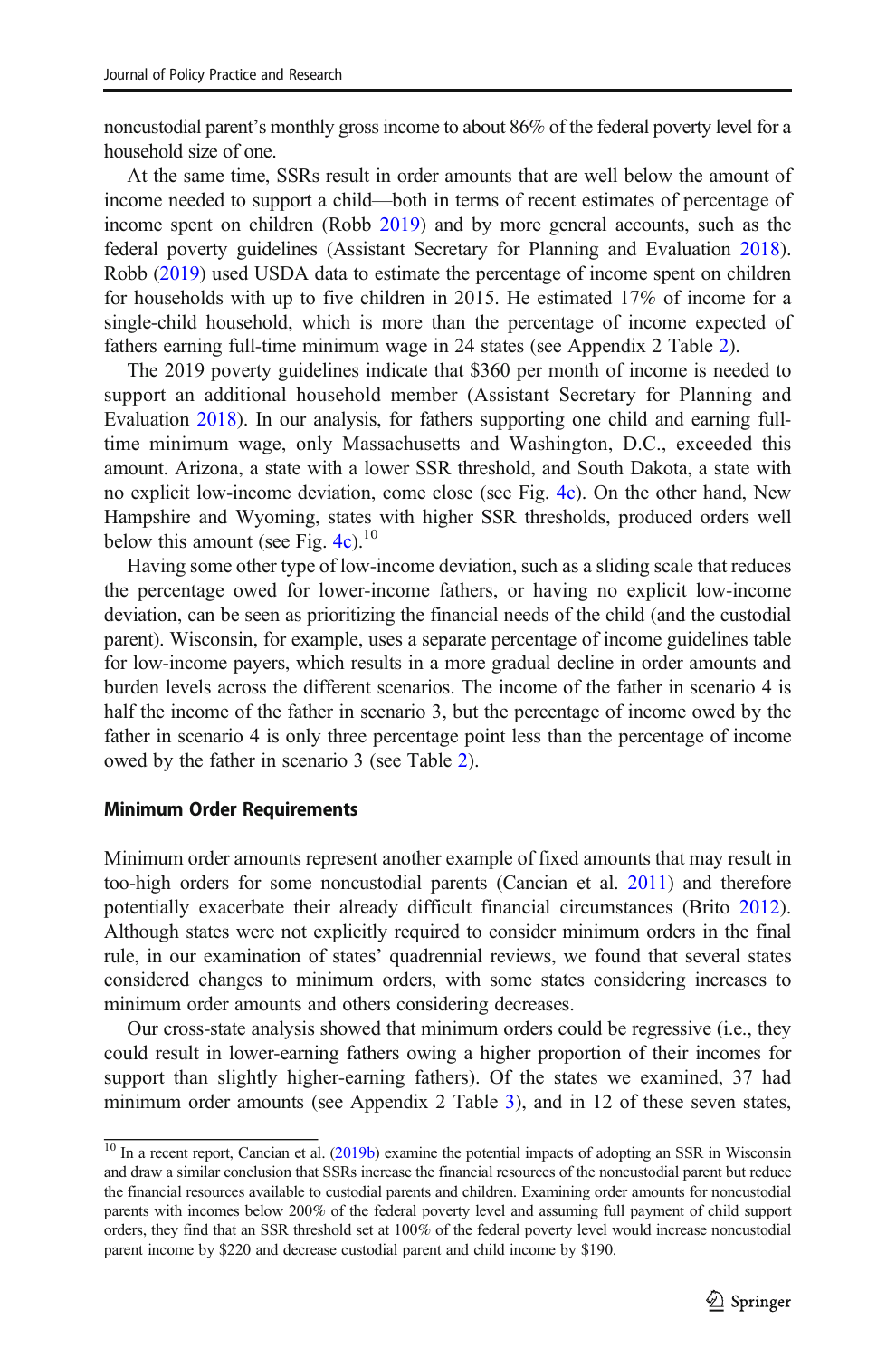burden levels were the same or higher for fathers earning part-time minimum wage compared with fathers earning full-time minimum wage. Take, for example, New Hampshire, where monthly income of full-time minimum wage was just above the SSR of \$115. Fathers earning full-time minimum wage (scenario 3) and those earning part-time minimum wage (scenario 3) were both expected to pay about \$50 per month (see Appendix 2 Table [2\)](#page-21-0).

# Limitations

There are several limitations to our analysis worth noting. First, our review of guidelines may not include all states that have recently considered and/or implemented changes to their guidelines in response to the 2016 rule. Our analysis focuses on 21 recent reviews, as well as supporting documentation regarding current guidelines and legislation, that we were able to obtain online. Additionally, states with quadrennial reviews in 2017 were allowed to postpone compliance with the final ruling until their next review cycle (i.e., 2021), limiting the number of states to date that have completed quadrennial reviews that consider the 2016 ruling. Finally, states continue to implement changes to their state guidelines and related policies on an ongoing basis. It is possible that some state policies changed after we drafted this analysis.

There are several limitations to our cross-state comparison of low-income order amounts as well. First and foremost, we only included four possible scenarios and the only characteristic that varied across the scenarios was the income of the father on the case. We did not consider several aspects of child support policy that are likely to directly or indirectly affect order amounts for low-income noncustodial parents. This includes states' considerations for obligations to resident children, considerations for obligations to other nonresident children, considerations for contributions of medical support and childcare, and considerations for shared-parenting time. These considerations were often discussed in states guidelines reviews but were beyond the scope of the present analysis.

The analysis was also limited to aspects of states' guidelines and guidelines deviations incorporated into online calculators and/or available from guidelines reviews or other guidelines-related information on states' websites. Order amounts may be lower than what we reported for some scenarios if a state has an SSR or another type of low-income adjustment not accounted for in the online calculator. Order amounts might also be higher than what we reported if a state designates a minimum support order amount not reflected in an online calculator or if assigning parents incomes at full-time minimum wage when actual incomes are below full-time minimum wage is a common practice in a state.

### Summary

The Flexibility, efficiency, and modernization of child support enforcement programs [\(2016\)](#page-29-0) final rule directed states to set support orders based on a noncustodial parent's ability to pay and considering his or her basic subsistence needs, while leaving states with considerable discretion in how to implement this directive and with little guidance on how to balance the needs of low-income non-custodial parents against the needs of custodial parents and their children when income is not enough to meet the needs of two households. Our review of states' guidelines reviews and order amounts for lowincome payors show a mixture of views on this balance. For example, some states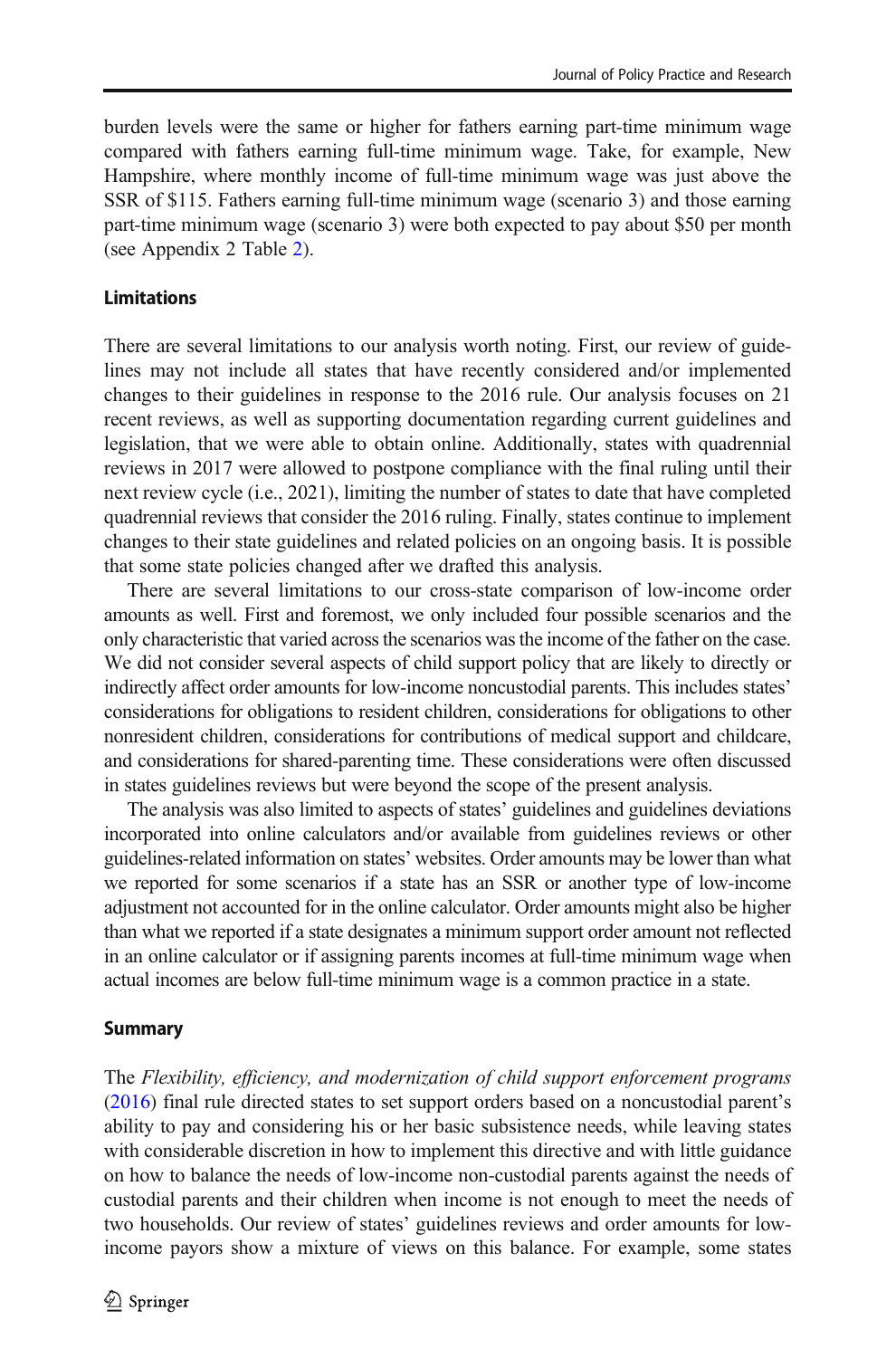considered increasing SSR thresholds, while other states considered adopting a lowincome schedule in place of an SSR; some states considered increasing minimum order requirements while other states considered eliminating them.

In states with more generous SSR thresholds, and particularly those without a minimum order requirement, the balance shifts towards the needs of the noncustodial parent rather than the needs of the child. In states that allow judicial guidelines deviations for low-income parents but without deviations explicated in their guidelines, such as Georgia, the balance shifts towards the needs of the child rather than the needs of the noncustodial parent. Other states fall in the middle. In Wisconsin, for example, the graduated percentage-ofincome scale places a larger burden on low-income noncustodial parents than an SSR approach, but also has the potential for a substantial financial contribution to the child (if the order is paid in full).

Striking the right balance between the needs of the paying parent and the needs of the child has become even more salient with the recent economic downturn, which has highlighted systematic inequalities that particularly affect families served by the child support program, including single mothers and families living in poverty. Given unprecedented rates of unemployment among less-educated and precariously employed workers, and the absence of guaranteed child support payments for children (Cancian and Meyer [2018](#page-29-0)), it is more important than ever that child support orders work for paying parents but also meet the needs of children. Our findings suggest that if a state is trying to maximize noncustodial parent income, then generous SSRs and no minimum order amount can help meet this goal. If a state is trying to maximize the financial contribution to the child, a more graduated adjustment in order amounts for low-income noncustodial parents may be preferable.

Acknowledgments The authors wish to thank Peter Christenson for his data collection efforts and careful attention to detail and Daniel Meyer and Emma Casper for their feedback and guidance in the development of this research.

Funding The research reported in this paper was supported by the Child Support Research Agreement between the Wisconsin Department of Children and Families and the Institute for Research on Poverty at the University of Wisconsin–Madison.

Data Availability All data used in this paper draw from publicly available data. Content analysis of child support documentation draws from the publicly available sources listed in Appendix 1. We drew our income data on our hypothetical cases from the Bureau of Labor Statistics and we drew information about state minimum wage rates from the U.S. Department of Labor [\(2019](#page-31-0)).

# Compliance with Ethical Standards

Conflicts of Interest The authors declare that they have no conflict of interest.

Disclaimer The research reported in this article was supported by the Child Support Policy Research Agreement between the Wisconsin Department of Children and Families and the Institute for Research on Poverty at the University of Wisconsin-Madison. The findings and conclusions in this publication are those of the authors and should not be construed to represent any official USDA or US government determination or policy or views of the sponsoring institutions.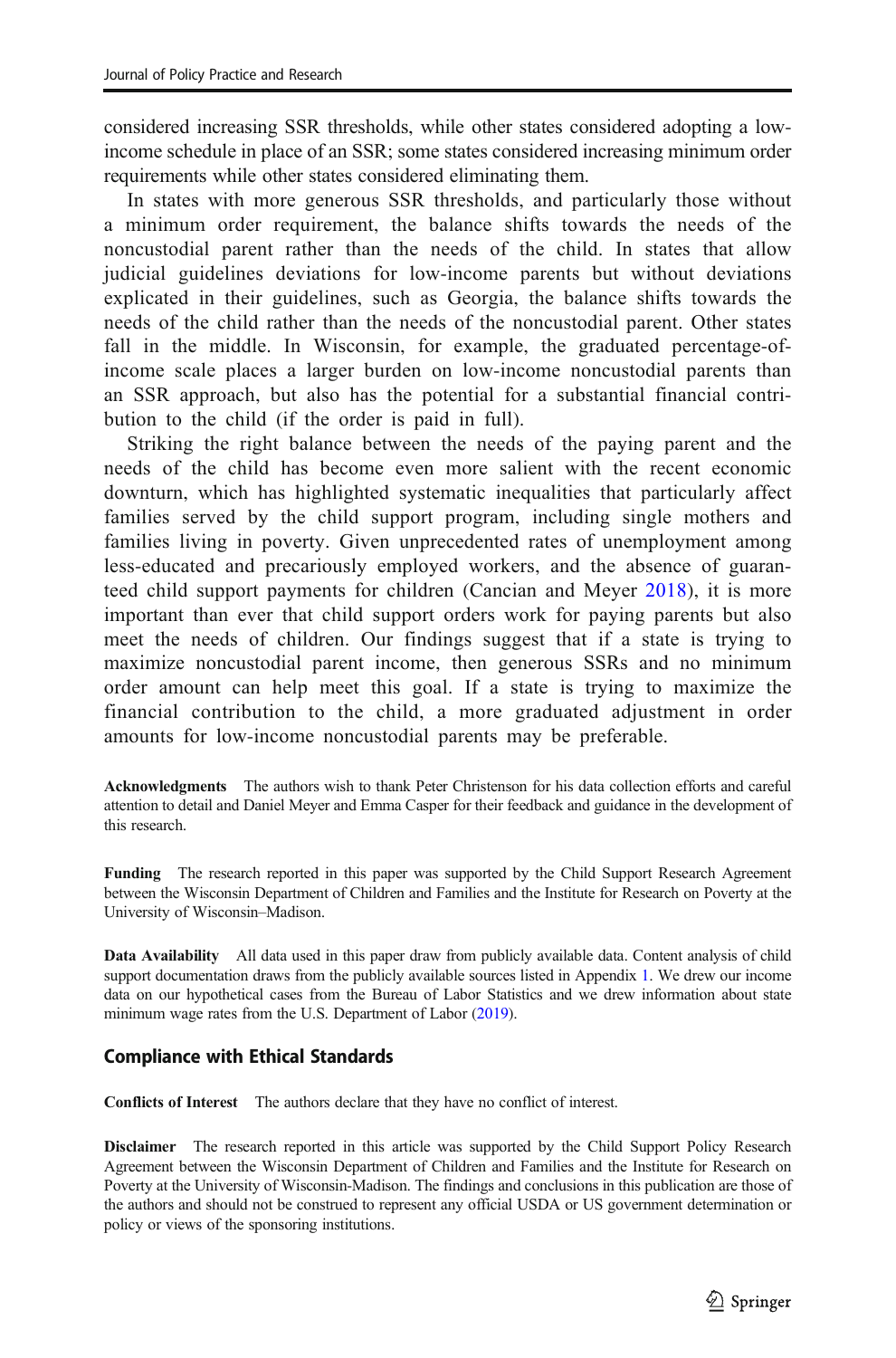Appendix A Order amounts and burden levels by income scenario and number of children for all states en levels by income scenario and number of children for all states Appendix A Order amounts and burd

<span id="page-21-0"></span>level Burden  $20%$  $18%$  $22%$  $12%$  $14\%$  $16%$  $15%$  $16%$  $14%$  $10\%$  $12%$  $32%$ Alabama \$392 \$1992 \$1251 15% \$1252 \$1258 \$638 \$1256 \$1398 \$639 \$628 \$1250 \$1258 \$628 \$629 \$1251 \$125 aska \$287 1688 \$98 \$981 \$201 1646 \$2340 \$852 \$960 \$852 \$960 \$852 \$1682 \$869 \$852 \$1  $0%$ Arkansas \$1503 \$1750 \$1751 \$1751 \$1751 \$1751 \$1751 \$1751 \$1751 \$1751 \$1751 \$1751 \$1750 \$1750 \$1750 \$1750 \$1750  $8\%$  $6%$ Connecticuta \$1936 \$2468 \$1748 \$1088 \$2468 \$2468 \$2691 \$889 \$8968 \$2468 \$1748 \$1089 \$1088 \$1089 \$107 \$1089 \$10 Delaware \$4252 \$774 18% \$2126 \$419 20% \$1429 \$120 8% \$714 \$100 14% Florida \$1754 \$18754 \$1871 \$1874 \$1874 \$1872 \$1872 \$208 \$207 \$1429 \$1279 \$1279 \$1279 \$1279 \$1279 \$12 Georgia \$3979 \$680 17% \$1990 \$397 20% \$1256 \$188 15% \$628 \$97 15%  $9%$ Idaho \$3823 \$5823 \$579 15% \$1256 \$1250 \$286 \$1251 \$1031 \$725 \$1256 \$1251 \$1251 \$1256 \$1256 \$1256 \$1256 \$1256 \$ الكات المكان المكان المكان المكان الأكان المكان المكان المكان المكان المكان المكان المكان المكان المكان المكان<br>المكان المكان المكان المكان المكان المكان المكان المكان المكان المكان المكان المكان المكان المكان المكان المكا Iowa \$4230 \$677 16% \$2115 \$395 19% \$1256 \$120 10% \$628 \$62 10% Kansasa \$685 17% \$1966 \$197% \$108 \$1256 \$1256 \$1256 \$198 17% \$628 \$628 \$628 \$628 \$628 %202 1302 1302 1302 1302 1302 1302 1532 1532 1524 \$203 16.873 16.873 16.873 16.873 16.873 16.873 16.8 7% 6% Arizona \$3940 \$599 15% \$1970 \$380 19% \$1819 \$352 19% \$909 \$0 0% California \$4295 \$754 18% \$2148 \$366 17% \$1905 \$310 16% \$953 \$74 8% 8% \$4629 \$1767 \$392 1767 \$2314 \$2314 \$307 \$309 \$1767 \$309 \$307 \$1767 \$309 \$1767 \$1767 \$307 \$307 \$407 \$1807 \$17 \$6257 \$995 16% \$3128 \$537 17% \$2286 \$2286 18% \$1143 \$75 7% Hawaii \$4178 \$590 14% \$2089 \$306 15% \$1749 \$233 13% \$875 \$77 9% الكان الأكتاب الأكتاب الأكتاب الأكتاب الأكتاب الأكتاب الأكتاب الأكتاب الأكتاب الأكتاب الأكتاب الأكتاب الأكتاب الأكت<br>المادة الأكتاب الأكتاب الأكتاب الأكتاب الأكتاب الأكتاب الأكتاب الأكتاب الأكتاب الأكتاب الأكتاب الأكتاب ال amount Order  $$125$  $$157$  $$112$ \$202  $$100$  $$165$ \$107  $$74$  $$50$  $575$ 597 577 \$99  $$40$ \$62 \$77  $591$  $\Omega$ Scenario 4 Scenario 1 Scenario 2 Scenario 3 Scenario 4 income \$1143 NCP \$628  $$714$ \$852 \$909 \$736 \$875  $$714$ \$628 \$875 \$628  $$714$ \$628  $5628$ **S953** \$307 \$628 \$628 Burden level  $9\%$ 5307 5%  $8%$  $9%$  $20%$  $6\%$  $5%$  $8%$  $9%$  $3%$ 5%  $8\%$ 5%  $0\%$  $6%$  $6%$  $8%$ amount Order \$2286 \$245 \$299 \$352 \$298 \$310 \$307 \$265 \$120 \$276 \$188 \$233  $$193$ \$257 \$186  $$120$ \$198 \$203 Scenario 3 income Table 2 Order amounts and burden levels by income scenario and number of children for all states, one child Table 2 Order amounts and burden levels by income scenario and number of children for all states, one child \$1256 \$1819 \$1704 \$1472 \$1905 \$1767 \$1749  $$1429$ \$2286 \$1429 \$1256 \$1749 \$1256 \$1429 \$1256 \$1256 \$1256 \$1256 NCP Burden level  $8\%$  $7%$  $9%$  $9%$  $7\%$  $7%$  $6\%$  $20%$  $20%$  $20%$ 5% 5%  $7%$ 5%  $9%$  $7%$  $7%$ 5% amount Order \$368 \$380 \$419 \$401 \$340 \$366 \$392 \$395 537 \$397 5306 \$286 \$394 5286 \$395 \$272 \$371 \$331 Scenario 2 income \$1996 \$2340 \$1970 \$2148 **\$2314** \$2468 \$2126 53128 \$1877 \$1990 \$2089 \$1912 \$2314 970 5115 \$1966 \$1834 \$1751 NCP Burden level  $15%$  $6%$  $5%$  $14%$  $8\%$  $5%$  $6%$  $8\%$  $6%$  $20%$  $17%$  $14%$  $5%$  $4%$  $13%$  $16%$  $17%$  $13%$ amount Order \$581 \$767 599 \$481 \$754 5680 \$804 \$774 5995 \$744 \$680 590 \$579 \$666 524 \$677 \$685 \$493 Scenario 1 income \$3992 \$3979 \$4178 \$3668 \$4681 \$3940 \$3503 \$4295 \$4629 \$4936 \$4252 \$6257 \$3754 \$3823 \$4629 \$3940 \$4230 \$3932 **D** State NCP Connecticut<sup>a</sup> Columbia Columbia District of One child California Delaware District of One child Colorado Arkansas Kentucky Alabama Arizona Georgia Kansas<sup>a</sup> Alaska Indiana Florida Hawaii **Illinois** Idaho State Iowa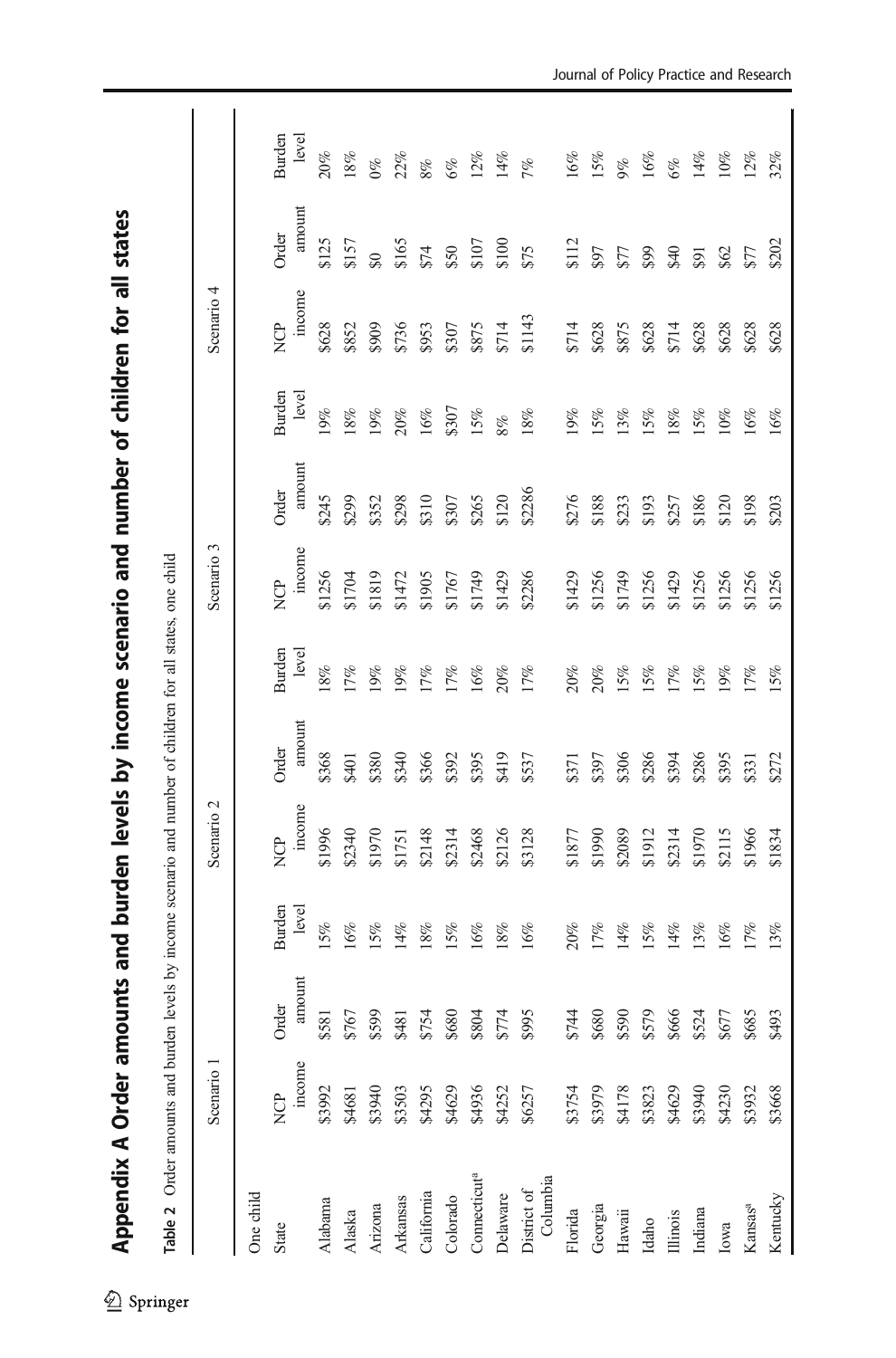| 1 |
|---|
|   |
|   |
| × |

|                          | Scenario 1       |                                                                                                                                                                                                                                                                                                               |     | Scenario 2                                     |                         |        | Scenario 3       |                                  |                        | Scenario 4                                         |                         |       |
|--------------------------|------------------|---------------------------------------------------------------------------------------------------------------------------------------------------------------------------------------------------------------------------------------------------------------------------------------------------------------|-----|------------------------------------------------|-------------------------|--------|------------------|----------------------------------|------------------------|----------------------------------------------------|-------------------------|-------|
| Louisiana <sup>a</sup>   | \$3975           |                                                                                                                                                                                                                                                                                                               | 18% | \$1987                                         | 540                     | 17%    | \$1256           | 5202                             | 6%                     | \$628                                              | 680                     | 13%   |
| Maine <sup>a</sup>       | \$4044           | \$702<br>\$688<br>\$752<br>\$1057<br>\$646                                                                                                                                                                                                                                                                    | 17% | \$2022                                         | \$335                   | 17%    | \$1732           | \$282                            | 16%                    | \$866                                              | \$123                   | 14%   |
| Maryland                 | \$4967           |                                                                                                                                                                                                                                                                                                               | 15% | \$2483                                         | \$433                   | 17%    | \$1749           | \$319                            | 18%                    | \$875                                              | \$165                   | 19%   |
| Massachusetts            | \$5066           |                                                                                                                                                                                                                                                                                                               | 21% | \$2533                                         | \$550                   | 22%    | \$1905           | 6416                             | 22%                    | \$953                                              | \$212                   | 22%   |
| Michigan                 | \$4274           |                                                                                                                                                                                                                                                                                                               | 15% | \$2137                                         | \$376                   | 18%    | \$1602           | \$273                            | 17%                    | \$801                                              | \$66                    | $8\%$ |
| Minnesota                |                  |                                                                                                                                                                                                                                                                                                               | 14% |                                                | \$421                   | 18%    | \$1671           | \$308                            | 18%                    | \$836                                              | \$168                   | 20%   |
| Mississippi <sup>a</sup> | \$4746<br>\$3598 |                                                                                                                                                                                                                                                                                                               | 11% | \$2373<br>\$1799                               | \$24                    | 14%    | \$1256           |                                  | 14%                    | \$628                                              | \$91                    | 14%   |
| Missouri <sup>a</sup>    | \$4096           |                                                                                                                                                                                                                                                                                                               | 17% | \$2048                                         | \$352                   | 17%    | \$1360           | \$174<br>\$224                   | 16%                    | \$680                                              | $\$89$                  | 13%   |
| Montana <sup>a</sup>     | \$3975           |                                                                                                                                                                                                                                                                                                               | 18% | 2861\$                                         | \$327                   | 16%    | \$1438           | \$221                            | 15%                    |                                                    |                         | 13%   |
| Nebraska                 | \$4031           |                                                                                                                                                                                                                                                                                                               | 14% | \$2016                                         | \$328                   | 16%    | \$1559           | \$261                            | 17%                    |                                                    | $$93$<br>$$71$          | $9\%$ |
| Nevada <sup>a</sup>      | \$3581           |                                                                                                                                                                                                                                                                                                               | 17% | \$1790                                         | \$304                   | 17%    | \$1429           | \$243                            | 17%                    |                                                    | \$121                   | 17%   |
| New Hampshire            | \$4780           |                                                                                                                                                                                                                                                                                                               | 17% | \$2390                                         | \$468                   | 20%    | \$1256           | \$59                             | $5\%$                  |                                                    | \$50                    | $8\%$ |
| New Jersey               | \$4971           | $\begin{array}{l} 5715 \\ 5702 \\ 5896 \\ 5966 \\ 6960 \\ 7470 \\ 8960 \\ 8960 \\ 8960 \\ 8960 \\ 8960 \\ 8960 \\ 8960 \\ 8960 \\ 8960 \\ 8960 \\ 8960 \\ 8960 \\ 8960 \\ 8960 \\ 8960 \\ 8960 \\ 8960 \\ 8960 \\ 8960 \\ 8960 \\ 8960 \\ 8960 \\ 8960 \\ 8960 \\ 8960 \\ 8960 \\ 8960 \\ 8960 \\ 8960 \\ 89$ | 14% | \$2485                                         | \$442                   | $18\%$ | \$1490           | \$273                            | 18%                    | \$719<br>\$779<br>\$628<br>\$650<br>\$650<br>\$650 | \$120                   | $3\%$ |
| New Mexico               | \$3780           |                                                                                                                                                                                                                                                                                                               | 13% | \$1890<br>\$2150<br>\$1916<br>\$2089<br>\$2048 | \$297                   | $16\%$ | \$1299           | \$226<br>\$276<br>\$105<br>\$117 | 17%                    |                                                    | \$123                   | 19%   |
| New York                 | \$4300           |                                                                                                                                                                                                                                                                                                               | 15% |                                                | \$329                   | 15%    | \$1801           |                                  |                        |                                                    | $$35$<br>$$50$<br>$$81$ | $3\%$ |
| North Carolina           | \$3832           |                                                                                                                                                                                                                                                                                                               | 17% |                                                |                         | $18\%$ | \$1256           |                                  | $15%$<br>$8%$<br>$15%$ | \$628<br>\$628<br>\$719<br>\$628                   |                         | $8\%$ |
| North Dakota             | \$4386           |                                                                                                                                                                                                                                                                                                               | 16% |                                                | \$342<br>\$416<br>\$282 | 19%    | \$1256<br>\$1438 |                                  |                        |                                                    |                         | $0\%$ |
| Ohio                     | \$4178           |                                                                                                                                                                                                                                                                                                               | 14% |                                                |                         | 14%    |                  |                                  | $8\%$                  |                                                    |                         | 11%   |
| Oklahoma                 | \$4096           |                                                                                                                                                                                                                                                                                                               | 12% |                                                | \$314                   | 15%    | \$1256           |                                  | 17%                    |                                                    | \$113                   | 18%   |
| Oregon                   | \$4265           |                                                                                                                                                                                                                                                                                                               | 17% | \$2133<br>\$2161<br>\$2356                     | \$342                   | 16%    | \$1767           | \$214<br>\$289<br>\$255<br>\$245 | 16%                    | \$883                                              | \$100                   | 11%   |
| Pennsylvania             | \$4321           |                                                                                                                                                                                                                                                                                                               | 16% |                                                | \$419<br>\$425          | 19%    |                  |                                  | 20%                    |                                                    |                         | 21%   |
| Rhode Island             | \$4711           |                                                                                                                                                                                                                                                                                                               | 16% |                                                |                         | 18%    | \$1256<br>\$1749 |                                  | 18%                    | \$628<br>\$875                                     | \$130<br>\$170<br>\$128 | 19%   |
| South Carolina           | \$3992           |                                                                                                                                                                                                                                                                                                               | 15% | \$1996                                         | \$369                   | 18%    | \$1256           |                                  | 20%                    | \$628                                              |                         | 20%   |
| South Dakota             | \$3828           | \$671                                                                                                                                                                                                                                                                                                         | 18% | \$1914                                         | \$409                   | 21%    | \$1498           | \$332                            | 22%                    | \$749                                              | \$79                    | 11%   |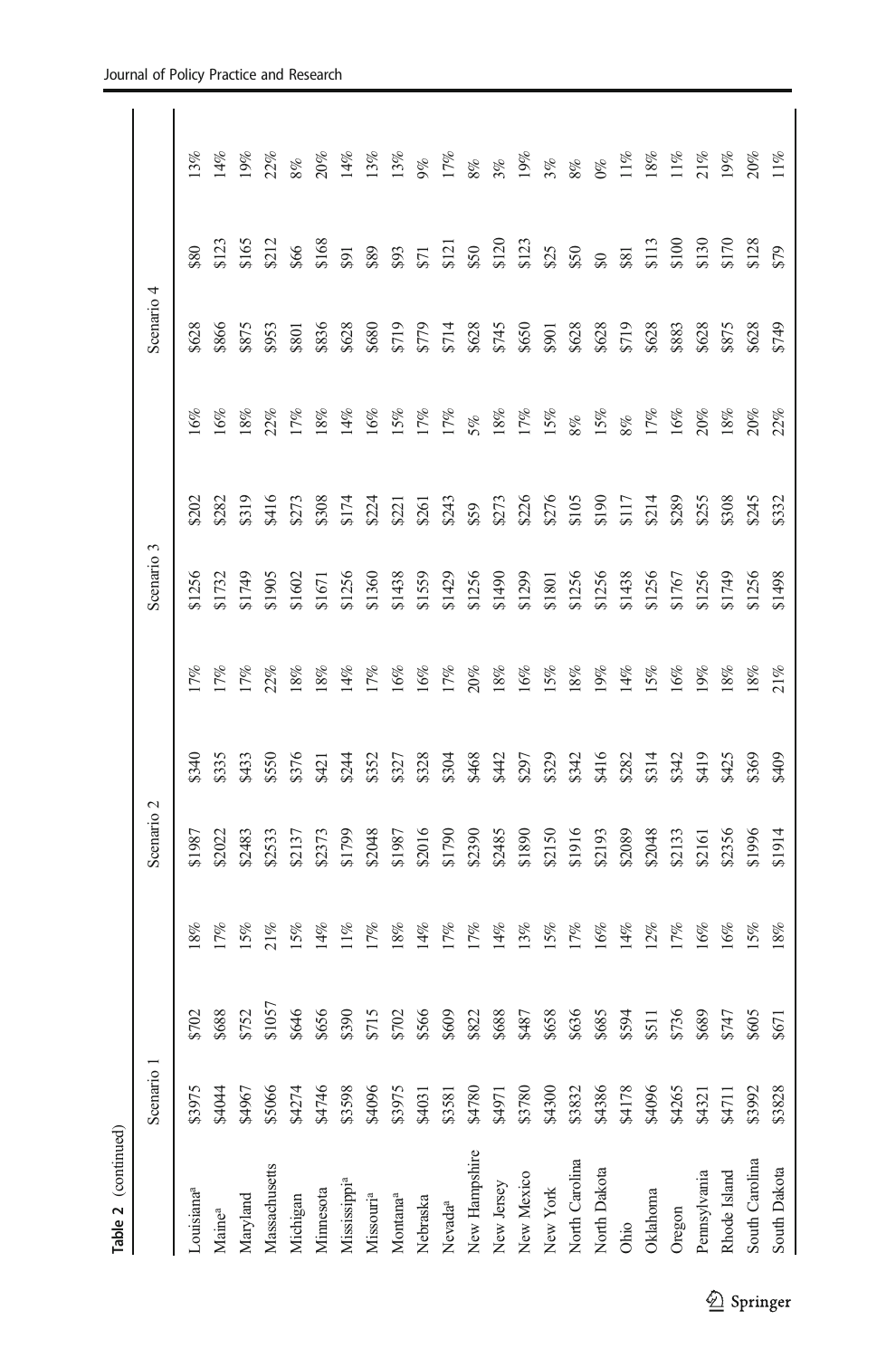|         | J<br>enaric |
|---------|-------------|
| Table 2 | mari        |

|                            | Scenario 1                                               |                         |                    | Scenario 2                                                                                                                                                                                                                                                                                                  |                     | Scenario 3                                               |       |                     | Scenario 4                       |                                                       |                         |
|----------------------------|----------------------------------------------------------|-------------------------|--------------------|-------------------------------------------------------------------------------------------------------------------------------------------------------------------------------------------------------------------------------------------------------------------------------------------------------------|---------------------|----------------------------------------------------------|-------|---------------------|----------------------------------|-------------------------------------------------------|-------------------------|
| ennessee                   | 3871                                                     | \$636                   | $ 6\%$             | \$1936                                                                                                                                                                                                                                                                                                      | 20%                 | \$1256                                                   | \$268 | 21%                 | \$628                            | \$139                                                 | 22%                     |
| Texas                      | \$3975                                                   | \$667                   | 17%                | 1987                                                                                                                                                                                                                                                                                                        | 17%                 | \$1256                                                   | \$228 | 18%                 | \$628                            |                                                       | $\frac{18\%}{5\%}$      |
| Jtah                       | \$4399                                                   | \$548                   | $\frac{12\%}{6\%}$ |                                                                                                                                                                                                                                                                                                             | 15%                 |                                                          |       | 17%<br>15%<br>16%   | \$628<br>\$909                   |                                                       |                         |
| 'ermont                    |                                                          |                         |                    |                                                                                                                                                                                                                                                                                                             | 19%                 |                                                          |       |                     |                                  |                                                       |                         |
| /irginia                   |                                                          | \$651<br>\$607<br>\$71: | 13%                |                                                                                                                                                                                                                                                                                                             | 16%                 |                                                          |       |                     |                                  |                                                       | $17\%$                  |
| Vashington                 |                                                          |                         | 15%                |                                                                                                                                                                                                                                                                                                             | 18%                 |                                                          |       |                     |                                  |                                                       |                         |
| Vest Virginia <sup>a</sup> |                                                          |                         | $\frac{8\%}{17\%}$ |                                                                                                                                                                                                                                                                                                             | $\frac{17\%}{17\%}$ |                                                          |       |                     |                                  |                                                       |                         |
| Visconsin                  | \$4131<br>\$4629<br>\$4936<br>\$4321<br>\$4521<br>\$4178 | \$669<br>\$725<br>\$664 |                    | $\begin{array}{l} 82200 \\ 82065 \\ 82314 \\ 82468 \\ 81903 \\ 81133 \\ 82260 \\ 82280 \\ 8240 \\ 8240 \\ 8240 \\ 8240 \\ 8240 \\ 8240 \\ 8240 \\ 8240 \\ 8240 \\ 8240 \\ 8240 \\ 8240 \\ 8240 \\ 8240 \\ 8240 \\ 8240 \\ 8240 \\ 8240 \\ 8240 \\ 8240 \\ 8240 \\ 8240 \\ 8240 \\ 8240 \\ 8240 \\ 8240 \\ $ |                     | \$1256<br>\$1819<br>\$1256<br>\$1315<br>\$1256<br>\$1429 |       | $\frac{17\%}{15\%}$ | \$628<br>\$996<br>\$758<br>\$628 | \$116<br>\$30<br>\$50<br>\$50<br>\$90<br>\$91<br>\$91 | 5%<br>14%<br>11%<br>13% |
| Vyoming                    |                                                          |                         | 15%                |                                                                                                                                                                                                                                                                                                             | 17%                 |                                                          |       |                     |                                  |                                                       |                         |
| Aedian                     |                                                          | \$669                   | 6%                 |                                                                                                                                                                                                                                                                                                             | 17%                 |                                                          |       | 17%                 | \$714                            |                                                       |                         |
|                            |                                                          |                         |                    |                                                                                                                                                                                                                                                                                                             |                     |                                                          |       |                     |                                  |                                                       |                         |

Notes: In all scenarios, the custodial mother's income is 4.33 times the state median weekly earnings for female workers in 2018. In scenario 1, the noncustodial father's income is 4.33 times the state median weekly earnings for male workers in 2018. In scenario 2, the noncustodial father's income is 4.33 times half of the state median weekly earnings for male workers in 2018. In scenario 3, the noncustodial father's income is 4.33 times 40 h per week at the state minimum wage in 2018. In scenario 4, the noncustodial father's income is 4.33 times Notes: In all scenarios, the custodial mother's income is 4.33 times the state median weekly earnings for female workers in 2018. In scenario 1, the noncustodial father's income is 4.33 times the state median weekly earnings for male workers in 2018. In scenario 2, the noncustodial father's income is 4.33 times half of the state median weekly earnings for male workers in 2018. In scenario 3, the noncustodial father's income is 4.33 times 40 h per week at the state minimum wage in 2018. In scenario 4, the noncustodial father's income is 4.33 times 20 h per week at the state minimum wage in 2018 20 h per week at the state minimum wage in 2018

<sup>a</sup>SupportPay.com, 2019 used to calculate orders SupportPay.com, [2019](#page-30-0) used to calculate orders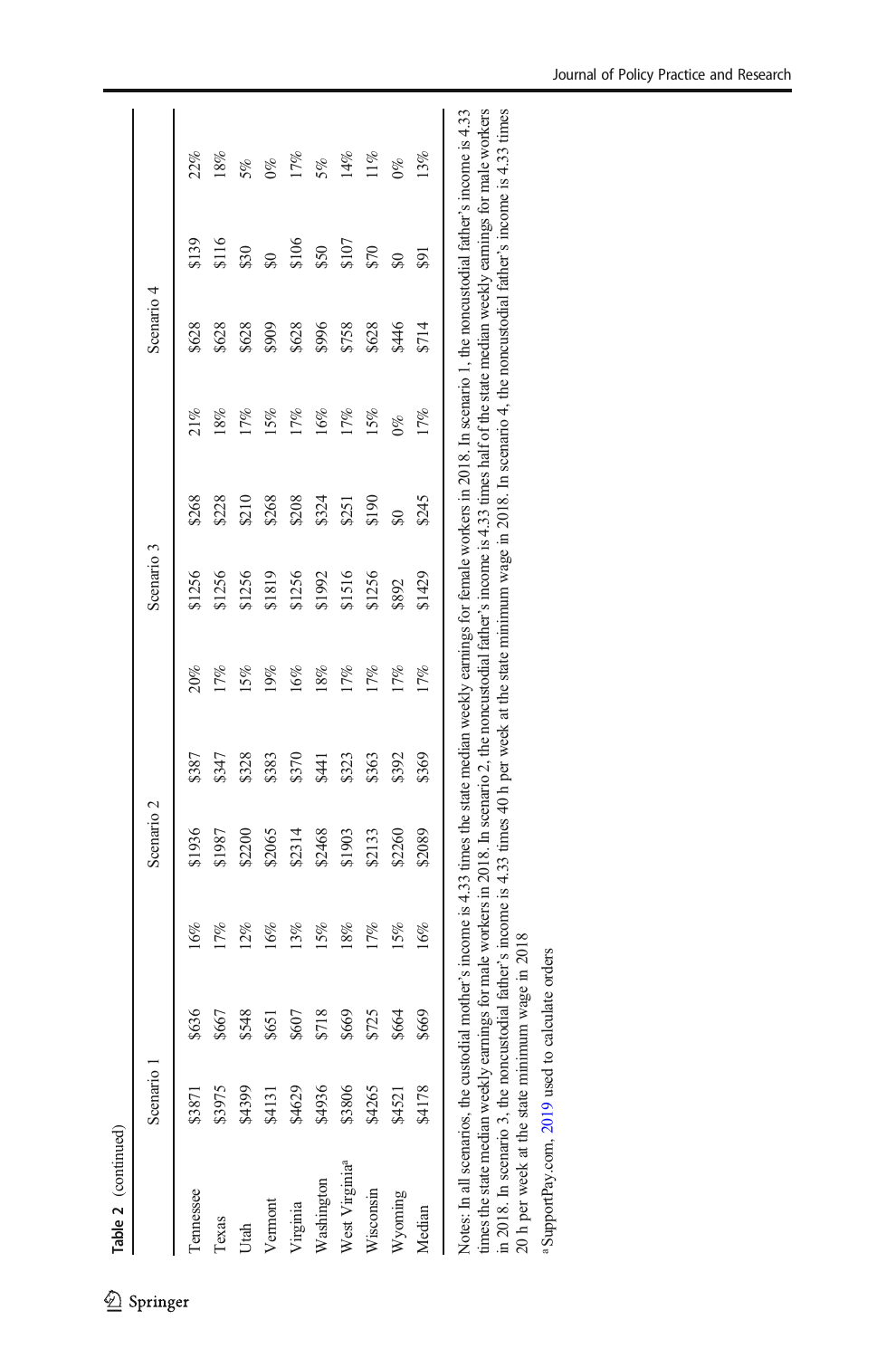<span id="page-24-0"></span>

|                          | Table 3 Order amounts and burden |                                            |                                        |                                     | levels by income scenario and number of children for all states, two children |                          |                       |                         |                         |                                     |                            |                 |
|--------------------------|----------------------------------|--------------------------------------------|----------------------------------------|-------------------------------------|-------------------------------------------------------------------------------|--------------------------|-----------------------|-------------------------|-------------------------|-------------------------------------|----------------------------|-----------------|
|                          | Scenario 1                       |                                            |                                        | Scenario 2                          |                                                                               |                          | Scenario 3            |                         |                         | Scenario 4                          |                            |                 |
| Two Children             |                                  |                                            |                                        |                                     |                                                                               |                          |                       |                         |                         |                                     |                            |                 |
| <b>State</b>             | income                           | NCP monthly Monthly order<br>income amount | Burden<br>level                        | NCP monthly Monthly order<br>income | amount                                                                        | Burden<br>level          | NCP monthly<br>income | Monthly order<br>amount | Burden<br>level         | NCP monthly Monthly order<br>income | amount                     | Burden<br>level |
| Alabama                  | \$3992                           | \$833                                      | 21%                                    | \$1996                              | \$531                                                                         | 27%                      | \$1256                | \$354                   | 28%                     | \$628                               | \$181                      | 29%             |
| Alaska                   | \$4681                           | \$1035                                     |                                        | \$2340                              | \$541                                                                         | 23%                      | \$1704                | \$404                   | 24%                     | \$852                               | \$211                      | 25%             |
| Arizona                  | \$3940                           | \$929                                      | 22 %<br>24 %                           | \$1970                              | \$514                                                                         | 26%                      | \$1819                | \$363                   | 20%                     | \$909                               | $\boldsymbol{\mathcal{L}}$ | $0\%$           |
| Arkansas                 | \$3503                           | \$686                                      | 20%<br>20% 20% 20%<br>20% 20% 20%      | \$1751                              | \$493                                                                         | 28%                      | \$1472                | \$433                   |                         | \$736                               | \$240                      | 33%             |
| California               | \$4295                           |                                            |                                        | \$2148                              | \$565                                                                         | 26%                      | \$1905                | \$477                   | 29%<br>25%<br>27%       | \$953                               | \$107                      | $11\%$          |
| Colorado                 | \$4629                           |                                            |                                        | \$2314                              | \$601                                                                         | 26%                      | \$1767                | \$471                   |                         | \$307                               | $0\ell\$                   | $8\%$           |
| Connecticut <sup>a</sup> | \$4936                           | \$1183<br>\$1036<br>\$1286<br>\$1131       |                                        | \$2468                              | \$632                                                                         | 26%                      | \$1749                | \$425                   | 24%                     | \$875                               | \$171                      | 20%             |
| Delaware                 | \$4252                           |                                            |                                        | \$2126                              | \$430                                                                         | 20%                      | \$1429                | \$180                   | 13%                     | \$714                               | \$160                      | 22%             |
| Columbia<br>District of  | \$6257                           | \$1345                                     |                                        | \$3128                              | \$733                                                                         | 23%                      | \$2286                | \$565                   | 25%                     | \$1143                              | \$75                       | $7\%$           |
| Florida                  | \$3754                           | \$1157                                     | 31%                                    | \$1877                              | \$576                                                                         | 31%                      | \$1429                | \$428                   | 30%                     | \$714                               | \$174                      | 24%             |
| Georgia                  | \$3979                           | \$955                                      | 20<br>2020 2020 2020<br>2020 2020 2020 | \$1990                              | \$563                                                                         |                          | \$1256                | \$268                   | 21%                     | \$628                               | \$138                      | 22%             |
| Hawaii                   | \$4178                           | \$1117                                     |                                        | \$2089                              | \$565                                                                         | 28%<br>27%<br>23%        | \$1749                | \$422                   | 24%<br>23%              | \$875                               | \$154                      | 18%             |
| Idaho                    | \$3823                           | \$788                                      |                                        | \$1912                              | \$433                                                                         |                          | \$1256                | \$293                   |                         | \$628                               | \$149                      | 24%             |
| Illinois                 | \$4629                           | \$1006                                     |                                        | \$2314                              | \$600                                                                         |                          | \$1429                | \$392                   | 27%<br>22%              | \$714                               | $980$                      | 11%             |
| Indiana                  | \$3940                           | \$788                                      |                                        | \$1970                              | \$429                                                                         | 26%<br>22%<br>23%<br>22% | \$1256                | \$277                   |                         | \$628                               | \$139                      | 22%             |
| Iowa                     | \$4230                           | \$974                                      |                                        | \$2115                              | \$497                                                                         |                          | \$1256                | \$167                   | $13%$<br>$25%$<br>$23%$ | \$628                               | \$87                       | 14%             |
| Kansas <sup>a</sup>      | \$3932                           | \$1096                                     |                                        | \$1966                              | \$529                                                                         |                          | \$1256                | \$317                   |                         | \$628                               | \$123                      | 20%             |
| Kentucky                 | \$3668                           | \$737                                      |                                        | \$1834                              | \$398                                                                         |                          | \$1256                | \$294                   |                         | \$628                               | \$294                      | 47%             |
| Louisiana <sup>a</sup>   | \$3975                           | \$1124                                     | 28%                                    | \$1987                              | \$544                                                                         | 27%                      | \$1256                | \$324                   | 26%                     | \$628                               | \$129                      | 21%             |
| Maine <sup>a</sup>       | \$4044                           | \$1101                                     | 27%                                    | \$2022                              | \$536                                                                         | 27%                      | \$1732                | \$452                   | 26%                     | \$866                               | \$196                      | 23%             |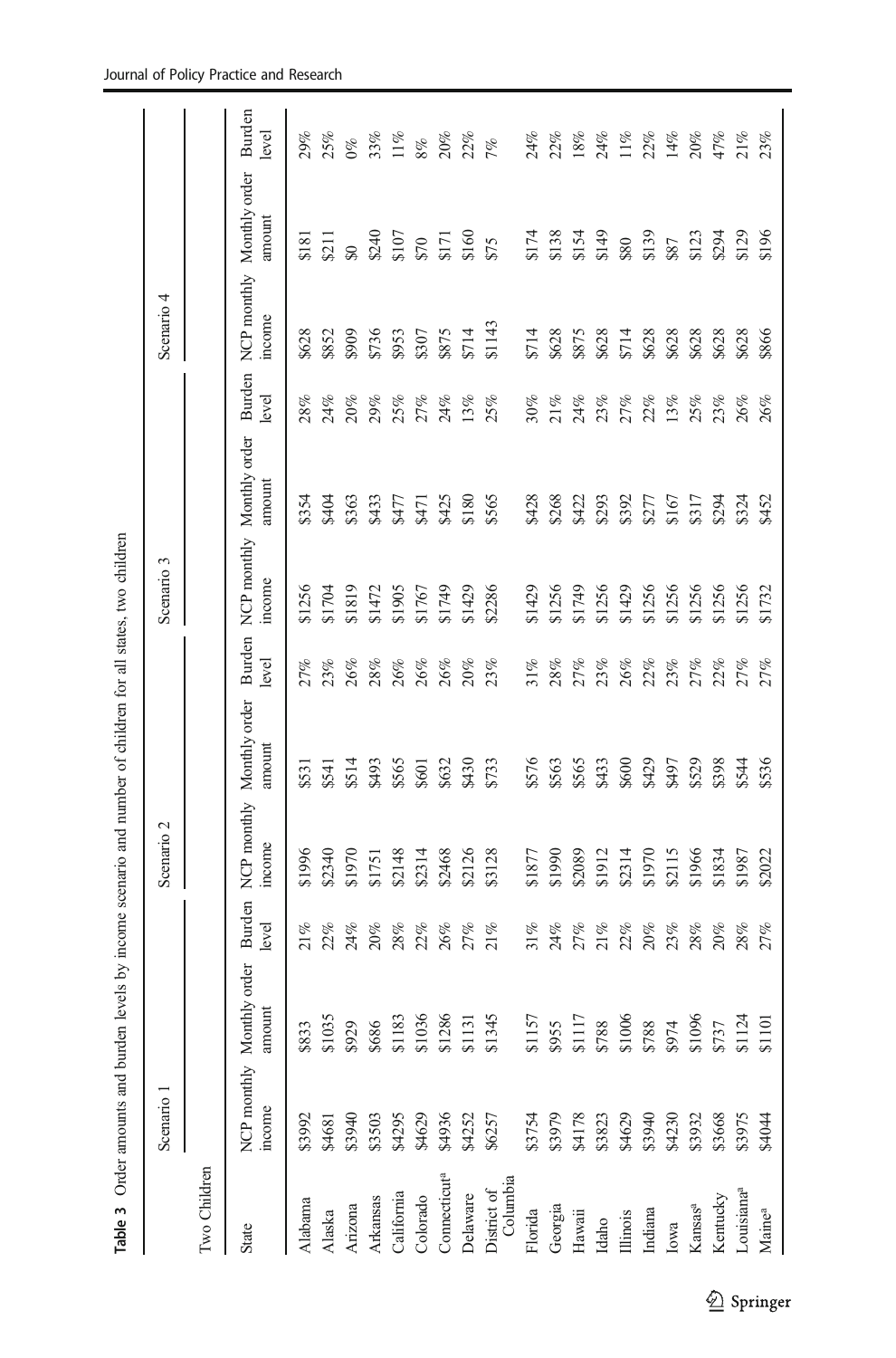| Table 3 (continued)   |                  |                                            |                |            |                                     |                 |            |                                     |                 |                                     |                            |                 |
|-----------------------|------------------|--------------------------------------------|----------------|------------|-------------------------------------|-----------------|------------|-------------------------------------|-----------------|-------------------------------------|----------------------------|-----------------|
|                       | Scenario 1       |                                            |                | Scenario 2 |                                     |                 | Scenario 3 |                                     |                 | Scenario 4                          |                            |                 |
| Two Children          |                  |                                            |                |            |                                     |                 |            |                                     |                 |                                     |                            |                 |
| State                 |                  | NCP monthly Monthly order<br>income amount | Burden<br>evel | income     | NCP monthly Monthly order<br>amount | Burden<br>level | income     | NCP monthly Monthly order<br>amount | Burden<br>level | NCP monthly Monthly order<br>income | amount                     | Burden<br>level |
| Maryland              | \$4967           | \$1079                                     | 22%            | \$2483     | \$625                               | 25%             | \$1749     | \$462                               | 26%             | \$875                               | \$239                      | 27%             |
| Massachusetts         | \$5066           | \$1321                                     | 26%            | \$2533     | \$688                               | 27%             | \$1905     | \$520                               | 27%             | \$953                               | \$264                      | 28%             |
| Michigan              | \$4274           | \$979                                      | 23%            | \$2137     | \$514                               | 24%             | \$1602     | \$291                               | 18%             | \$801                               | \$66                       | $8\%$           |
| Minnesota             | \$4746           | \$1047                                     | 22%            | \$2373     | \$629                               | 27%             | \$1671     | \$395                               | 24%             | \$836                               | $\Omega$                   | $0\%$           |
| Mississippia          | \$3598           | \$556                                      | 15%            | \$1799     | \$287                               | 16%             | \$1256     | \$205                               | 16%             | \$628                               | \$107                      | 17%             |
| Missouri <sup>a</sup> | \$4096<br>\$3975 | \$1145                                     | 28%            | \$2048     | \$564                               | 28%             | \$1360     | \$358                               | 26%             | \$680                               | \$142                      | 21%             |
| Montana <sup>a</sup>  |                  | \$1004                                     | 25%            | \$1987     | \$470                               | 24%             | \$1438     | \$317                               | 22%             | \$719                               | \$134                      | 19%             |
| Nebraska              | \$4031           | \$812                                      | 20%            | \$2016     | \$482                               | 24%             | \$1559     | \$315                               | 20%             | \$779                               | $1\angle 3$                | $9\%$           |
| Nevada <sup>a</sup>   | \$3581           | \$895                                      | 25%            | \$1790     | \$448                               | 25%             | \$1429     | \$357                               | 25%             | \$714                               | \$179                      | 25%             |
| Hampshire<br>New      | \$4780           | \$1142                                     | 24%            | \$2390     | \$646                               | 27%             | \$1256     | \$59                                | 5%              | \$628                               | \$50                       | $8\%$           |
| New Jersey            | 1264\$           | \$922                                      | 19%            | \$2485     | \$615                               | 25%             | \$1490     | \$329                               | 22%             | \$745                               | \$20                       | 3%              |
| New Mexico            | \$3780           | \$701                                      | 19%            | \$1890     | \$428                               | 23%             | \$1299     | \$327                               | 25%<br>22%      | \$650                               | \$178                      | 27%             |
| New York              | \$4300           | \$967                                      | 22%            | \$2150     | \$484                               | 22%             | \$1801     | \$405                               |                 | \$901                               | \$25                       | $3\%$           |
| Carolina<br>North     | \$3832           | \$974                                      | 25%            | \$1916     | \$527                               | 27%             | \$1256     | \$106                               | $8\%$           | \$628                               | \$50                       | $8\%$           |
| North Dakota          | \$4386           | \$1017                                     | 23%            | \$2193     | \$533                               | 24%             | \$1256     | \$240                               | 19%             | \$628                               | $\boldsymbol{\mathcal{L}}$ | $0\%$           |
| Ohio                  | \$4178           | \$888                                      | 21%            | \$2089     | \$282                               | 14%             | \$1438     | \$154                               | 11%             | \$719                               | \$82                       | 11%             |
| Oklahoma              | \$4096           | \$735                                      | 18%            | \$2048     | \$454                               | 22%             | \$1256     | \$310                               | 25%             | \$628                               | \$164                      | 26%             |
| Oregon                | \$4265           | \$983                                      | 23%            | \$2133     | \$495                               | 23%             | \$1767     | \$418                               | 24%             | \$883                               | \$100                      | 11%             |
| Pennsylvania          | \$4321           | \$986                                      | 23%            | \$2161     | \$604                               | 28%             | \$1256     | \$368                               | 29%             | \$628                               | \$188                      | 30%             |
| Rhode Island          | <b>ELLER</b>     | \$1140                                     | 24%            | \$2356     | \$653                               | 28%             | \$1749     | \$474                               | 27%             | \$875                               | \$261                      | 30%             |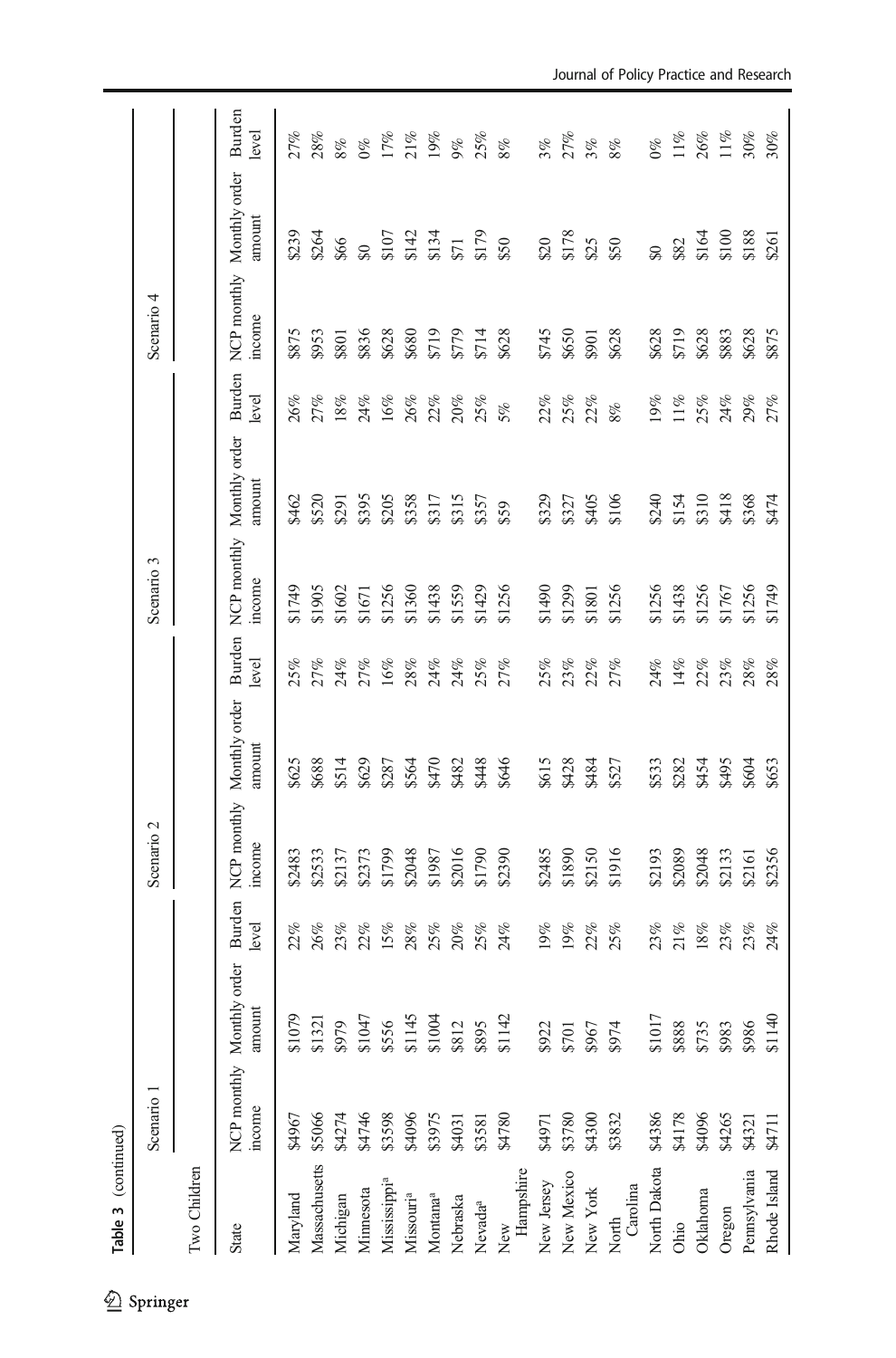| c<br>۱ |
|--------|
|        |
|        |

|                               | Scenario 1 |                                                                                                                                                                                                                                                                                                                                                                                                                |                   | Scenario 2 |                                            |       | Scenario 3 |                                            |       | Scenario 4 |                                            |                      |
|-------------------------------|------------|----------------------------------------------------------------------------------------------------------------------------------------------------------------------------------------------------------------------------------------------------------------------------------------------------------------------------------------------------------------------------------------------------------------|-------------------|------------|--------------------------------------------|-------|------------|--------------------------------------------|-------|------------|--------------------------------------------|----------------------|
| Two Children                  |            |                                                                                                                                                                                                                                                                                                                                                                                                                |                   |            |                                            |       |            |                                            |       |            |                                            |                      |
| State                         | income     | NCP monthly Monthly order<br>amount                                                                                                                                                                                                                                                                                                                                                                            | level             | income     | Burden NCP monthly Monthly order<br>amount | level | income     | Burden NCP monthly Monthly order<br>amount | level | income     | Burden NCP monthly Monthly order<br>amount | Burden<br>level      |
| Carolina<br>South             | \$3992     | \$871                                                                                                                                                                                                                                                                                                                                                                                                          | 22%               | \$1996     | \$533                                      | 27%   | \$1256     | \$355                                      | 28%   | \$628      | \$186                                      | $30\%$               |
| South Dakota                  | \$3828     | \$960                                                                                                                                                                                                                                                                                                                                                                                                          | 25%               | \$1914     | \$592                                      | 31%   | \$1498     | 6243                                       | 32%   | \$749      | \$79                                       | $11\%$               |
| Tennessee                     | \$3871     | \$864                                                                                                                                                                                                                                                                                                                                                                                                          | 22%               | \$1936     | \$536                                      | 28%   | \$1256     | \$373                                      | 30%   | \$628      | \$195                                      | 31%                  |
| Texas                         | \$3975     | \$834                                                                                                                                                                                                                                                                                                                                                                                                          | 21%               | \$1987     | \$434                                      | 22%   | \$1256     | \$284                                      | 23%   | \$628      | \$145                                      | 23%                  |
| Utah                          | \$4399     | \$949                                                                                                                                                                                                                                                                                                                                                                                                          |                   | \$2200     | \$562                                      | 26%   | \$1256     | \$341                                      | 27%   | \$628      | \$30                                       | 5%                   |
| Vernont                       | \$4131     | \$966                                                                                                                                                                                                                                                                                                                                                                                                          |                   | \$2065     | \$461                                      | 22%   | \$1819     | \$268                                      | 15%   | \$909      | $\Omega$                                   | $0\%$                |
| Virginia                      | \$4629     | \$905                                                                                                                                                                                                                                                                                                                                                                                                          | 22%<br>23%<br>20% | \$2314     | \$560                                      | 24%   | \$1256     | \$316                                      | 25%   | \$628      | \$161                                      | 26%                  |
| Washington                    | \$4936     | \$1090                                                                                                                                                                                                                                                                                                                                                                                                         | 22%               | \$2468     | \$673                                      | 27%   | \$1992     | \$324                                      | 16%   | \$996      | \$100                                      | $10\%$               |
| Virginia <sup>a</sup><br>West | \$3806     | \$1070                                                                                                                                                                                                                                                                                                                                                                                                         | 28%               | \$1903     | \$17                                       | 27%   | \$1516     | \$402                                      | 27%   | \$758      | \$171                                      | 23%                  |
| Wisconsin                     | \$4265     | \$1066                                                                                                                                                                                                                                                                                                                                                                                                         | 25%               | \$2133     | \$533                                      | 25%   | \$1256     | \$280                                      | 22%   | \$628      | \$104                                      | 17%                  |
| Wyoming                       | \$4521     | 8998                                                                                                                                                                                                                                                                                                                                                                                                           | 22%               | \$2260     | \$596                                      | 26%   | \$892      | $\mathfrak{D}$                             | $0\%$ | \$446      | $\mathfrak{D}$                             | $0\%$                |
| Median                        | \$4178     | \$983                                                                                                                                                                                                                                                                                                                                                                                                          | 23%               | \$2089     | \$533                                      | 26%   | \$1429     | \$341                                      | 24%   | \$714      | \$134                                      | 20%                  |
|                               |            | times the state median weekly earnings for male workers in 2018. In scenario 2, the noncustodial father's income is 4.33 times half of the state median weekly earnings for male workers<br>Notes: In all scenarios, the custodial mother's income is 4.33 times the state median weekly earnings for female workers in 2018. In scenario 1, the noncustodial father's income is 4.33<br>$(1 - 1 - 1 - 1 - 1)$ |                   |            |                                            |       |            |                                            |       |            |                                            | $\sim$ $\sim$ $\sim$ |

in 2018. In scenario 3, the noncustodial father's income is 4.33 times 40 h per week at the state minimum wage in 2018. In scenario 4, the noncustodial father's income is 4.33 times 20 h per week at the state minimum wage in 2018. In scenario 3, the noncustodial father's income is 4.33 times 40 h per week at the state minimum wage in 2018. In scenario 4, the noncustodial father's income is 4.33 times 20 h per week at the state minimum wage in 2018

a SupportPay.com 2019 used to calculate orders SupportPay.com [2019](#page-30-0) used to calculate orders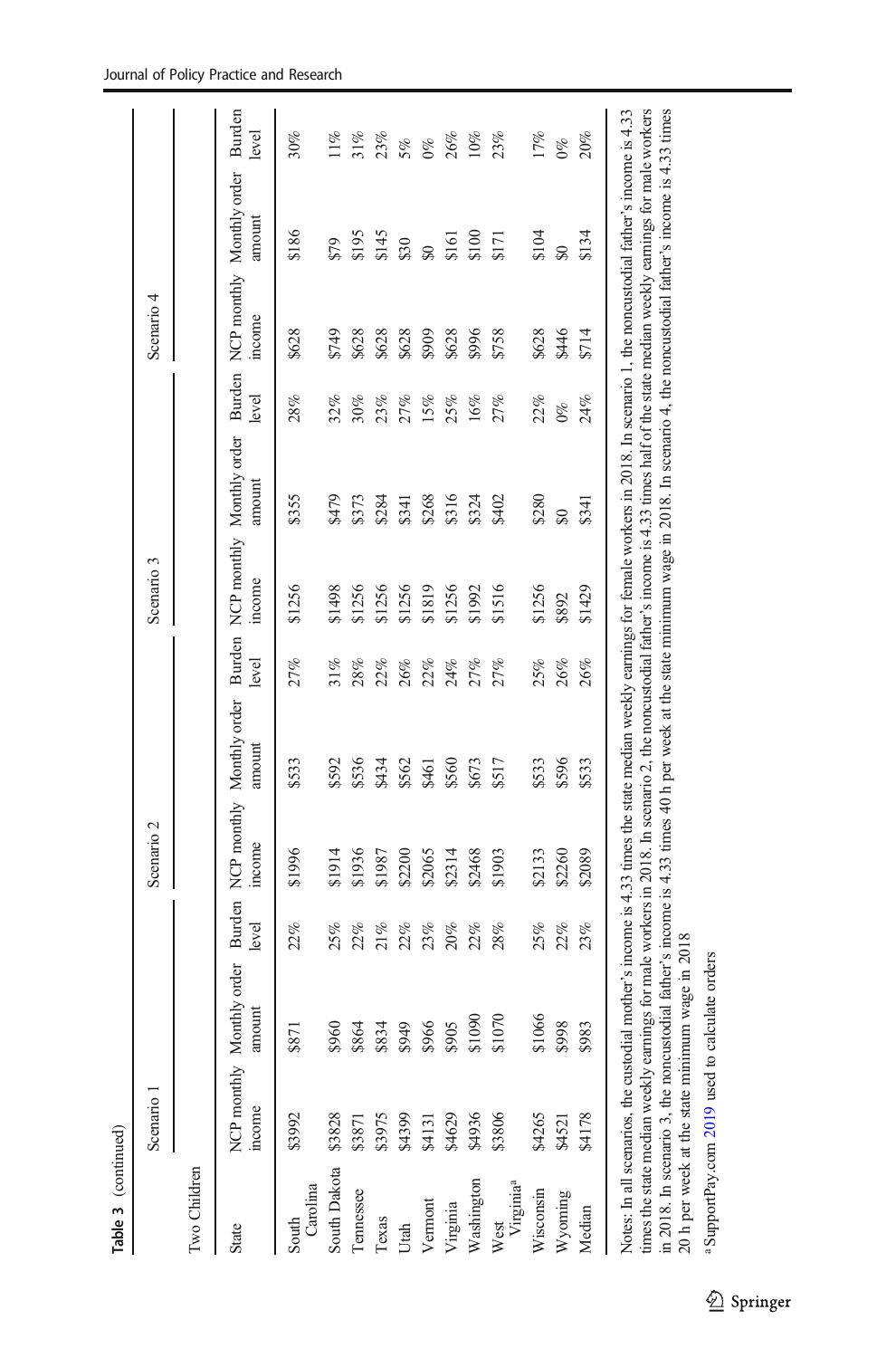<span id="page-27-0"></span>Code Availability For most states, we were able to calculate order amounts using publicly available child support calculators from child support agency websites. For ten states that did not have their own online calculators, we used a generic online child support calculator from the website [SupportPay.com](https://aspe.hhs.gov/2018-poverty-guidelines) [\(https://supportpay.com/](http://www.ncsea.org/documents/Imputed-Income-and-Default-Practices_CSQ-April-2017.pdf)).

| State                    | Type of formula                | Type of<br>income | Low-income<br>deviation | Self-support<br>reserve | Minimum order<br>requirement |
|--------------------------|--------------------------------|-------------------|-------------------------|-------------------------|------------------------------|
| Alabama                  | <b>Income Shares</b>           | AGI               | Yes                     | Yes                     | N <sub>o</sub>               |
| Alaska                   | Percentage of Obligor's Income | Gross             | <b>Yes</b>              | N <sub>0</sub>          | Yes                          |
| Arizona                  | <b>Income Shares</b>           | Gross             | Yes                     | Yes                     | No.                          |
| Arkansas                 | Percentage of Obligor's Income | Gross             | Yes                     | Yes                     | No.                          |
| California               | <b>Income Shares</b>           | Gross             | Yes                     | Yes                     | No.                          |
| Colorado                 | <b>Income Shares</b>           | Gross             | Yes                     | Yes                     | Yes                          |
| Connecticut <sup>a</sup> | <b>Income Shares</b>           | Net               | Yes                     | N <sub>o</sub>          | No.                          |
| District of<br>Columbia  | Hybrid Model                   | Gross             | Yes                     | Yes                     | Yes                          |
| Delaware                 | Melson Formula                 | Net               | Yes                     | Yes                     | Yes                          |
| Florida                  | <b>Income Shares</b>           | <b>Net</b>        | Yes                     | Yes                     | No.                          |
| Georgia                  | <b>Income Shares</b>           | AGI               | Yes                     | N <sub>o</sub>          | Yes                          |
| Hawaii                   | Melson Formula                 | Gross             | Yes                     | Yes                     | <b>Yes</b>                   |
| Idaho                    | <b>Income Shares</b>           | Gross             | Yes                     | Yes                     | Yes                          |
| <b>Illinois</b>          | <b>Income Shares</b>           | <b>Net</b>        | Yes                     | Yes                     | <b>Yes</b>                   |
| Indiana                  | <b>Income Shares</b>           | Gross             | Yes                     | Yes                     | No.                          |
| Iowa                     | <b>Income Shares</b>           | Net               | Yes                     | N <sub>o</sub>          | No.                          |
| Kansas <sup>a</sup>      | <b>Income Shares</b>           | <b>Net</b>        | N <sub>0</sub>          | No.                     | No.                          |
| Kentucky                 | <b>Income Shares</b>           | AGI               | No.                     | N <sub>o</sub>          | Yes                          |
| Louisiana <sup>a</sup>   | <b>Income Shares</b>           | AGI               | Yes                     | N <sub>0</sub>          | Yes                          |
| Maine <sup>a</sup>       | <b>Income Shares</b>           | AGI               | Yes                     | Yes                     | Yes                          |
| Maryland                 | <b>Income Shares</b>           | AGI               | Yes                     | N <sub>0</sub>          | <b>Yes</b>                   |
| Massachusetts            | <b>Income Shares</b>           | Gross             | Yes                     | N <sub>0</sub>          | Yes                          |
| Michigan                 | <b>Income Shares</b>           | Net               | Yes                     | N <sub>0</sub>          | Yes                          |
| Minnesota                | Income Shares                  | Gross             | Yes                     | Yes                     | Yes                          |
| Mississippia             | Percentage of Obligor's Income | AGI               | Yes                     | N <sub>0</sub>          | No.                          |
| Missouri <sup>a</sup>    | <b>Income Shares</b>           | AGI               | Yes                     | N <sub>0</sub>          | No.                          |
| Montana <sup>a</sup>     | Melson Formula                 | Net               | Yes                     | Yes                     | Yes                          |
| Nebraska                 | <b>Income Shares</b>           | Net               | Yes                     | Yes                     | Yes                          |
| Nevada <sup>a</sup>      | Percentage of Obligor's Income | Gross             | No.                     | No                      | Yes                          |
| New Hampshire            | <b>Income Shares</b>           | Net.              | Yes                     | Yes                     | Yes                          |
| New Jersey               | <b>Income Shares</b>           | Net               | Yes                     | Yes                     | <b>Yes</b>                   |
| New Mexico               | <b>Income Shares</b>           | Gross             | N <sub>o</sub>          | N <sub>0</sub>          | Yes                          |
| New York                 | Income Shares                  | Gross             | Yes                     | Yes                     | Yes                          |
| North Carolina           | <b>Income Shares</b>           | Gross             | Yes                     | Yes                     | Yes                          |
| North Dakota             | Percentage of Obligor's Income | Net               | Yes                     | Yes                     | No                           |
| Ohio                     | <b>Income Shares</b>           | Net               | Yes                     | Yes                     | Yes                          |
| Oklahoma                 | <b>Income Shares</b>           | Gross             | Yes                     | N <sub>0</sub>          | Yes                          |

Table 4 Characteristics of states' child support guidelines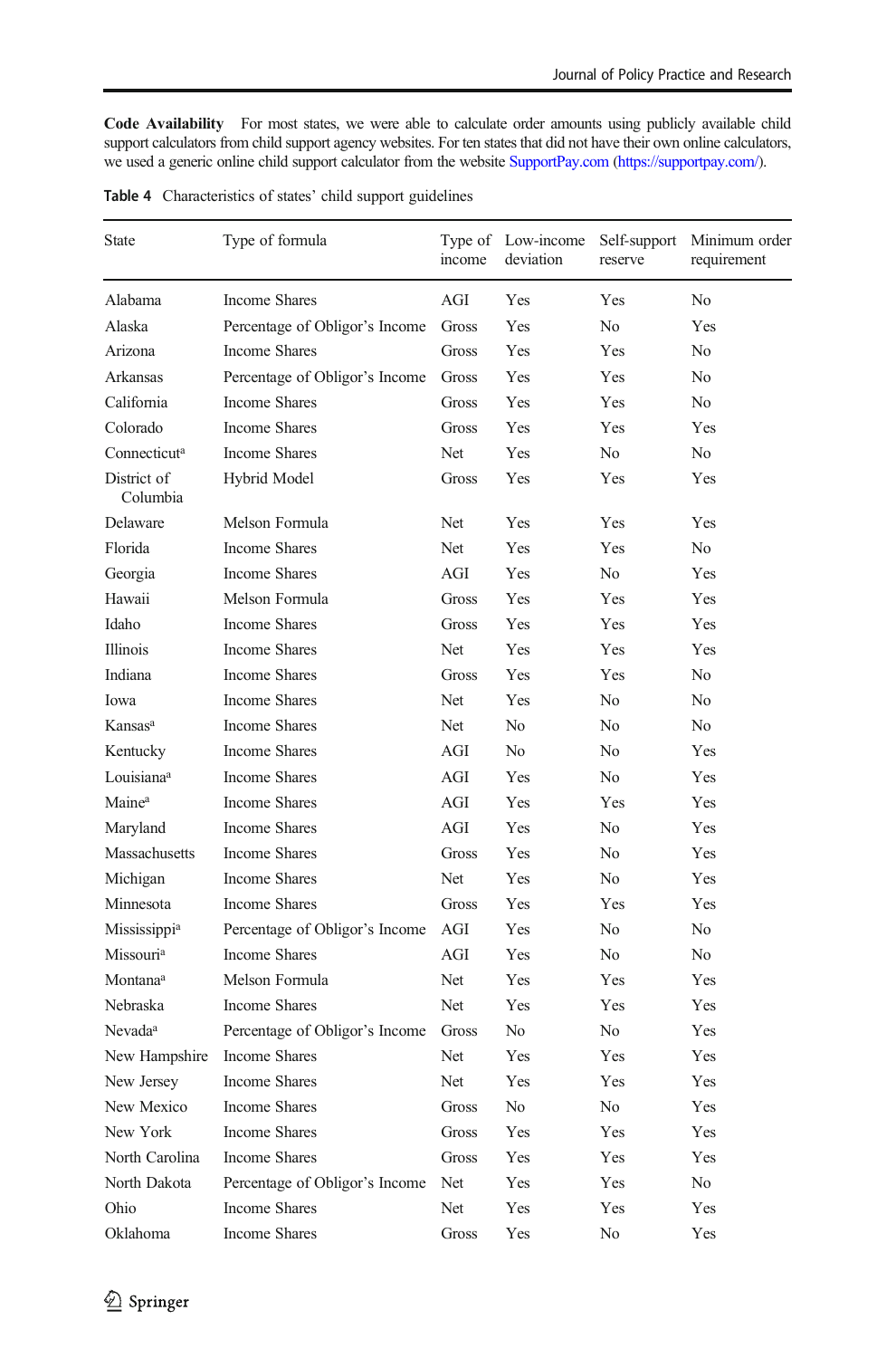#### <span id="page-28-0"></span>Table 4 (continued)

| State                      | Type of formula                | income | Type of Low-income<br>deviation | Self-support<br>reserve | Minimum order<br>requirement |
|----------------------------|--------------------------------|--------|---------------------------------|-------------------------|------------------------------|
| Oregon                     | Income Shares                  | AGI    | Yes                             | Yes                     | Yes                          |
| Pennsylvania               | Income Shares                  | Net    | Yes                             | Yes                     | Yes                          |
| Rhode Island               | Income Shares                  | AGI    | Yes                             | Yes                     | Yes                          |
| South Carolina             | Income Shares                  | Gross  | Yes                             | No                      | Yes                          |
| South Dakota               | <b>Income Shares</b>           | Net    | N <sub>0</sub>                  | N <sub>0</sub>          | Yes                          |
| Tennessee                  | Income Shares                  | AGI    | Yes                             | No                      | Yes                          |
| Texas                      | Percentage of Obligor's Income | Net    | No                              | No                      | Yes                          |
| Utah                       | Income Shares                  | AGI    | Yes                             | No                      | Yes                          |
| Vermont                    | Income Shares                  | Net    | Yes                             | Yes                     | No.                          |
| Virginia                   | Income Shares                  | Gross  | Yes                             | No.                     | Yes                          |
| Washington                 | Income Shares                  | Net    | Yes                             | Yes                     | Yes                          |
| West Virginia <sup>a</sup> | Income Shares                  | AGI    | Yes                             | Yes                     | Yes                          |
| Wisconsin                  | Percentage of Obligor's Income | Gross  | Yes                             | N0                      | No.                          |
| Wyoming                    | <b>Income Shares</b>           | Net    | Yes                             | Yes                     | No                           |

Notes: Authors' own categorizations based on information provided on states' child support websites, online calculators, guidelines reviews, and child support statute. These categorizations are intended to broadly capture the characteristics of a state's child support system, but we note that these characteristics may well vary with specific circumstances of cases

## Appendix B Characteristics of states' child support guidelines

#### References

- Assistant Secretary for Planning and Evaluation. (2018). 2018 poverty guidelines. Washington: U.S. Department of Health and Human Services, Office of the Assistant Secretary for Planning and Evaluation Retrieved June 4, 2019 from <https://aspe.hhs.gov/2018-poverty-guidelines>.
- Bartfeld, J., & Meyer, D. R. (2003). Child support compliance among discretionary and nondiscretionary obligors. Social Service Review, 77(3), 347–372.
- Berger, L. M., Cancian, M., & Meyer, D. R. (2012). Maternal re-partnering and new-partner fertility: associations with nonresident father investments in children. Children and Youth Services Review, 34(2), 426–436.
- Berger, L. M., Cancian, M., Guarin, A., & Meyer, D. R. (2019). Do low-income noncustodial fathers trade families? Economic contributions to children in multiple families. Social Service Review, 93(2), 183–217.
- Bureau of Labor Statistics. (2019). Median weekly earnings, full-time wage and salary workers. Series. LEU0252881801 -LEU0252881856 and LEU0252882701 - LEU0252882756. In: Weekly and hourly earnings data from the Current Population Survey. Washington: U.S. Department of Labor, Bureau of Labor Statistics. Retrieved from: [https://data.bls.gov/cgibin/srgate.](https://data.bls.gov/cgibin/srgate)
- Brito, T. L. (2012). Fathers behind bars: Rethinking child support policy toward low-income noncustodial fathers and their families. Journal of Gender, Race and Justice, 15, 617.
- Cancian, M., & Costanzo, M. A. (2019). Comparing income-shares and percentage-of-income child support guidelines. Children and Youth Services Review, 96, 451–462.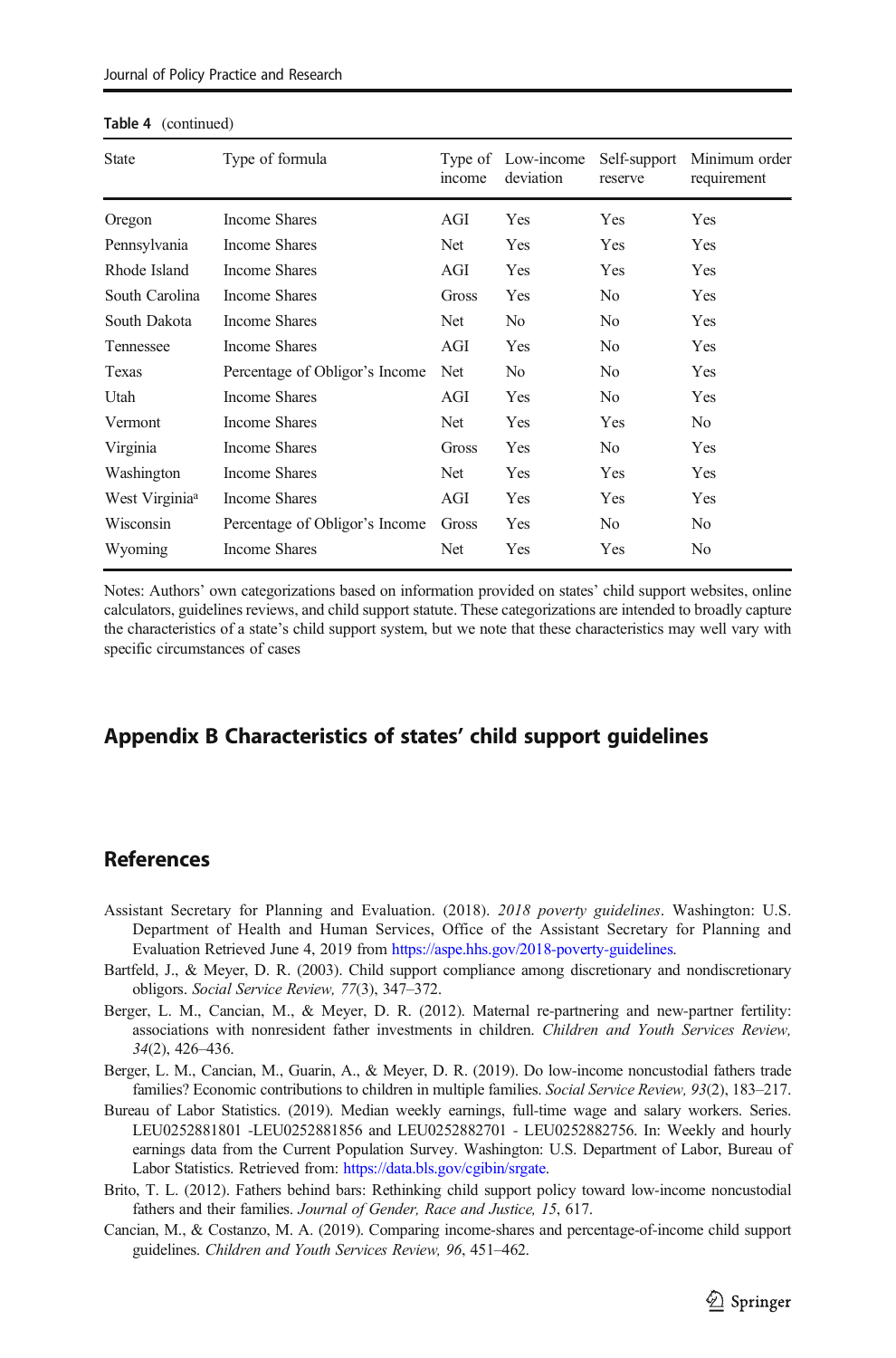- <span id="page-29-0"></span>Cancian, M., & Meyer, D. R. (2004). Fathers of children receiving welfare: can they provide more child support? Social Service Review, 78(2), 179–206.
- Cancian, M., & Meyer, D. R. (2018). Reforming policy for single-parent families to reduce child poverty. RSF: The Russell Sage Foundation Journal of the Social Sciences, 4(2), 91–112.
- Cancian, M., Meyer, D. R., & Han, E. (2011). Child support: responsible fatherhood and the quid pro quo. The Annals of the American Academy of Political and Social Science, 635, 140–162.
- Cancian, M., Heinrich, C. J., & Chung, Y. (2013). Discouraging disadvantaged fathers' employment: an unintended consequence of policies designed to support families. Journal of Policy Analysis and Management, 32(4), 758–784.
- Cancian, M., Cook, S., & Meyer, D.R. (2019a). Child support payments, income imputation, and default orders. Report prepared for Wisconsin Department of Children and Families. Madison: Institute for Research on Poverty.
- Cancian, M., Costanzo, M., Guarin, A., Hodges, L., & Meyer, D. R. (2019b). Potential effects of a selfsupport reserve in Wisconsin. Report prepared for the Wisconsin Department of Children and Families. Madison: Institute for Research on Poverty.
- Cancian, M., Meyer, D. R., & Wood, R. (2019c). Final impact findings from the Child Support Noncustodial Parent Employment Demonstration (CSPED). Madison: Institute for Research on Poverty, University of Wisconsin–Madison.
- Chen, Y., & Meyer, D. R. (2017). Does joint legal custody increase child support for nonmarital children? Children and Youth Services Review, 79, 547–557.
- Child Support Enforcement Amendment of 1984, Pub. L. No. 98–378 (1984).
- Committee on Ways and Means, U.S. House of Representatives. (2018). 2018 green book: Background material and data on the programs within the jurisdiction of the Committee on Ways and Means (24th ed.). Washington: U.S. Government Printing Office.
- Demyan, N. & Passarella, L. (2018). Actual earnings and payment outcomes among obligors with imputed income. University of Maryland School of Social Work, Ruth Young Center for Families & Children, 2018. Retrieved from September 9, 2019 from [https://familywelfare.umaryland.edu/reports1/guidelines\\_](https://familywelfare.umaryland.edu/reports1/guidelines_imputedincome.pdf) [imputedincome.pdf](https://familywelfare.umaryland.edu/reports1/guidelines_imputedincome.pdf)
- Edin, K., & Nelson, T. (2013). Doing the best I can: fatherhood in the inner city. Berkeley: University of California Press.
- Family Support Act of 1988, (1988) Pub. L. No. 100–485, 102 Stat. 2343.
- Fleming, J.. (2017). Imputed income and default practices: the state directors' survey of state practices prior to the 2016 final rule. Retrieved June 4, 2019 from [http://www.ncsea.org/documents/Imputed-Income](http://www.ncsea.org/documents/Imputed-Income-and-Default-Practices_CSQ-April-2017.pdf)[and-Default-Practices\\_CSQ-April-2017.pdf.](http://www.ncsea.org/documents/Imputed-Income-and-Default-Practices_CSQ-April-2017.pdf)
- Flexibility, efficiency, and modernization of child support enforcement programs, (2016) final rule, 45 C.F.R. § 301–305, 307.
- Freeman, R., & Waldfogel, J. (2001). Dunning delinquent dads: the effects of child support enforcement policy on child support receipt by never married women. The Journal of Human Resources, 36(2), 207– 225.
- Garfinkel, I., McLanahan, S., & Hanson, T. (1998). A patchwork portrait of non-resident fathers. In I. Garfinkel, S. McLanahan, D. Meyer, & J. Seltzer (Eds.), Fathers under fire: the revolution in child support enforcement (pp. 31–60). New York: Russell Sage.
- Goldberg, J. S. (2015). Co-parenting and nonresident fathers' monetary contributions to their children. Journal of Marriage and Family, 77(3), 612–627.
- Grall, T. (2020). Custodial mothers and fathers and their child support: 2017, Current population reports, P60–269. Washington: U.S. Census Bureau, U.S. Department of Commerce, Economic and Statistics Administration.
- Ha, Y., Cancian, M., & Meyer, D. R. (2010). Unchanging child support orders in the face of unstable earnings. Journal of Policy Analysis and Management, 29(4), 799–820.
- Ha, Y., Cancian, M., & Meyer, D. R. (2018). Child support and income inequality. Poverty & Public Policy, 10(2), 147–158.
- Heinrich, C., Burkhardt, B., & Shager, H. (2011). Reducing child support debt and its consequences: can forgiveness benefit all? Journal of Policy Analysis and Management, 30(4), 755–774.
- Hodges, L., Meyer, D.R., Cancian, M. (2020). What happens when the amount of child support due is a burden? Revisiting the relationship between child support Orders and Child Support Payments. Forthcoming in Social Service Review.
- Hsieh, H. F., & Shannon, S. E. (2005). Three approaches to qualitative content analysis. *Qualitative Health* Research, 15(9), 1277–1288.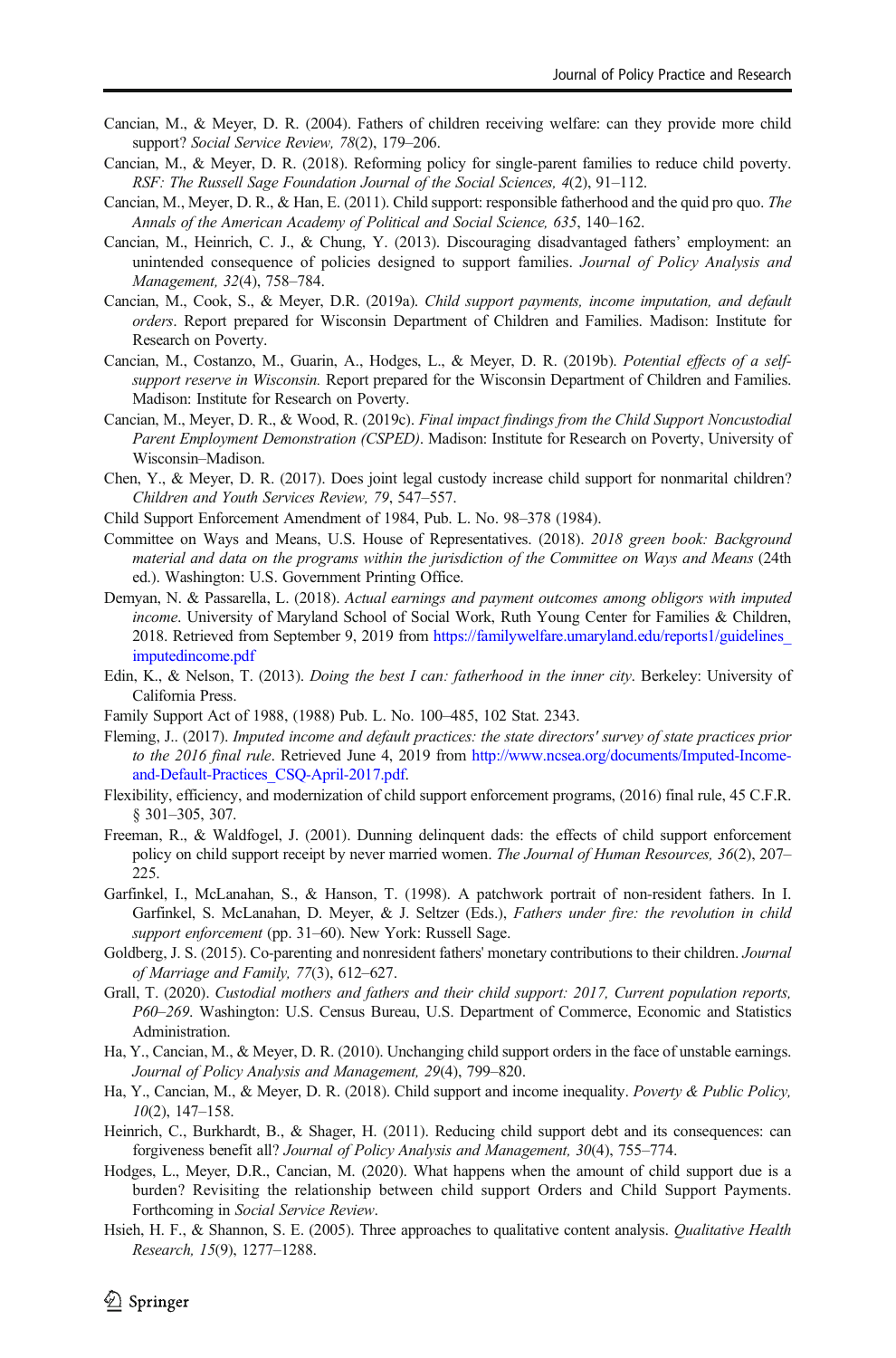- <span id="page-30-0"></span>Huang, C. C., Mincy, R. B., & Garfinkel, I. (2005). Child support obligations and low-income fathers. Journal of Marriage and Family, 67(5), 1213–1225.
- Kentucky Child Support Program. (2020). Estimate Shild support. Kentucky Child Support Customer Service Website. Retrieved June 24, 2020 from <https://csws.chfs.ky.gov/csws/General/Landing.aspx>
- Manning, W. D., & Smock, P. J. (2000). 'Swapping' families: serial parenting and economic support for children. Journal of Marriage and Family, 62(1), 111–122.
- McCann, M. (2019). Child support guidelines models by state. National Council of State Legislatures. Retrieved June 4, 2019 from [http://www.ncsl.org/research/human-services/guideline-models-by-state.](http://www.ncsl.org/research/human-services/guideline-models-by-state.aspx) [aspx](http://www.ncsl.org/research/human-services/guideline-models-by-state.aspx).
- Meyer, D. R., & Hu, M. C. (1999). A note on the antipoverty effectiveness of child support among motheronly families. Journal of Human Resources, 34, 225–234.
- Meyer, D. R., Ha, Y., & Hu, M. C. (2008). Do high child support orders discourage child support payments? Social Service Review, 82(1), 93–118.
- Miller, C., & Knox, V. (2001). The challenge of helping low-income fathers support their children: final lessons from Parents' Fair Share. New York: MDRC.
- Miller, D., & Mincy, R. (2012). Falling further behind? Child support arrears and fathers' labor force participation. Social Service Review, 86(4), 604–635.
- Mincy, R. B., & Sorensen, E. J. (1998). Deadbeats and turnips in child support reform. *Journal of Policy* Analysis and Management: The Journal of the Association for Public Policy Analysis and Management, 17(1), 44–51.
- National Academies of Sciences, Engineering, and Medicine. (2019). A roadmap to reducing child poverty. National Academies Press.
- Nepomnyaschy, L., & Garfinkel, I. (2010). Child support enforcement and fathers' contributions to their nonmarital children. Social Service Review, 84(3), 341–380.
- Office of Child Support Enforcement. (2017a). Final rule summary fact sheet. Retrieved June 4, 2019 from [https://www.acf.hhs.gov/sites/default/files/programs/css/fem\\_final\\_rule\\_summary.pdf](https://www.acf.hhs.gov/sites/default/files/programs/css/fem_final_rule_summary.pdf)
- Office of Child Support Enforcement. (2017b). Final rule overview, 2016 Flexibility, Efficiency, and Modernization in Child Support Enforcement Programs. Retrieved June 4, 2019 from: [https://www.](https://www.acf.hhs.gov/sites/default/files/programs/css/overview_child_support_final_r) [acf.hhs.gov/sites/default/files/programs/css/overview\\_child\\_support\\_final\\_r](https://www.acf.hhs.gov/sites/default/files/programs/css/overview_child_support_final_r) ule.pdf.
- Office of Child Support Enforcement. (2019). Preliminary report to Congress, FY 2018. Washington : U.S., Office of Child Support Enforcement, U.S. Department of Health and Human Services Administration for Children & Families. Retrieved May 2, 2020 from [https://www.acf.hhs.gov/sites/default/files/programs/](https://www.acf.hhs.gov/sites/default/files/programs/css/fy_2018_preliminary_data_report.pdf) [css/fy\\_2018\\_preliminary\\_data\\_report.pdf](https://www.acf.hhs.gov/sites/default/files/programs/css/fy_2018_preliminary_data_report.pdf).
- Organisation for Economic Co-operation and Development. (2019). Wage Levels. Organisation for Economic Co-operation and Development. Retrieved from [https://data.oecd.org/earnwage/wage-levels.htm.](https://data.oecd.org/earnwage/wage-levels.htm)
- Pirog, M. A., Klotz, M. E., & Byers, K. V. (1998). Interstate comparisons of child support orders using state guidelines. Family Relations, 47, 289–295.
- Robb, C. (2019). Cost of raising children and expenditures on children. Report prepared for the Wisconsin Department of Children and Families. Madison: Institute for Research on Poverty.
- Sariscsany, L., Garfinkel, I., & Nepomnyaschy, L. (2019). Describing and understanding child support trajectories. Social Service Review, 93(2), 143–182.
- Sinkewicz, M., & Garfinkel, I. (2009). Unwed fathers' ability to pay child support: new estimates accounting for multiple-partner fertility. Demography, 46(2), 247–263.
- Sorensen, E. (2004). Understanding how child-support arrears reached \$18 billion in California. American Economic Review, 94(2), 312–316.
- Sorensen, E., & Oliver, H. (2002). Policy reforms are needed to increase child support from poor fathers. Washington: Urban Institute.
- Sorensen, E., & Zibman, C. (2001). Getting to know poor fathers who do not pay child support. Social Service Review, 75(3), 420–434.
- SupportPay.com (2019). Child Support Calculator. Retrieved June 4, 2019 from [https://supportpay.com/](https://supportpay.com/resources/child-support-calculator/) [resources/child-support-calculator/](https://supportpay.com/resources/child-support-calculator/)
- Supreme Court of Arkansas. (2020). RE: Implementation of the Revised Administrative Order No. 10. Arkansas Judiciary: Opinions, Court Rules and Administrative Orders/Supreme Court. Retrieved June 12, 2020 from <https://opinions.arcourts.gov/ark/supremecourt/en/item/468402/index.do>
- Tollestrup, J. (2019). Child support enforcement: program basics. Congressional research service, Library of Congress. Washington.
- U.S. Census Bureau. (2017). Table C3. Living arrangements of children under 18 years and marital status of parents, by age, sex, race, and Hispanic origin and selected characteristics of the child for all children: